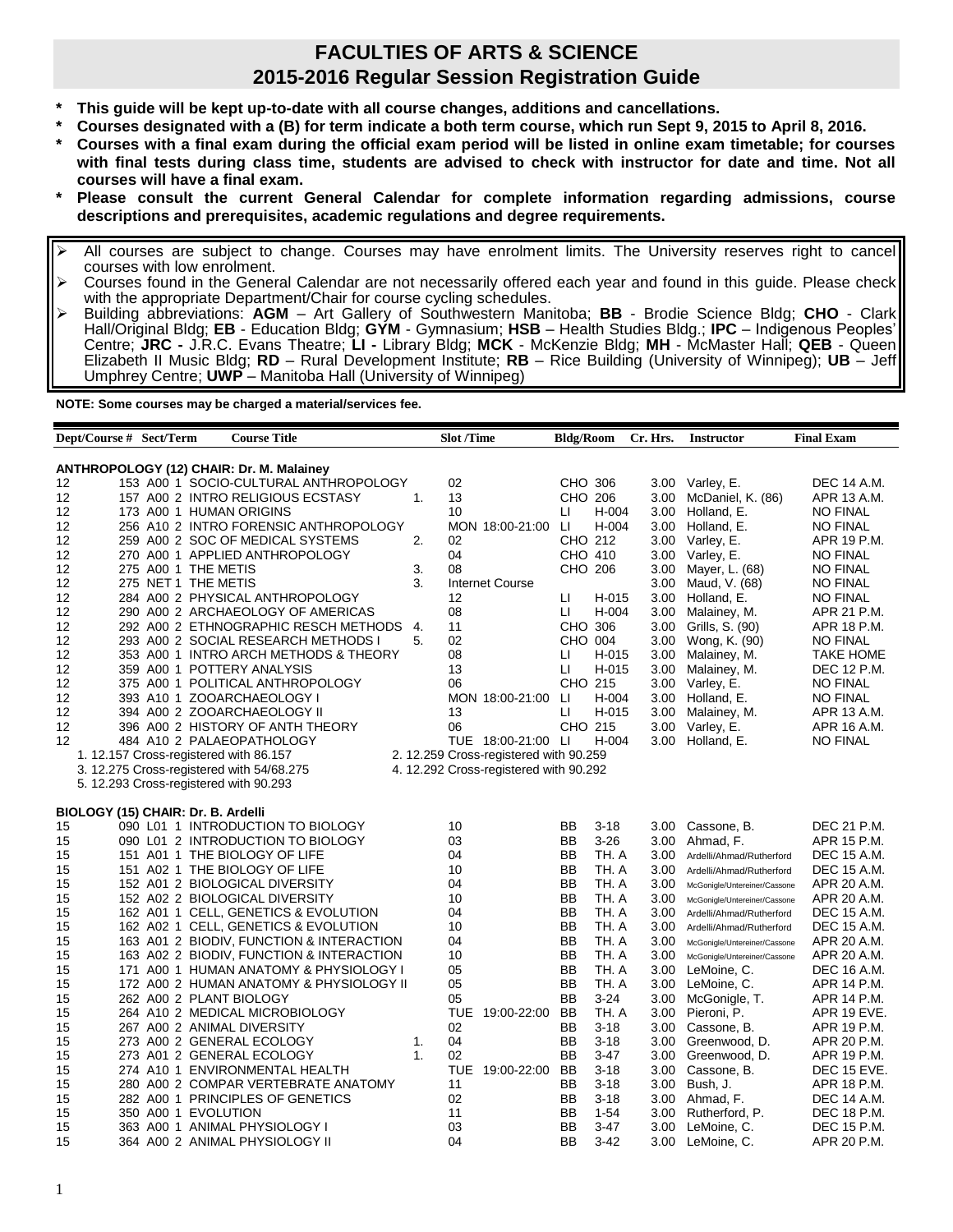| Dept/Course # Sect/Term |                    | <b>Course Title</b>                                                 |    | <b>Slot</b> /Time |                                        | <b>Bldg/Room</b> |                 | Cr. Hrs. | <b>Instructor</b>          | <b>Final Exam</b> |
|-------------------------|--------------------|---------------------------------------------------------------------|----|-------------------|----------------------------------------|------------------|-----------------|----------|----------------------------|-------------------|
|                         |                    |                                                                     |    |                   |                                        |                  |                 |          |                            |                   |
| 15                      |                    | 369 A00 1 MICROBIOLOGY                                              |    | 02                |                                        | BB               | $3 - 24$        |          | 3.00 Untereiner, W.        | DEC 14 A.M.       |
| 15                      |                    | 370 A00 1 MOLECULAR CELL BIOLOGY                                    |    | 01                |                                        | BB               | $3 - 18$        |          | 3.00 Ardelli, B.           | DEC 18 A.M.       |
| 15                      |                    | 371 A00 1 PLANT DIVERSITY                                           |    | 12                |                                        | BB               | $3 - 24$        |          | 3.00 McGonigle, T.         | DEC 17 P.M.       |
| 15                      |                    | 374 A00 2 INVERTEBRATE PALEONTOLOGY                                 | 2. | 03                |                                        | BB               | $2 - 30$        |          | 3.00 Li, R. (42)           | APR 15 P.M.       |
| 15                      |                    | 376 A00 2 MEDICALLY IMPORTANT FUNGI                                 |    | 03                |                                        | BB               | $3 - 18$        |          | 3.00 Untereiner, W.        | APR 15 P.M.       |
| 15                      |                    | 453 A00 1 NEUROCHEM OF THERAPEUTICS                                 | 3. | 02                |                                        | BB               | $4 - 22$        |          | 3.00 Charette, M. (18)     | DEC 14 A.M.       |
| 15                      |                    | 454 A00 2 APPLIED BIOMEDICAL SCIENCE                                |    |                   | MON 13:40-17:30 BB                     |                  | $3 - 30$        |          | 3.00 Ardelli, B./Ahmad, F. | <b>NO FINAL</b>   |
| 15                      |                    | 468 A00 1 SOIL BIOLOGY                                              |    | 10                |                                        | BB               | $3 - 24$        |          | 3.00 McGonigle, T.         | DEC 21 P.M.       |
| 15                      |                    | 475 A00 2 IMMUNOLOGY                                                |    | 02                |                                        | BB               | $3-42$          |          | 3.00 Ardelli, B.           | APR 19 P.M.       |
| 15                      |                    | 480 A00 1 BIOLOGY OF THE FUNGI                                      |    | 04                |                                        | BB               | 3-24            |          | 3.00 Untereiner, W.        | DEC 19 P.M.       |
| 15                      |                    | 680 A00 1 BIOLOGY OF THE FUNGI                                      |    | 04                |                                        | BB               | $3 - 24$        |          | 3.00 Untereiner, W.        | DEC 19 P.M.       |
| 15                      |                    | 668 A00 1 SOIL BIOLOGY                                              |    | 10                |                                        | BB               | $3 - 24$        | 3.00     | McGonigle, T.              | DEC 21 P.M.       |
|                         |                    | 1. 15.273 Cross-registered with 38.273                              |    |                   | 2. 15.374 Cross-registered with 42.374 |                  |                 |          |                            |                   |
|                         |                    | 3. 15.453 Cross-registered with 18.453                              |    |                   |                                        |                  |                 |          |                            |                   |
|                         |                    |                                                                     |    |                   |                                        |                  |                 |          |                            |                   |
|                         |                    | BIOLOGY LABORATORY PERIODS -YOU MUST REGISTER FOR CORRESPONDING LAB |    |                   |                                        |                  |                 |          |                            |                   |
| 15                      |                    | 090 Z01 1 INTRODUCTION TO BIOLOGY                                   |    |                   | FRI 13:40-16:30 BB                     |                  | $3 - 30$        |          | Cassone, B.                |                   |
| 15                      |                    | 090 Z01 2 INTRODUCTION TO BIOLOGY                                   |    |                   | FRI 13:40-16:30 BB                     |                  | $3 - 26$        |          | Ahmad, F.                  |                   |
| 15                      |                    | 162 Z01 1 CELL, GENETICS & EVOLUTION                                |    |                   | MON 13:40-16:30 BB                     |                  | $3 - 25/3 - 26$ |          | Morton, P./Paramba, B.     |                   |
| 15                      |                    | 162 Z02 1 CELL, GENETICS & EVOLUTION                                |    |                   | TUE 13:40-16:30 BB                     |                  | $3 - 25/3 - 26$ |          | Morton, P./Paramba, B.     |                   |
| 15                      |                    | 162 Z03 1 CELL, GENETICS & EVOLUTION                                |    |                   | WED 13:40-16:30 BB                     |                  | $3 - 25/3 - 26$ |          | Morton, P./Paramba, B.     |                   |
| 15                      |                    | 162 Z04 1 CELL, GENETICS & EVOLUTION                                |    |                   | THU 13:40-16:30 BB                     |                  | $3 - 25/3 - 26$ |          | Morton, P./Paramba, B.     |                   |
| 15                      |                    | 162 Z10 1 CELL, GENETICS & EVOLUTION                                |    |                   | TUE 19:00-22:00 BB                     |                  | $3 - 25/3 - 26$ |          | Morton, P./Paramba, B.     |                   |
|                         |                    |                                                                     |    |                   |                                        |                  |                 |          |                            |                   |
| 15                      |                    | 163 Z01 2 BIODIV, FUNCTION & INTERACTION                            |    |                   | MON 13:40-16:30 BB                     |                  | $3 - 25$        |          | Morton, P.                 |                   |
| 15                      |                    | 163 Z02 2 BIODIV, FUNCTION & INTERACTION                            |    |                   | TUE 13:40-16:30 BB                     |                  | $3 - 25$        |          | Morton, P.                 |                   |
| 15                      |                    | 163 Z03 2 BIODIV, FUNCTION & INTERACTION                            |    |                   | WED 13:40-16:30 BB                     |                  | $3 - 25$        |          | Morton, P.                 |                   |
| 15                      |                    | 163 Z04 2 BIODIV, FUNCTION & INTERACTION                            |    |                   | THU 13:40-16:30 BB                     |                  | $3 - 25$        |          | Morton, P.                 |                   |
| 15                      |                    | 163 Z10 2 BIODIV, FUNCTION & INTERACTION                            |    |                   | TUE 19:00-22:00 BB                     |                  | $3 - 25$        |          | Morton, P.                 |                   |
| 15                      |                    | 171 Z01 1 HUMAN ANATOMY & PHYSIOLGY I                               |    |                   | MON 13:40-16:30 BB                     |                  | $3 - 18$        |          | Boudreau, E.               |                   |
| 15                      |                    | 171 Z02 1 HUMAN ANATOMY & PHYSIOLGY I                               |    |                   | TUE 13:40-16:30 BB                     |                  | $3 - 18$        |          | Boudreau, E.               |                   |
| 15                      |                    | 171 Z03 1 HUMAN ANATOMY & PHYSIOLGY I                               |    |                   | WED 13:40-16:30 BB                     |                  | $3 - 18$        |          | Boudreau, E.               |                   |
| 15                      |                    | 171 Z04 1 HUMAN ANATOMY & PHYSIOLGY I                               |    |                   | THU 13:40-16:30 BB                     |                  | $3 - 18$        |          | Boudreau, E.               |                   |
| 15                      |                    | 171 Z05 1 HUMAN ANATOMY & PHYSIOLGY I                               |    |                   | FRI 13:40-16:30 BB                     |                  | $3 - 18$        |          | Boudreau, E.               |                   |
| 15                      |                    | 172 Z01 2 HUMAN ANATOMY & PHYSIOLGY II                              |    |                   | MON 13:40-16:30 BB                     |                  | $3 - 18$        |          | Boudreau, E.               |                   |
| 15                      |                    | 172 Z02 2 HUMAN ANATOMY & PHYSIOLGY II                              |    |                   | TUE 13:40-16:30 BB                     |                  | $3 - 18$        |          | Boudreau, E.               |                   |
|                         |                    |                                                                     |    |                   |                                        |                  |                 |          |                            |                   |
| 15                      |                    | 172 Z03 2 HUMAN ANATOMY & PHYSIOLGY II                              |    |                   | WED 13:40-16:30 BB                     |                  | $3 - 18$        |          | Boudreau, E.               |                   |
| 15                      |                    | 172 Z04 2 HUMAN ANATOMY & PHYSIOLGY II                              |    |                   | THU 13:40-16:30 BB                     |                  | $3 - 18$        |          | Boudreau, E.               |                   |
| 15                      |                    | 262 Z01 2 PLANT BIOLOGY                                             |    |                   | TUE 13:40-16:30 BB                     |                  | 3-47            |          | McGonigle, T.              |                   |
| 15                      |                    | 267 Z01 2 ANIMAL DIVERSITY                                          |    |                   | MON 13:40-16:30 BB                     |                  | $3 - 26$        |          | Gallaway, B.               |                   |
| 15                      |                    | 280 Z01 2 COMPAR VERTEBRATE ANATOMY                                 |    |                   | WED 13:40-16:30 BB                     |                  | $3 - 26$        |          | Gallaway, B.               |                   |
| 15                      |                    | 282 Z01 1 PRINCIPLES OF GENETICS                                    |    |                   | MON 13:40-16:30 BB                     |                  | $3 - 24$        |          | Ahmad, F.                  |                   |
| 15                      |                    | 282 Z02 1 PRINCIPLES OF GENETICS                                    |    |                   | TUE 13:40-16:30 BB                     |                  | $3 - 24$        |          | Ahmad, F.                  |                   |
| 15                      |                    | 282 Z10 1 PRINCIPLES OF GENETICS                                    |    |                   | TUE 19:00-22:00 BB                     |                  | $3 - 24$        |          | Ahmad, F.                  |                   |
| 15                      |                    | 363 Z01 1 ANIMAL PHYSIOLOGY I                                       |    |                   | MON 13:40-16:30 BB                     |                  | $3 - 28$        |          | LeMoine, C.                |                   |
| 15                      |                    | 363 Z02 1 ANIMAL PHYSIOLOGY I                                       |    |                   | WED 13:40-16:30 BB                     |                  | $3 - 28$        |          | Gallaway, B.               |                   |
| 15                      |                    | 369 Z02 1 MICROBIOLOGY                                              |    |                   | THU 13:40-16:30 BB                     |                  | $3 - 28$        |          | Untereiner, W.             |                   |
| 15                      |                    | 371 Z01 1 PLANT DIVERSITY                                           |    |                   | WED 13:40-16:30 BB                     |                  | $3 - 27$        |          | McGonigle, T.              |                   |
| 15                      |                    | 374 Z01 2 INVERTEBRATE PALEONTOLOGY                                 |    |                   | FRI 13:40-16:30 BB                     |                  | $2 - 48$        |          | Li, R. (42)                |                   |
| 15                      |                    | 468 Z01 1 SOIL BIOLOGY                                              |    |                   | MON 13:40-16:30 BB                     |                  | $3 - 27$        |          | McGonigle, T.              |                   |
| 15                      |                    | 480 Z01 1 BIOLOGY OF THE FUNGI                                      |    | FRI               | 13:40-16:30 BB                         |                  | $3 - 28$        |          | Untereiner, W.             |                   |
|                         |                    |                                                                     |    |                   |                                        |                  |                 |          |                            |                   |
| 15                      |                    | 680 Z01 1 BIOLOGY OF THE FUNGI                                      |    |                   | FRI 13:40-16:30 BB                     |                  | $3 - 28$        |          | Untereiner, W.             |                   |
| 15                      |                    | 668 Z01 1 SOIL BIOLOGY                                              |    |                   | MON 13:40-16:30 BB                     |                  | $3 - 27$        |          | McGonigle, T.              |                   |
|                         |                    | <b>BUSINESS ADMINISTRATION (16) CHAIR: Prof. H. Gillander</b>       |    |                   |                                        |                  |                 |          |                            |                   |
|                         |                    | 090 A10 1 BKKPNG-MANUAL/COMP ASSIST                                 |    |                   | MON 18:00-21:00 CHO 212                |                  |                 |          |                            |                   |
| 16                      |                    |                                                                     |    |                   |                                        |                  |                 |          | 3.00 McLachlan, L.         | DEC 14 EVE.       |
| 16                      |                    | 151 A00 2 FINANCIAL ACCOUNTING                                      |    | 12                |                                        | CHO 212          |                 |          | 3.00 Taylor, D.            | APR 16 P.M.       |
| 16                      |                    | 160 A10 2 BUSINESS COMMUNICATIONS                                   |    |                   | MON 19:00-22:00 CHO 212                |                  |                 |          | 3.00 McLachlan, L.         | APR 18 EVE.       |
| 16                      |                    | 170 A00 1 INTRO INFORMATION TECH                                    | 1. | 14                |                                        | CHO 212          |                 |          | 3.00 Malazdrewicz, M.      | DEC 16 P.M.       |
| 16                      |                    | 180 A00 1 INTRO INFORMATION MNGMNT                                  |    | 08                |                                        | CHO 306          |                 |          | 3.00 Malazdrewicz, M.      | DEC 19 A.M.       |
| 16                      |                    | 251 A00 2 SYSTEMS ANALYSIS/DESIGN                                   |    | 11                |                                        | CHO 317          |                 |          | 3.00 Malazdrewicz, M.      | APR 18 P.M.       |
| 16                      |                    | 252 A00 1 INTRO MANAGERIAL ACCNTNG                                  |    | 12                |                                        | CHO 206          |                 |          | 3.00 Gillander, H.         | DEC 17 P.M.       |
| 16                      |                    | 253 A00 1 INTERMEDIATE ACCT-ASSETS                                  |    | 11                |                                        | CHO 004          |                 |          | 3.00 Taylor, D.            | DEC 18 P.M.       |
| 16                      |                    | 254 A00 2 INTERMEDIATE ACCT-EQUITIES                                |    | 11                |                                        | CHO 004          |                 |          | 3.00 Taylor, D.            | APR 18 P.M.       |
| 16                      |                    | 261 A00 2 MARKETING FUNDAMENTALS                                    |    | 14                |                                        | CHO 212          |                 |          | 3.00 Zhuang, H.            | APR 21 A.M.       |
| 16                      |                    | 262 A10 2 ORGANIZATIONAL BEHAVIOUR                                  |    |                   | TUE 19:00-22:00 BB                     |                  | $1 - 35$        |          | 3.00 Edmunds, K.           | APR 19 EVE.       |
|                         |                    |                                                                     |    | 14                |                                        | CHO 306          |                 |          |                            |                   |
| 16                      |                    | 278 A00 1 BUSINESS FINANCE                                          |    |                   |                                        |                  |                 |          | 3.00 Klonowski, D.         | NO FINAL          |
| 16                      |                    | 283 A10 1 HUMAN RESOURCE MANAGEMENT                                 |    |                   | WED 18:00-21:00 CHO 212                |                  |                 |          | 3.00 Pople, D.             | DEC 16 EVE.       |
| 16                      |                    | 292 A10 2 MANAGEMENT                                                |    |                   | TUE 18:00-21:00 CHO 212                |                  |                 |          | 3.00 Kernaghan, M.         | APR 19 EVE.       |
| 16                      |                    | 293 A10 1 BUSINESS LAW I                                            |    |                   | WED 18:00-21:00 CHO 206                |                  |                 |          | 3.00 Kernaghan, M.         | DEC 16 EVE.       |
| 16                      |                    | 294 A10 2 BUSINESS LAW II                                           |    |                   | WED 18:00-21:00 LI                     |                  | H-004           |          | 3.00 Kernaghan, M.         | APR 13 EVE.       |
| 16                      |                    | 352 A00 2 COST ACCOUNTING                                           |    | 12                |                                        | П                | H-004           |          | 3.00 Gillander, H.         | APR 16 P.M.       |
| 16                      | 355 A10 1 AUDITING |                                                                     |    |                   | THU 17:30-20:30 CHO 306                |                  |                 |          | 3.00 McLachlan, L.         | DEC 17 EVE.       |
| 16                      |                    | 356 A10 1 TAXATION I: PERSONAL INCOME TAX                           |    |                   | MON 18:00-21:00 CHO 004                |                  |                 | 3.00     | Taylor, D.                 | DEC 14 EVE.       |
| 16                      |                    | 365 A00 2 CONSUMER BEHAVIOUR                                        |    | 13                |                                        | Ш                | H-004           |          | 3.00 Zhuang, H.            | APR 13 A.M.       |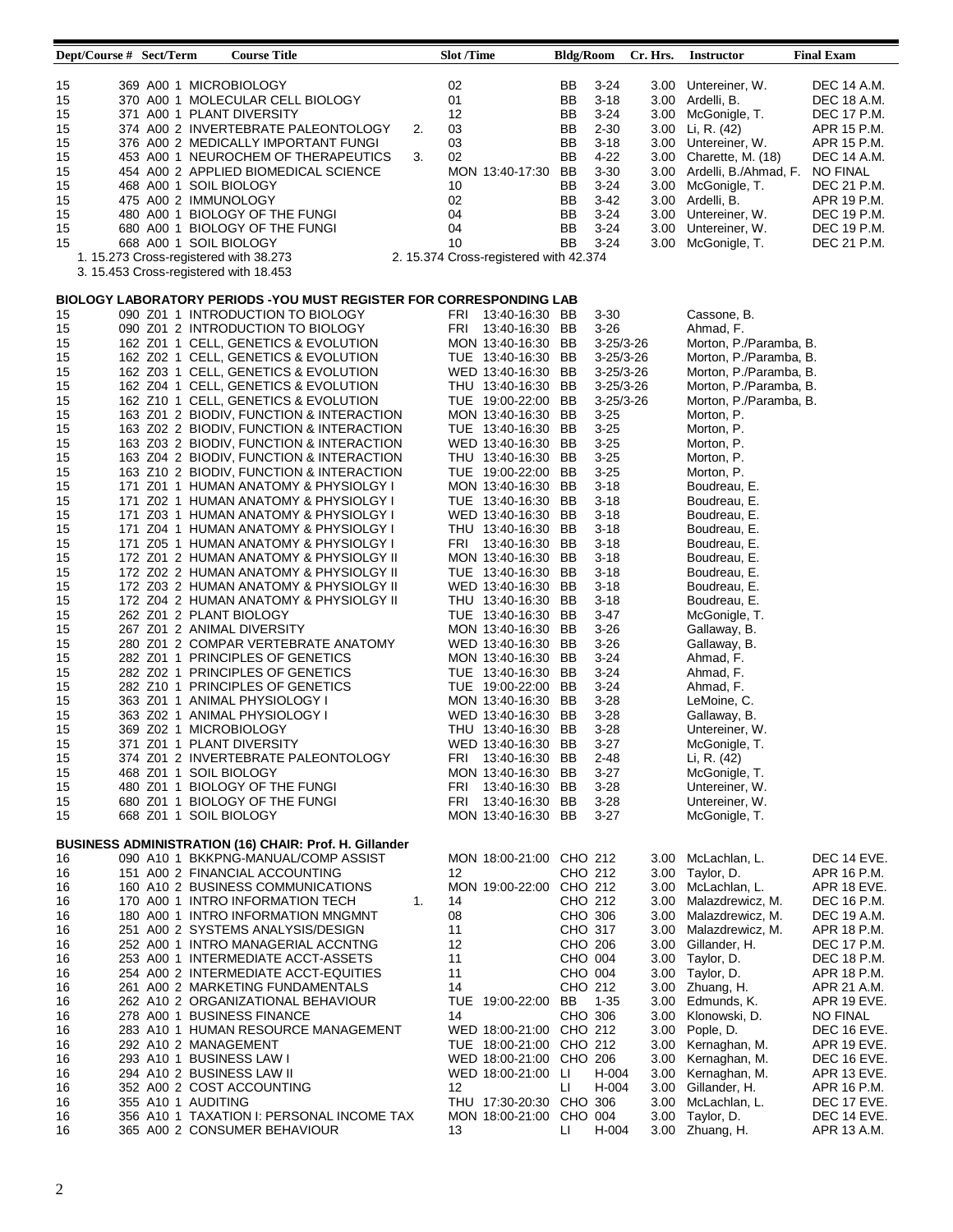| Dept/Course # Sect/Term                                                                                                                                        | <b>Course Title</b>                                                                                                                                                                                                                                                                                                                                                                                                                                                                                                                                                                                                                                                                                                                                                                                                                                                                                                                                                                                                                                                     |                | <b>Slot /Time</b>                                                                                                                                                                                                                                                                                                                                                                                                                                                                                                                                                                                              | <b>Bldg/Room</b>                                                                                               |                                                                                                                                                                                                                                                                               | Cr. Hrs.                                                                                                                             | <b>Instructor</b>                                                                                                                                                                                                                                                                                                                                                                         | <b>Final Exam</b>                                                                                                                                                                                                                                                                                                                    |
|----------------------------------------------------------------------------------------------------------------------------------------------------------------|-------------------------------------------------------------------------------------------------------------------------------------------------------------------------------------------------------------------------------------------------------------------------------------------------------------------------------------------------------------------------------------------------------------------------------------------------------------------------------------------------------------------------------------------------------------------------------------------------------------------------------------------------------------------------------------------------------------------------------------------------------------------------------------------------------------------------------------------------------------------------------------------------------------------------------------------------------------------------------------------------------------------------------------------------------------------------|----------------|----------------------------------------------------------------------------------------------------------------------------------------------------------------------------------------------------------------------------------------------------------------------------------------------------------------------------------------------------------------------------------------------------------------------------------------------------------------------------------------------------------------------------------------------------------------------------------------------------------------|----------------------------------------------------------------------------------------------------------------|-------------------------------------------------------------------------------------------------------------------------------------------------------------------------------------------------------------------------------------------------------------------------------|--------------------------------------------------------------------------------------------------------------------------------------|-------------------------------------------------------------------------------------------------------------------------------------------------------------------------------------------------------------------------------------------------------------------------------------------------------------------------------------------------------------------------------------------|--------------------------------------------------------------------------------------------------------------------------------------------------------------------------------------------------------------------------------------------------------------------------------------------------------------------------------------|
| 16<br>16<br>16<br>16<br>16<br>16<br>16<br>16<br>16<br>16<br>16<br>16<br>16<br>16<br>16<br>16                                                                   | 366 A00 1 ADVERTISING PRINCIPLES<br>367 A10 1 MARKETING MANAGEMENT<br>368 A10 2 MARKETING RESEARCH<br>383 A10 1 LABOUR RELATIONS<br>384 A10 1 HR TRAINING/DEVELOPMENT<br>387 A00 1 VENTURE CAPITAL INVESTING<br>391 A00 2 OPERATIONS MANAGEMENT<br>395 A10 1 BUSINESS POLICY<br>396 A10 2 STRATEGIC MANAGEMENT<br>435 A00 B SMALL BUSINESS MANAGEMENT<br>453 A00 1 ADVANCED FINANCIAL ACCNTNG<br>454 A00 2 ACCOUNTING THEORY<br>459 A10 2 ADVANCED TAXATION<br>478 A00 2 CORPORATION FINANCE<br>483 A00 1 LEADERSHIP: THEORY/PRACTICE<br>493 A00 2 ALT DISPUTE RESOLUTION<br>1. 16.170 Cross-registered with 62.170                                                                                                                                                                                                                                                                                                                                                                                                                                                     |                | 14<br>THU 19:00-22:00 MCK 003<br>THU 19:00-22:00 CHO 410<br>MON 19:00-22:00 CHO 206<br>THU 19:00-22:00 LI<br>13<br>08<br>TUE 18:00-21:00 CHO 212<br>WED 19:00-22:00 CHO 212<br>10<br>08<br>MON/WED 14:10-15:30 LI<br>MON 18:00-21:00 CHO 004<br>14<br>08<br>08                                                                                                                                                                                                                                                                                                                                                 | CHO 004<br>CHO 206<br>CHO 212<br><b>MCK 003</b><br>CHO 004<br>CHO 306<br>BB<br>BB                              | H-004<br>H-004<br>$1 - 35$<br>$1 - 35$                                                                                                                                                                                                                                        | 3.00<br>3.00<br>3.00<br>3.00<br>3.00<br>3.00<br>3.00<br>6.00<br>3.00<br>3.00<br>3.00<br>3.00<br>3.00<br>3.00                         | 3.00 Zhuang, H.<br>3.00 Zhuang, H.<br>Zhuang, H.<br>Day, N.<br>Edmunds, K.<br>Klonowski, D.<br>Malazdrewicz, M.<br>Gillander, H.<br>Klonowski, D.<br>Malazdrewicz, M.<br>Gillander, H.<br>Gillander, H.<br>Taylor, D.<br>Klonowski, D.<br>Bruce, R.<br>Bruce, R.                                                                                                                          | DEC 16 P.M.<br>DEC 17 EVE.<br>APR 14 EVE.<br>DEC 14 EVE.<br>DEC 17 EVE.<br><b>NO FINAL</b><br>APR 21 P.M.<br><b>NO FINAL</b><br>APR 13 EVE.<br>NO FINAL<br>DEC 19 A.M.<br>APR 16 A.M.<br>APR 18 EVE.<br><b>NO FINAL</b><br>DEC 19 A.M.<br>APR 21 P.M.                                                                                |
| 18<br>18<br>18<br>18<br>18<br>18<br>18<br>18<br>18<br>18<br>18<br>18<br>18<br>18<br>18<br>18<br>18<br>18<br>18<br>18                                           | CHEMISTRY (18) CHAIR: Dr. M. Charette<br>090 L01 B INTRO TO CHEMISTRY<br>160 A01 1 GENERAL CHEMISTRY I<br>160 A02 1 GENERAL CHEMISTRY I<br>170 A00 2 GENERAL CHEMISTRY II<br>251 A00 2 INTRO GROUP THEORY/APPLCTN<br>260 A00 1 CLASSICAL PHYS: THERMO/KIN<br>261 A00 1 ORGANIC I: STRUCT/MECHANISMS<br>262 A00 1 INTRO ANALYTICAL CHEMISTRY<br>270 A00 2 MODERN PHYSICAL CHEMISTRY<br>271 A00 2 ORGANIC II: REACTION/SYNTHS<br>274 A00 1 INORGANIC I: MAIN GRP ELMNT<br>281 A00 1 APPLD ORGANIC SPECTROSCOPY<br>362 A00 2 INSTRUMENTAL ANALYSIS<br>363 A00 1 BIOCHEMISTRY I<br>364 A00 2 INORGANIC II: COORDINATION<br>373 A00 2 BIOCHEMISTRY II<br>387 A00 1 STAT/THERMAL PHYSICS<br>388 A00 1 QUANTUM MECHANICS I<br>451 A00 2 ENVIRONMENTAL CHEMISTRY<br>453 A00 1 NEUROCHEM OF THERAPEUTICS<br>1. 18.387 Cross-registered with 74.387<br>3. 18.453 Cross-registered with 15.453                                                                                                                                                                                     | 1.<br>2.<br>3. | 11<br>01<br>11<br>01<br>12<br>04<br>10<br>05<br>04<br>10<br>03<br>12<br>11<br>10<br>03<br>10<br>04<br>01<br>05<br>02<br>2. 18.388 Cross-registered with 74.388                                                                                                                                                                                                                                                                                                                                                                                                                                                 | BB<br>BB<br>BB<br>BB<br>BB<br>BB<br>BB<br>BB<br>BB<br>BB<br>BB<br>BB<br>BB<br>BB<br>BB<br>BB<br>BB<br>BB<br>BB | 4-34<br>$1-52$<br>4-47<br>$1-52$<br>4-34<br>4-34<br>$4 - 47$<br>$4 - 34$<br>$4 - 34$<br>BB 4-47/EB 017<br>$4 - 34$<br>$4 - 22$<br>$4 - 22$<br>$3-47$<br>$4 - 34$<br>3-47<br>4-22<br>$2 - 23$<br>4-34<br>$4 - 22$                                                              | 3.00<br>3.00<br>3.00<br>3.00<br>3.00<br>3.00<br>3.00<br>3.00<br>3.00<br>3.00<br>3.00<br>3.00<br>3.00<br>3.00<br>3.00<br>3.00<br>3.00 | Nichol, K.<br>Yan, S.<br>Hill, B.<br>Bushnell, E.<br>Yan, S.<br>Bushnell, E.<br>Hill, B.<br>Chen, V.<br>Bushnell, E.<br>Fan, W.<br>Yan, S.<br>Hill, B.<br>Chen, V.<br>Charette, M.<br>3.00 Yan, S.<br>3.00 Charette, M.<br>Carrington, M. (74)<br>Fugleberg, T. (74)<br>Chen, V.<br>3.00 Charette, M.                                                                                     | APR 18 P.M.<br><b>DEC 17 A.M.</b><br><b>DEC 17 A.M.</b><br>APR 14 A.M.<br>APR 16 P.M.<br>DEC 12 A.M.<br>DEC 21 P.M.<br>DEC 16 A.M.<br>APR 20 P.M.<br>APR 19 A.M.<br><b>DEC 15 P.M.</b><br>DEC 12 P.M.<br>APR 18 P.M.<br>DEC 21 P.M.<br>APR 15 P.M.<br>APR 19 A.M.<br>DEC 19 P.M.<br>DEC 18 A.M.<br>APR 14 P.M.<br><b>DEC 14 A.M.</b> |
| 18<br>18<br>18<br>18<br>18<br>18<br>18<br>18<br>18<br>18<br>18<br>18<br>18<br>18<br>18<br>18<br>18<br>18<br>18<br>18<br>18<br>18<br>18<br>18<br>18<br>18<br>18 | CHEMISTRY LABORATORY PERIODS - YOU MUST REGISTER FOR CORRESPONDING LAB<br>090 Z01 B INTRO TO CHEMISTRY<br>090 Z02 B INTRO TO CHEMISTRY<br>160 Z01 1 GENERAL CHEMISTRY I<br>160 Z02 1 GENERAL CHEMISTRY I<br>160 Z03 1 GENERAL CHEMISTRY I<br>160 Z04 1 GENERAL CHEMISTRY I<br>160 Z05 1 GENERAL CHEMISTRY I<br>170 Z01 2 GENERAL CHEMISTRY II<br>170 Z02 2 GENERAL CHEMISTRY II<br>170 Z03 2 GENERAL CHEMISTRY II<br>170 Z04 2 GENERAL CHEMISTRY II<br>260 Z01 1 CLASSICAL PHYS: THERMO/KIN<br>261 Z01 1 ORGANIC I: STRUCT/MECHANISMS<br>261 Z10 1 ORGANIC I: STRUCT/MECHANISMS<br>262 Z01 1 INTRO ANALYTICAL CHEMISTRY<br>262 Z02 1 INTRO ANALYTICAL CHEMISTRY<br>270 Z01 2 MODERN PHYSICAL CHEMISTRY<br>271 Z01 2 ORGANIC II: REACTION/SYNTHS<br>271 Z10 2 ORGANIC II: REACTION/SYNTHS<br>274 Z01 1 INORGANIC I: MAIN GRP ELMNT<br>274 Z10 1 INORGANIC I: MAIN GRP ELMNT<br>362 Z01 2 INSTRUMENTAL ANALYSIS<br>363 Z01 1 BIOCHEMISTRY I<br>363 Z02 1 BIOCHEMISTRY I<br>364 Z01 2 INORGANIC II: COORDINATION<br>373 Z01 2 BIOCHEMISTRY II<br>373 Z02 2 BIOCHEMISTRY II |                | THU 12:00-14:30 BB<br>THU 14:30-17:00 BB<br>MON 13:40-16:30 BB<br>TUE 13:40-16:30 BB<br>WED 13:40-16:30 BB<br>THU 13:40-16:30 BB<br>FRI 13:40-16:30 BB<br>MON 13:40-16:30 BB<br>TUE 13:40-16:30 BB<br>WED 13:40-16:30 BB<br>THU 13:40-16:30 BB<br>FRI 13:40-16:40 BB<br>WED 13:40-17:40 BB<br>WED 18:30-22:30 BB<br>MON 13:40-17:40 BB<br>TUE 13:40-17:40 BB<br>FRI 13:40-16:40 BB<br>WED 13:40-17:40 BB<br>WED 18:30-22:30 BB<br>WED 13:40-17:40 BB<br>WED 18:30-22:30 BB<br>MON 13:40-16:40 BB<br>THU 13:40-17:10 BB<br>FRI 13:40-17:10 BB<br>WED 13:40-16:40 BB<br>THU 13:40-17:10 BB<br>FRI 13:40-17:10 BB |                                                                                                                | $4 - 25$<br>$4 - 25$<br>4-24/4-34<br>4-24/4-34<br>4-24/4-34<br>4-24/4-34<br>4-24/4-34<br>4-24/4-34<br>4-24/4-34<br>4-24/4-34<br>4-24/4-34<br>4-31<br>4-28<br>4-28<br>4-25<br>4-25<br>4-31<br>4-28<br>4-28<br>4-25<br>4-25<br>4-22<br>4-28<br>4-28<br>$4 - 25$<br>4-28<br>4-28 |                                                                                                                                      | Nichol, K.<br>Nichol, K.<br>Mengistu, T.<br>Mengistu, T.<br>Mengistu, T.<br>Mengistu, T.<br>Mengistu, T.<br>Mengistu, T.<br>Mengistu, T.<br>Mengistu, T.<br>Mengistu, T.<br>Bushnell, E.<br>Fan, W.<br>Fan, W.<br>Chen, V.<br>Chen, V.<br>Bushnell, E.<br>Fan, W.<br>Fan, W.<br>Yan, S.<br>Yan, S.<br>Chen, V.<br>Charette, M.<br>Charette, M.<br>Yan, S.<br>Charette, M.<br>Charette, M. |                                                                                                                                                                                                                                                                                                                                      |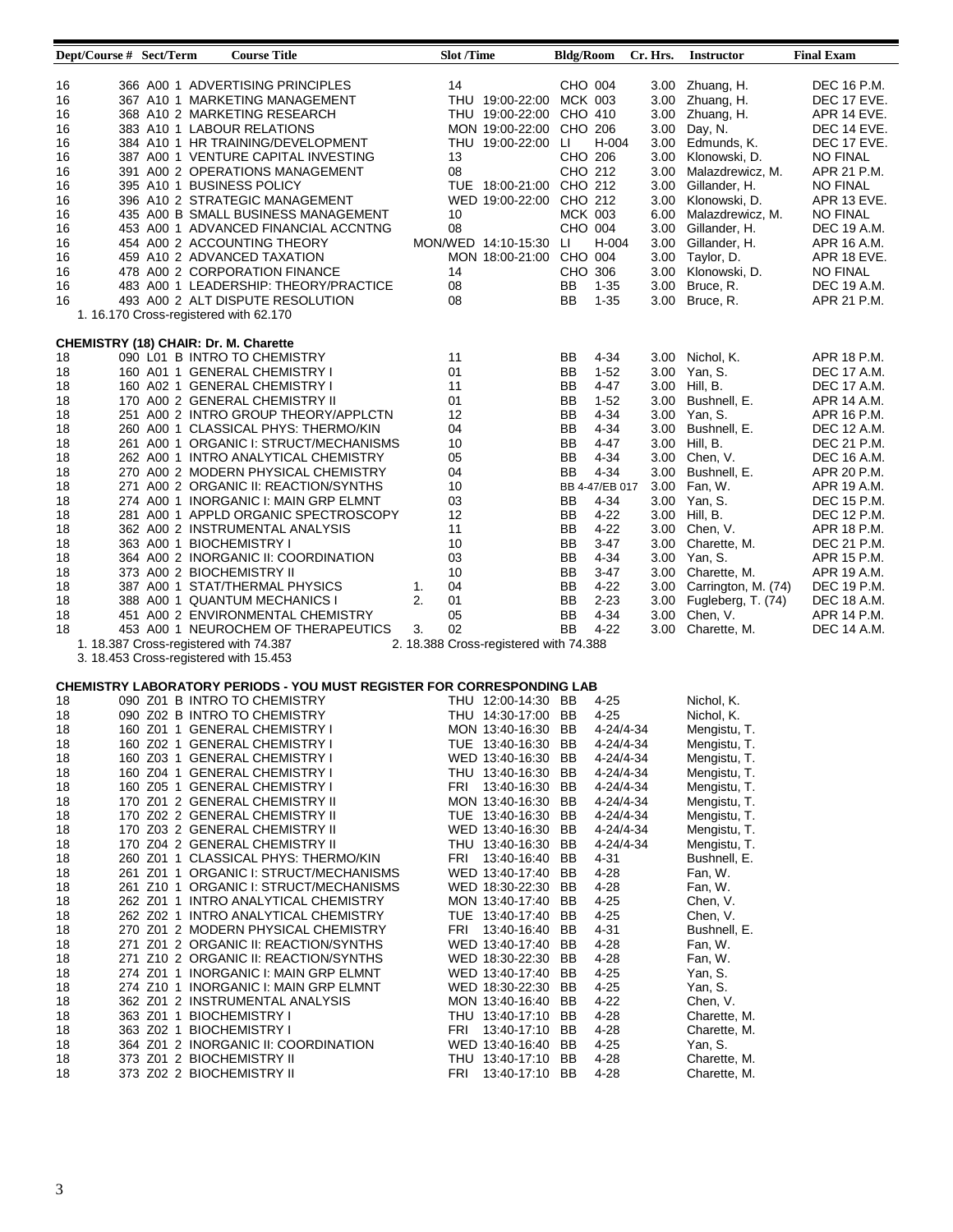| Dept/Course # Sect/Term                   |  | <b>Course Title</b>                                   |                | <b>Slot /Time</b> |                             | <b>Bldg/Room</b>  |          | Cr. Hrs. | <b>Instructor</b>       | <b>Final Exam</b>  |
|-------------------------------------------|--|-------------------------------------------------------|----------------|-------------------|-----------------------------|-------------------|----------|----------|-------------------------|--------------------|
|                                           |  |                                                       |                |                   |                             |                   |          |          |                         |                    |
|                                           |  | DRAMA (20) COORDINATOR: Prof. J. Forsythe             |                |                   |                             |                   |          |          |                         |                    |
| 20                                        |  | 163 A01 1 INTRO TO THEATRE I                          |                |                   | TUE/THU 13:40-15:00 JRC THE |                   |          |          | 3.00 Forsythe, J.       | <b>NO FINAL</b>    |
| 20                                        |  | 163 A02 1 INTRO TO THEATRE I                          |                |                   | TUE/THU 15:10-16:30 JRC THE |                   |          | 3.00     | Forsythe, J.            | NO FINAL           |
| 20                                        |  | 164 A00 2 INTRO TO THEATRE II                         |                |                   | TUE/THU 13:40-15:00         | JRC THE           |          | 3.00     | Forsythe, J.            | <b>NO FINAL</b>    |
| 20                                        |  | 267 A00 1 CHARACTER STUDY I                           |                |                   | TUE/THU 11:40-13:00 JRC THE |                   |          | 3.00     | Forsythe, J.            | <b>NO FINAL</b>    |
| 20                                        |  | 353 A10 2 THEATRE PERFORMANCE I                       |                | TBA               |                             | JRC THE           |          | 3.00     | Forsythe, J.            | <b>NO FINAL</b>    |
| 20                                        |  | 354 A10 2 THEATRE PERFORMANCE II                      |                | TBA               |                             | JRC THE           |          | 3.00     | Forsythe, J.            | <b>NO FINAL</b>    |
|                                           |  |                                                       |                |                   |                             |                   |          |          |                         |                    |
| 20                                        |  | 356 A00 2 THEATRE DESIGN AESTHETICS                   |                |                   | TUE/THU 11:40-13:00 JRC THE |                   |          | 3.00     | Forsythe, J.            | <b>NO FINAL</b>    |
| 20                                        |  | 372 A00 2 20 <sup>TH</sup> CENTURY BRITISH DRAMA      | 1.             | 07                |                             | CHO 004           |          | 3.00     | Rose, B. (30)           | APR 18 A.M.        |
|                                           |  | 1. 20.372 Cross-registered with 30.372                |                |                   |                             |                   |          |          |                         |                    |
|                                           |  |                                                       |                |                   |                             |                   |          |          |                         |                    |
| <b>ECONOMICS (22) CHAIR: Dr. A. Abdou</b> |  |                                                       |                |                   |                             |                   |          |          |                         |                    |
| 22                                        |  | 131 A01 B PRINCIPLES OF ECONOMICS                     |                | 03                |                             | <b>MCK 003</b>    |          | 6.00     | Zehtab-Jadid, F.        | APR 15 A.M.        |
| 22                                        |  | 131 A02 B PRINCIPLES OF ECONOMICS                     |                | 04                |                             | CHO 317           |          | 6.00     | Dolecki, J.             | APR 20 P.M.        |
| 22                                        |  | 220 A00 B MONETARY INSTS THEO & POL                   |                | 05                |                             | CHO 410           |          | 6.00     | Zehtab-Jadid, F.        | APR 14 P.M.        |
| 22                                        |  | 269 A00 1 HEALTH ECONOMICS                            |                | 08                |                             | CHO 317           |          | 3.00     | Abdou, A.               | DEC 19 A.M.        |
| 22                                        |  | 270 A00 1 ECON & THE ENVIRONMENT                      |                | 05                |                             | CHO 215           |          | 3.00     | Dolecki, J.             | DEC 16 A.M.        |
| 22                                        |  | 276 A00 2 ECON & NATURAL RESOURCES                    |                | 05                |                             | CHO 215           |          | 3.00     | Dolecki, J.             | APR 14 P.M.        |
| 22                                        |  | 281 A00 1 MICROECONOMICS I                            |                | 10                |                             | CHO 410           |          | 3.00     | Abdou, A.               | DEC 21 P.M.        |
| 22                                        |  | 282 A00 2 MICROECONOMICS II                           |                | 10                |                             | CHO 410           |          | 3.00     | Abdou, A.               | APR 19 A.M.        |
| 22                                        |  | 291 A00 1 TRADE UNION DEVELOPMENT                     |                | 07                |                             | CHO 410           |          | 3.00     | Dolecki, J.             | DEC 12 A.M.        |
|                                           |  | 292 A00 2 COLLECTIVE BARGAINING                       |                |                   |                             |                   |          |          |                         |                    |
| 22                                        |  |                                                       |                | 07                |                             | CHO 410           |          | 3.00     | Dolecki, J.             | APR 18 A.M.        |
| 22                                        |  | 351 A00 1 INTERNATIONAL TRADE                         |                | 02                |                             | CHO 410           |          | 3.00     | Zehtab-Jadid, F.        | <b>NO FINAL</b>    |
| 22                                        |  | 352 A00 2 INTERNATIONAL FINANCE                       |                | 02                |                             | CHO 410           |          | 3.00     | Zehtab-Jadid, F.        | <b>NO FINAL</b>    |
| 22                                        |  | 353 A00 1 ECONOMIC DEVELOPMENT                        |                | 11                |                             | CHO 302           |          | 3.00     | Abdou, A.               | DEC 18 P.M.        |
| 22                                        |  | 354 A00 2 TOP IN ECON DEVELOPMENT                     |                | 11                |                             | Ш                 | H-004    | 3.00     | Abdou, A.               | APR 18 P.M.        |
| 22                                        |  | 355 A00 2 LABOUR ECONOMICS                            |                | 08                |                             | CHO 215           |          | 3.00     | Abdou, A.               | APR 21 P.M.        |
| 22                                        |  | 381 A00 1 MACROECONOMICS I                            |                | 07                |                             | CHO 306           |          | 3.00     | Zehtab-Jadid, F.        | <b>NO FINAL</b>    |
| 22                                        |  | 382 A00 2 MACROECONOMICS II                           |                | 07                |                             | <b>MCK 003</b>    |          | 3.00     | Zehtab-Jadid, F.        | <b>NO FINAL</b>    |
| 22                                        |  | 396 A00 2 SEM IN RURAL/COMM STUDIES                   | 1.             | 04                |                             | MН                | RD006    | 3.00     | Robles, W. (88)         | <b>NO FINAL</b>    |
|                                           |  | 1. 22.396 Cross-registered with 38/78/88/90.396       |                |                   |                             |                   |          |          |                         |                    |
|                                           |  |                                                       |                |                   |                             |                   |          |          |                         |                    |
|                                           |  | ENGLISH AND CREATIVE WRITING (30) CHAIR: Dr. R. Gasse |                |                   |                             |                   |          |          |                         |                    |
| 30                                        |  | 146 A01 B INTRO TO ENGLISH LITERATURE                 |                | 01                |                             | CHO 004           |          | 6.00     | Gasse, R.               | APR 14 A.M.        |
| 30                                        |  |                                                       |                | 02                |                             | CHO 206           |          | 6.00     | Rose, B.                | APR 19 P.M.        |
|                                           |  | 146 A02 B INTRO TO ENGLISH LITERATURE                 |                |                   |                             |                   |          |          |                         |                    |
| 30                                        |  | 146 A03 B INTRO TO ENGLISH LITERATURE                 |                | 06                |                             | CHO 206           |          | 6.00     | Robson, L.              | APR 16 A.M.        |
| 30                                        |  | 151 A01 1 UNIVERSITY WRITING                          |                | 14                |                             | CHO 206           |          | 3.00     | Braun, S.               | <b>DEC 16 P.M.</b> |
| 30                                        |  | 151 A10 1 UNIVERSITY WRITING                          |                |                   | TUE 18:00-21:00             | LI                | H-004    | 3.00     | Glendinning, L.         | DEC 15 EVE.        |
| 30                                        |  | 151 A11 1 UNIVERSITY WRITING                          |                |                   | WED 18:00-21:00 LI          |                   | H-004    | 3.00     | Glendinning, L.         | DEC 15 EVE.        |
| 30                                        |  | 151 A01 2 UNIVERSITY WRITING                          |                | 07                |                             | CHO 306           |          | 3.00     | Portman, G.             | APR 18 A.M.        |
| 30                                        |  | 151 A02 2 UNIVERSITY WRITING                          |                | 11                |                             | CHO 206           |          | 3.00     | Robertson, B.           | APR 21 A.M.        |
| 30                                        |  | 151 A03 2 UNIVERSITY WRITING                          |                | 13                |                             | <b>HSB 233</b>    |          | 3.00     | Braun, S.               | APR 21 A.M.        |
| 30                                        |  | 151 A10 2 UNIVERSITY WRITING                          |                |                   | TUE 19:00-22:00 CHO 004     |                   |          | 3.00     | Gill, T.                | APR 19 EVE.        |
| 30                                        |  | 153 A01 1 UNIVERSITY WRITING (SCIENCE)                |                | 02                |                             | BB                | 3-47     | 3.00     | McNeely, G.             | <b>TAKE HOME</b>   |
| 30                                        |  | 153 A02 1 UNIVERSITY WRITING (SCIENCE)                |                | 03                |                             | Ш                 | H-004    | 3.00     | McNeely, G.             | <b>TAKE HOME</b>   |
| 30                                        |  | 153 A01 2 UNIVERSITY WRITING (SCIENCE)                |                | 02                |                             | П                 | H-004    | 3.00     | McNeely, G.             | <b>TAKE HOME</b>   |
| 30                                        |  | 153 A02 2 UNIVERSITY WRITING (SCIENCE)                |                | 03                |                             | П                 | H-004    |          | 3.00 McNeely, G.        | <b>TAKE HOME</b>   |
| 30                                        |  | 161 A01 1 20TH CENTURY LITERATURE                     |                | 04                |                             | П                 | H-004    |          | 3.00 Smid, D.           | DEC 19 P.M.        |
|                                           |  | 161 A02 1 20TH CENTURY LITERATURE                     |                | 12                |                             | <b>MCK 003</b>    |          |          |                         |                    |
| 30                                        |  | 161 A00 2 20TH CENTURY LITERATURE                     |                |                   |                             |                   |          |          | 3.00 Lakevold, D.       | DEC 17 P.M.        |
| 30                                        |  |                                                       |                | 03                |                             | CHO 306           |          |          | 3.00 Smid, D.           | APR 15 P.M.        |
| 30                                        |  | 162 A00 1 INTRO TO CANADIAN LITERATURE                |                | 03                |                             | CHO 206           |          |          | 3.00 Kramer, R.         | DEC 15 P.M.        |
| 30                                        |  | 162 A00 2 INTRO TO CANADIAN LITERATURE                |                | 12                |                             | <b>MCK 003</b>    |          | 3.00     | Lakevold, D.            | APR 16 P.M.        |
| 30                                        |  | 240 A00 2 DIGITAL JOURNALISM                          |                | 13                |                             | BB                | $1 - 35$ |          | 3.00 Gatin, G.          | <b>NO FINAL</b>    |
| 30                                        |  | 255 A00 2 19TH CENTURY BRITISH NOVEL                  |                | 04                |                             | CHO 004           |          |          | 3.00 Robson, L.         | APR 20 P.M.        |
| 30                                        |  | 265 A00 2 LATIN LIT IN TRANSLATION                    |                | 05                |                             | CHO 022           |          |          | 3.00 Gasse, R.          | APR 14 P.M.        |
| 30                                        |  | 274 A01 1 CREATIVE WRITING                            |                | 08                |                             | BB                | 1-24     | 3.00     | Lakevold, D.            | <b>NO FINAL</b>    |
| 30                                        |  | 274 A00 2 CREATIVE WRITING                            |                | 08                |                             | BB                | $1 - 24$ |          | 3.00 Lakevold, D.       | <b>NO FINAL</b>    |
| 30                                        |  | 274 A10 2 CREATIVE WRITING                            |                |                   | TUE 19:00-22:00             | <b>MCK 003</b>    |          |          | 3.00 Portman, G.        | <b>NO FINAL</b>    |
| 30                                        |  | 281 A00 1 SCIENCE FICTION                             |                | 05                |                             | Ш                 | H-004    | 3.00     | Smid, D.                | DEC 16 A.M.        |
| 30                                        |  | 282 A00 1 GOTHIC FICTION                              |                | 04                |                             | CHO 004           |          |          | 3.00 Robson, L.         | DEC 19 P.M.        |
|                                           |  | 333 A00 B 19TH CENTURY AMERICAN LIT                   |                | 12                |                             | CHO 317           |          |          | 6.00 Rose, B.           | APR 16 P.M.        |
| 30                                        |  |                                                       |                |                   |                             |                   |          |          |                         |                    |
| 30                                        |  | 336 A00 B ROMANTIC LITERATURE                         |                | 13                |                             | CHO 215           |          |          | 6.00 Robson, L.         | APR 13 A.M.        |
| 30                                        |  | 346 A00 2 QUEER/ING LITERATURE                        | $\mathbf{1}$ . | 14                |                             | CHO <sub>22</sub> |          |          | 3.00 Allan, J. (36)     | APR 21 A.M.        |
| 30                                        |  | 352 A00 1 CREATIVE NON-FICTION WRITING                |                |                   | MON 19:00-22:00 CHO 215     |                   |          |          | 3.00 Lakevold, D.       | NO FINAL           |
| 30                                        |  | 353 A00 2 CREATIVE WRITING: POETRY                    |                | 13                |                             | CHO 306           |          |          | 3.00 Brandt, D.         | <b>NO FINAL</b>    |
| 30                                        |  | 354 A00 2 20 <sup>TH</sup> CENT AMERICAN WOMEN POETS  |                | 11                |                             | CHO 215           |          |          | 3.00 Tryphonopoulos, D. | APR 18 P.M.        |
| 30                                        |  | 355 A00 2 CREAT WRTG: SHORT STORY SEQ                 |                |                   | MON 19:00-22:00 CHO 215     |                   |          |          | 3.00 Lakevold, D.       | <b>NO FINAL</b>    |
| 30                                        |  | 356 A00 1 INTMDT WRKSHP CREATIVE WRTNG                |                | 13                |                             | CHO 022           |          |          | 3.00 Brandt, D.         | <b>NO FINAL</b>    |
| 30                                        |  | 356 A00 2 INTMDT WRKSHP CREATIVE WRTNG                |                |                   | WED 19:00-22:00 CHO 206     |                   |          |          | 3.00 Portman, G.        | <b>NO FINAL</b>    |
| 30                                        |  | 359 A00 1 THE HARLEM RENAISSANCE                      |                | 07                |                             | CHO 004           |          |          | 3.00 Rose, B.           | DEC 12 A.M.        |
| 30                                        |  | 362 A00 2 RESTORATION/18TH CENT LIT                   |                | 02                |                             | CHO 215           |          |          | 3.00 Smid, D.           | APR 19 P.M.        |
| 30                                        |  | 372 A00 2 20TH CENTURY BRITISH DRAMA                  | 2.             | 07                |                             | CHO 004           |          | 3.00     | Rose, B.                | APR 18 A.M.        |
| 30                                        |  | 376 A00 2 PHILOSOPHY OF LITERATURE                    | 3.             | 05                |                             | CHO 317           |          |          | 3.00 Venema, H. (70)    | <b>NO FINAL</b>    |
|                                           |  |                                                       |                |                   |                             |                   |          |          |                         |                    |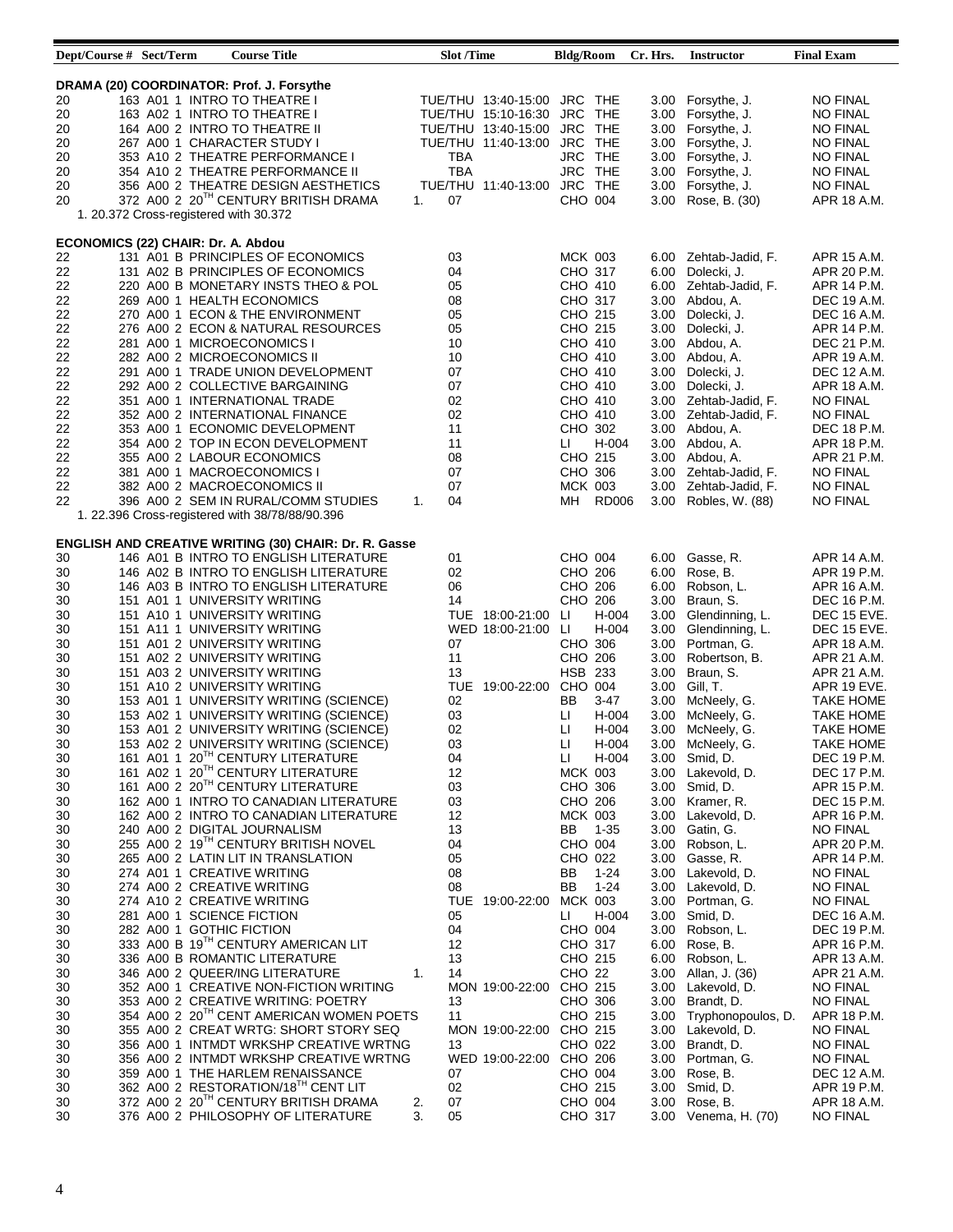|                                  | Dept/Course # Sect/Term |                                              | <b>Course Title</b>                                                                                                                                                                                                                                                                                                             |          | <b>Slot /Time</b>                        |                                                                                    | <b>Bldg/Room</b>                                     |                | Cr. Hrs.                     | <b>Instructor</b>                                                                           | <b>Final Exam</b>                                                                                     |
|----------------------------------|-------------------------|----------------------------------------------|---------------------------------------------------------------------------------------------------------------------------------------------------------------------------------------------------------------------------------------------------------------------------------------------------------------------------------|----------|------------------------------------------|------------------------------------------------------------------------------------|------------------------------------------------------|----------------|------------------------------|---------------------------------------------------------------------------------------------|-------------------------------------------------------------------------------------------------------|
| 30<br>30<br>30<br>30<br>30<br>30 |                         |                                              | 381 A00 1 16TH CENTURY LITERATURE<br>383 A00 1 BETWEEN MEN: LIT & MASCULINITY 4.<br>391 A00 1 COMMONWEALTH LITERATURE<br>429 A00 B CHAUCER/HIS CONTEMPORARIES<br>459 A00 2 ADV SEM: CREATIVE WRITING<br>463 A00 1 CONTEMPOR CRITICAL THEORY<br>1. 30.346 Cross-registered with 36.346<br>3. 30.376 Cross-registered with 70.376 |          | 02<br>14<br>06<br>03<br><b>TBA</b><br>11 | 2. 30.372 Cross-registered with 20.372<br>4. 30.383 Cross-registered with 36.383   | CHO 215<br>Ш<br>CHO 410<br>CHO 302<br>TBA<br>CHO 215 | H-004          | 3.00<br>6.00<br>3.00<br>3.00 | 3.00 Smid, D.<br>3.00 Allan, J. (36)<br>Kramer, R.<br>Gasse, R.<br>Brandt, D.<br>Kramer, R. | DEC 14 A.M.<br><b>NO FINAL</b><br>DEC 22 A.M.<br>APR 15 A.M.<br><b>NO FINAL</b><br><b>DEC 18 P.M.</b> |
|                                  |                         |                                              | ENVIRONMENTAL SCIENCE (31) COORDINATOR: Dr. C. Malcolm                                                                                                                                                                                                                                                                          |          |                                          |                                                                                    |                                                      |                |                              |                                                                                             |                                                                                                       |
| 32                               |                         |                                              | VISUAL AND ABORIGINAL ART (32) CHAIR Prof. L. Xu<br>130 A10 B VISUAL DESIGN                                                                                                                                                                                                                                                     |          |                                          | WED 18:00-22:00 LI                                                                 |                                                      | H-015          | 6.00                         | Gouthro, S.                                                                                 | <b>NO FINAL</b>                                                                                       |
| 32                               |                         |                                              | 150 A00 2 WRITING FOR FINE ARTS                                                                                                                                                                                                                                                                                                 |          |                                          | WED 09:30-12:30 LI                                                                 |                                                      | H-012          | 3.00                         | Morin, P.                                                                                   | <b>NO FINAL</b>                                                                                       |
| 32                               |                         |                                              | 151 A10 1 ARTWORKS: OVERVIEW CONTEMP ART                                                                                                                                                                                                                                                                                        |          |                                          | MON 19:00-22:00 LI                                                                 |                                                      | H-015          | 3.00                         | Gouthro, S.                                                                                 | <b>NO FINAL</b>                                                                                       |
| 32<br>32                         |                         |                                              | 165 A00 1 CAVES TO CATHEDRALS<br>166 A00 2 ALTARS TO ABSTRACTION                                                                                                                                                                                                                                                                |          |                                          | MON 09:30-12:40 LI<br>MON 09:30-12:30 LI                                           |                                                      | H-015<br>H-015 | 3.00<br>3.00                 | Mattes, C.<br>Mattes, C.                                                                    | <b>NO FINAL</b><br><b>NO FINAL</b>                                                                    |
| 32                               |                         | 183 A00 1 DRAWING I                          |                                                                                                                                                                                                                                                                                                                                 |          |                                          | WED 13:40-17:30 UB                                                                 |                                                      | 018            | 3.00                         | Davis, B.                                                                                   | <b>NO FINAL</b>                                                                                       |
| 32                               |                         | 183 A10 1 DRAWING I                          |                                                                                                                                                                                                                                                                                                                                 |          |                                          | TUE 19:00-22:00 UB                                                                 |                                                      | 018            | 3.00                         | Morin, P.                                                                                   | <b>NO FINAL</b>                                                                                       |
| 32                               |                         | 183 A00 2 DRAWING I                          |                                                                                                                                                                                                                                                                                                                                 |          |                                          | TUE 13:40-17:30 UB                                                                 |                                                      | 018            | 3.00                         | Davis, B.                                                                                   | <b>NO FINAL</b>                                                                                       |
| 32<br>32                         |                         | 184 A00 2 DRAWING II<br>184 A10 2 DRAWING II |                                                                                                                                                                                                                                                                                                                                 |          |                                          | WED 13:40-17:30 UB<br>TUE 19:00-22:00 UB                                           |                                                      | 018<br>018     | 3.00<br>3.00                 | Davis, B.<br>Morin, P.                                                                      | <b>NO FINAL</b><br><b>NO FINAL</b>                                                                    |
| 32                               |                         |                                              | 185 A00 1 INTRO TO CLAY I                                                                                                                                                                                                                                                                                                       |          |                                          | TUE 13:40-17:30 LI                                                                 |                                                      | H-001          |                              | 3.00 Xu, L.                                                                                 | <b>NO FINAL</b>                                                                                       |
| 32                               |                         |                                              | 185 A00 2 INTRO TO CLAY I                                                                                                                                                                                                                                                                                                       |          |                                          | THU 13:40-17:30 LI                                                                 |                                                      | H-001          |                              | 3.00 Xu, L.                                                                                 | <b>NO FINAL</b>                                                                                       |
| 32                               |                         |                                              | 186 A00 2 INTRO TO CLAY II                                                                                                                                                                                                                                                                                                      |          |                                          | TUE 13:40-17:30 LI                                                                 |                                                      | H-001          |                              | 3.00 Xu, L.                                                                                 | <b>NO FINAL</b>                                                                                       |
| 32<br>32                         |                         | 187 A00 1 PAINTING I<br>187 A10 1 PAINTING I |                                                                                                                                                                                                                                                                                                                                 |          |                                          | THU 13:40-17:30 UB<br>MON 18:00-22:00 UB                                           |                                                      | 115<br>115     | 3.00                         | 3.00 Gouthro, S.<br>deForest, K.                                                            | <b>NO FINAL</b><br><b>NO FINAL</b>                                                                    |
| 32                               |                         | 188 A10 2 PAINTING II                        |                                                                                                                                                                                                                                                                                                                                 |          |                                          | MON 18:00-22:00 UB                                                                 |                                                      | 115            | 3.00                         | deForest, K.                                                                                | <b>NO FINAL</b>                                                                                       |
| 32                               |                         |                                              | 251 A00 2 ART OF ABORIGINAL WOMEN                                                                                                                                                                                                                                                                                               | 1.       |                                          | WED 09:30-12:30 LI                                                                 |                                                      | H-015          | 3.00                         | Mattes, C.                                                                                  | <b>NO FINAL</b>                                                                                       |
| 32                               |                         | 252 A00 2 3-D DESIGN                         |                                                                                                                                                                                                                                                                                                                                 | 2.       | FRI                                      | THU 13:40-17:30 LI                                                                 |                                                      | H-012<br>H-015 | 3.00                         | Gouthro, S.                                                                                 | <b>NO FINAL</b>                                                                                       |
| 32<br>32                         |                         |                                              | 261 A00 1 CDN ABORIGINAL ART<br>271 A00 1 ANATOMY OF HUMAN FORM                                                                                                                                                                                                                                                                 |          |                                          | 09:30-12:30 LI<br>THU 13:40-17:30 UB                                               |                                                      | 018            | 3.00<br>3.00                 | Mattes, C.<br>Morin, P.                                                                     | <b>NO FINAL</b><br><b>NO FINAL</b>                                                                    |
| 32                               |                         |                                              | 272 A00 2 FIGURE & FORM                                                                                                                                                                                                                                                                                                         |          |                                          | THU 13:40-17:30 UB                                                                 |                                                      | 018            | 3.00                         | Morin, P.                                                                                   | <b>NO FINAL</b>                                                                                       |
| 32                               |                         | 287 A00 1 PAINTING III                       |                                                                                                                                                                                                                                                                                                                                 |          |                                          | WED 13:40-17:30 UB                                                                 |                                                      | 115            | 3.00                         | deForest, K.                                                                                | <b>NO FINAL</b>                                                                                       |
| 32<br>32                         |                         | 288 A00 2 PAINTING IV                        | 353 A00 1 ADVANCED CERAMIC ART                                                                                                                                                                                                                                                                                                  |          |                                          | WED 13:40-17:30 UB<br>THU 13:40-17:30 LI                                           |                                                      | 115<br>H-001   | 3.00                         | deForest, K.<br>3.00 Xu, L.                                                                 | <b>NO FINAL</b><br><b>NO FINAL</b>                                                                    |
| 32                               |                         | 375 A10 2 MIXED MEDIA                        |                                                                                                                                                                                                                                                                                                                                 |          |                                          | TUE 18:00-22:00 UB                                                                 |                                                      | 115            | 3.00                         | deForest, K.                                                                                | <b>NO FINAL</b>                                                                                       |
| 32                               |                         |                                              | 379 A10 2 ADVANCED DRAWING                                                                                                                                                                                                                                                                                                      |          |                                          | MON 18:00-22:00 UB                                                                 |                                                      | 018            | 3.00                         | Gouthro, S.                                                                                 | <b>NO FINAL</b>                                                                                       |
| 32                               |                         |                                              | 382 A00 2 CONTEMP ABORIGINAL ART HIST                                                                                                                                                                                                                                                                                           | 3.       |                                          | MON 13:40-16:40 LI                                                                 |                                                      | H-015          | 3.00                         | Mattes, C.                                                                                  | <b>NO FINAL</b>                                                                                       |
| 32<br>32                         |                         |                                              | 383 A00 1 EXPMNT INDIGENOUS ART TECH<br>394 A10 1 THESIS PLANNING                                                                                                                                                                                                                                                               | 4.       |                                          | WED 08:30-12:30 LI<br>TUE 18:00-22:00 UB                                           |                                                      | H-012<br>115   | 3.00                         | Morin, P.<br>3.00 deForest, K.                                                              | <b>NO FINAL</b><br><b>NO FINAL</b>                                                                    |
| 32                               |                         |                                              | 400 A00 B THESIS EXHIBITION                                                                                                                                                                                                                                                                                                     |          |                                          | By Arrangement                                                                     |                                                      |                |                              | 15.00 Faculty                                                                               | <b>NO FINAL</b>                                                                                       |
| 32                               |                         |                                              | 460 NET 2 INDGNS STRYTLLNG DGTL WRLD                                                                                                                                                                                                                                                                                            | 5.       |                                          | <b>Internet Course</b>                                                             |                                                      |                |                              | 3.00 Chambers, W. (68)                                                                      | <b>NO FINAL</b>                                                                                       |
|                                  |                         |                                              | 1. 32.251 Cross-registered with 36.251                                                                                                                                                                                                                                                                                          |          |                                          | 2. 32.261 Cross-registered with 68.261                                             |                                                      |                |                              |                                                                                             |                                                                                                       |
|                                  |                         |                                              | 3. 32.382 Cross-registered with 68.382<br>5. 32.460 Cross-registered with 68.460                                                                                                                                                                                                                                                |          |                                          | 4. 32.383 Cross-registered with 68.383                                             |                                                      |                |                              |                                                                                             |                                                                                                       |
|                                  |                         |                                              |                                                                                                                                                                                                                                                                                                                                 |          |                                          |                                                                                    |                                                      |                |                              |                                                                                             |                                                                                                       |
|                                  |                         |                                              | GENDER AND WOMEN STUDIES (36) CO-COORDINATOR: Dr. C. Mason                                                                                                                                                                                                                                                                      |          |                                          |                                                                                    |                                                      |                |                              |                                                                                             |                                                                                                       |
| 36                               |                         |                                              | 162 A00 1 INTRO: CONTEMP ISSUES IN GENDER                                                                                                                                                                                                                                                                                       |          | 12                                       |                                                                                    | CHO 212                                              |                | 3.00                         | Mason, C. (90)                                                                              | <b>NO FINAL</b>                                                                                       |
| 36<br>36                         |                         |                                              | 251 A00 2 ART OF ABORIGINAL WOMEN<br>274_A00_1_CONTEMPORARY GODDESS RELGN_2.                                                                                                                                                                                                                                                    | 1.       | 06                                       | WED 09:30-12:30                                                                    | ш<br>CHO 306                                         | H-015          | 3.00<br>3.00                 | Mattes, C. (32)<br>Medd, S. (86)                                                            | NO FINAL<br>DEC 22 A.M.                                                                               |
| 36                               |                         |                                              | 283 A00 2 SEX AND THE SACRED                                                                                                                                                                                                                                                                                                    | 3.       | 06                                       |                                                                                    | CHO 306                                              |                | 3.00                         | Medd, S. (86)                                                                               | APR 16 A.M.                                                                                           |
| 36                               |                         |                                              | 295 A00 2 WOMEN IN MUSIC                                                                                                                                                                                                                                                                                                        | 4.       | 12                                       |                                                                                    | QEB 1-57                                             |                | 3.00                         | Simonot, C. (64)                                                                            | APR 16 P.M.                                                                                           |
| 36                               |                         |                                              | 342 A00 2 TRAUMA ACROSS GENDER/SOC                                                                                                                                                                                                                                                                                              | 5.<br>6. | 13                                       |                                                                                    | CHO 317                                              |                | 3.00                         | Navid, C. (68)                                                                              | APR 13 A.M.                                                                                           |
| 36<br>36                         |                         |                                              | 346 A00 2 QUEER/ING LITERATURE<br>347 A00 1 INDIGENOUS FEMINISM                                                                                                                                                                                                                                                                 | 7.       | 14<br>13                                 |                                                                                    | CHO 022<br>CHO 306                                   |                | 3.00<br>3.00                 | Allan, J.<br>Mayer, L. (68)                                                                 | APR 21 A.M.<br><b>NO FINAL</b>                                                                        |
| 36                               |                         |                                              | 352 A00 1 WOMEN IN POLITICS                                                                                                                                                                                                                                                                                                     | 8.       | 13                                       |                                                                                    | CHO 410                                              |                | 3.00                         | Saunders, K. (78)                                                                           | <b>NO FINAL</b>                                                                                       |
| 36                               |                         |                                              | 363 A00 1 WOMEN IN WESTERN RELIGION                                                                                                                                                                                                                                                                                             | 9.       | 07                                       |                                                                                    | CHO 317                                              |                | 3.00                         | Medd, S. (86)                                                                               | DEC 12 A.M.                                                                                           |
| 36                               |                         |                                              | 366 A00 2 CRITICAL READINGS                                                                                                                                                                                                                                                                                                     | 10.      | 13                                       | TUE 19:00-22:00                                                                    | CHO 004                                              |                | 3.00                         | Mason, C. (90)                                                                              | <b>NO FINAL</b>                                                                                       |
| 36<br>36                         |                         |                                              | 374 A10 2 EUR WMN I: 500 BCE-1500 CE<br>375 A00 1 WMN-NON-WESTERN WRLD-1700                                                                                                                                                                                                                                                     | 11.      | 10                                       |                                                                                    | CHO 206<br>CHO 206                                   |                | 3.00<br>3.00                 | Winter, D. (54)<br>Harms, P. (54)                                                           | APR 19 EVE.<br>DEC 21 P.M.                                                                            |
| 36                               |                         |                                              | 383 A00 1 BETWEEN MEN: LIT & MASCULINITY 12.                                                                                                                                                                                                                                                                                    |          | 14                                       |                                                                                    | Ц                                                    | H-004          | 3.00                         | Allan, J.                                                                                   | <b>NO FINAL</b>                                                                                       |
| 36                               |                         |                                              | 441 A00 1 SEXUALITY IN CANADA                                                                                                                                                                                                                                                                                                   | 13.      | 13                                       |                                                                                    | CHO 317                                              |                | 3.00                         | Hinther, R. (54)                                                                            | <b>NO FINAL</b>                                                                                       |
| 36                               |                         |                                              | 457 A00 2 INTERNATIONAL WMN'S MVMNTS<br>1. 36.251 Cross-registered with 32.251                                                                                                                                                                                                                                                  | 14.      | 08                                       | 2. 36.274 Cross-registered with 86.274                                             | CHO 302                                              |                | 3.00                         | Harms, P. (54)                                                                              | <b>NO FINAL</b>                                                                                       |
|                                  |                         |                                              | 3. 36.283 Cross-registered with 86.283                                                                                                                                                                                                                                                                                          |          |                                          | 4. 36.295 Cross-registered with 64/67.295                                          |                                                      |                |                              |                                                                                             |                                                                                                       |
|                                  |                         |                                              | 5. 36.342 Cross-registered with 68.342                                                                                                                                                                                                                                                                                          |          |                                          | 6. 36.346 Cross-registered with 30.346                                             |                                                      |                |                              |                                                                                             |                                                                                                       |
|                                  |                         |                                              | 7. 36.347 Cross-registered with 68.347                                                                                                                                                                                                                                                                                          |          |                                          | 8. 36.352 Cross-registered with 78.352                                             |                                                      |                |                              |                                                                                             |                                                                                                       |
|                                  |                         |                                              | 9. 36.363 Cross-registered with 86.363<br>11. 36.375 Cross-registered with 54.375                                                                                                                                                                                                                                               |          |                                          | 10. 36.374 Cross-registered with 54.374<br>12. 36.383 Cross-registered with 30.383 |                                                      |                |                              |                                                                                             |                                                                                                       |
|                                  |                         |                                              | 13. 36.441 Cross-registered with 54.441                                                                                                                                                                                                                                                                                         |          |                                          | 14. 36.457 Cross-registered with 54.457                                            |                                                      |                |                              |                                                                                             |                                                                                                       |
|                                  |                         |                                              |                                                                                                                                                                                                                                                                                                                                 |          |                                          |                                                                                    |                                                      |                |                              |                                                                                             |                                                                                                       |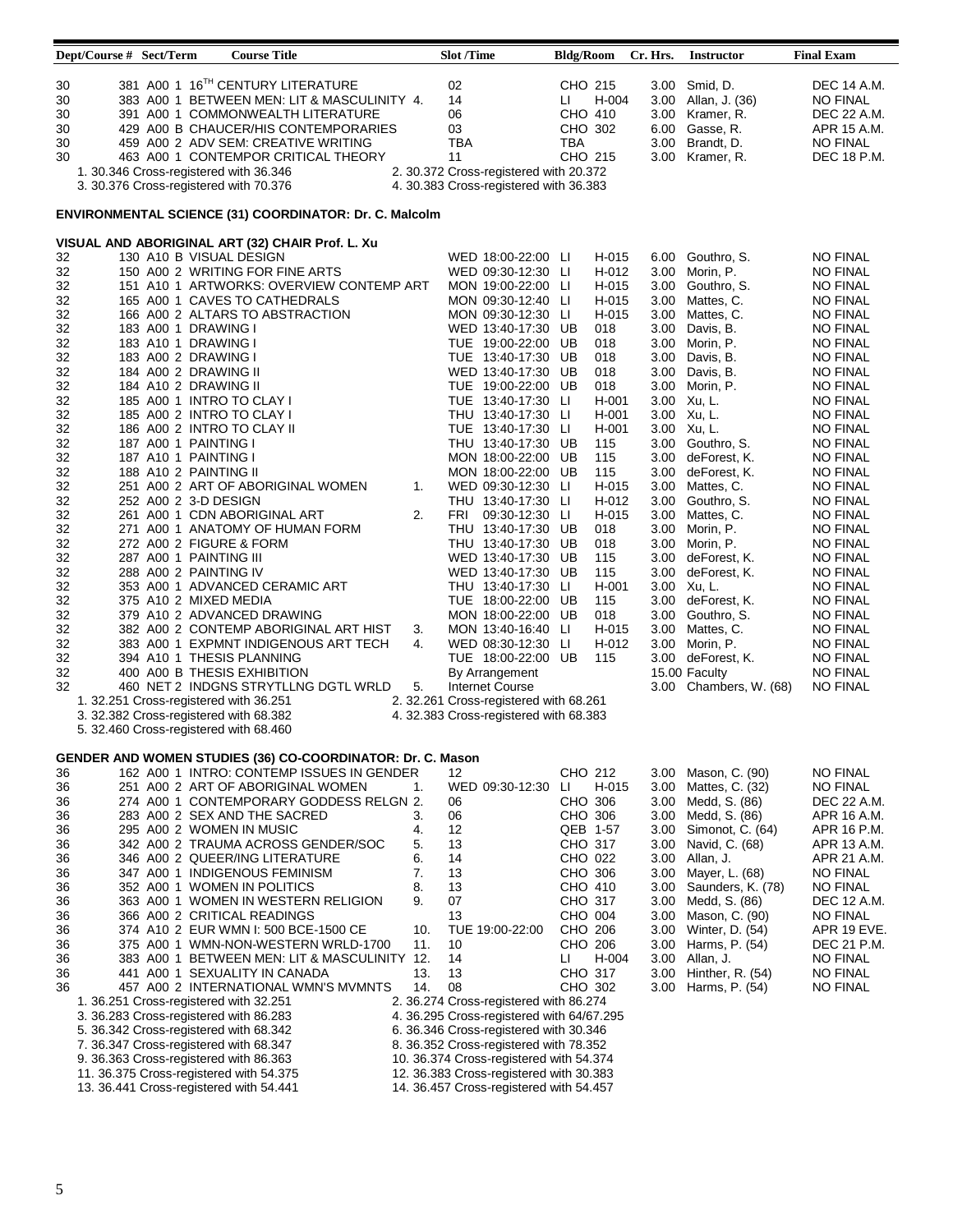| Dept/Course # Sect/Term             |  | <b>Course Title</b>                                                    |     | <b>Slot</b> /Time |                                                 | <b>Bldg/Room</b> |              | Cr. Hrs. | <b>Instructor</b>                    | <b>Final Exam</b>  |
|-------------------------------------|--|------------------------------------------------------------------------|-----|-------------------|-------------------------------------------------|------------------|--------------|----------|--------------------------------------|--------------------|
|                                     |  |                                                                        |     |                   |                                                 |                  |              |          |                                      |                    |
| GEOGRAPHY (38) CHAIR: Dr. D. Eberts |  |                                                                        |     |                   |                                                 |                  |              |          |                                      |                    |
| 38                                  |  | 169 A00 1 HOW THE EARTH WORKS                                          |     | 02                |                                                 | BB               | TH. B        | 3.00     | Spinney, J.                          | <b>DEC 14 A.M.</b> |
| 38                                  |  | 170 A00 1 INTRO TO PHYSICAL GEOGRAPHY                                  |     | 02                |                                                 | ΒB               | TH. B        | 3.00     | Spinney, J.                          | DEC 14 A.M.        |
| 38                                  |  | 180 A00 2 HUMAN GEOGRAPHY                                              |     | 11                |                                                 | BB               | TH. A        |          | 3.00 Eberts, D.                      | APR 18 P.M.        |
| 38                                  |  | 190 A00 2 INTRO WEATHER & CLIMATE                                      |     | 02                |                                                 | BB               | TH. A        |          | 3.00 Whittington, P.                 | APR 19 P.M.        |
| 38                                  |  | 192 A00 1 ENVRNMENTL/RESOURCE ISSUES                                   |     | 03                |                                                 | BB               | TH. B        |          | 3.00 Malcolm, C.                     | DEC 15 P.M.        |
| 38                                  |  | 254 A00 1 INTRO TO HYDROLOGY                                           |     | 01                |                                                 | BB               | $3-42$       | 3.00     | Whittington, P.                      | DEC 18 A.M.        |
| 38                                  |  | 265 A00 2 APPLD QUANTITATIVE METHODS                                   |     | 05                |                                                 | BB               | $3-47$       |          | 3.00 Eberts, D.                      | APR 14 P.M.        |
| 38                                  |  | 273 A00 2 GENERAL ECOLOGY                                              | 1.  | 04                |                                                 | BB               | $3 - 18$     | 3.00     | Greenwood, D. (15)                   | APR 20 P.M.        |
| 38                                  |  | 273 A01 2 GENERAL ECOLOGY                                              | 2.  | 02                |                                                 | ВB               | $3-47$       |          | 3.00 Greenwood, D. (15)              | APR 19 P.M.        |
| 38                                  |  | 278 A00 2 GEOMORPHOLOGY                                                | 2.  | 04                |                                                 | BB               | $3-47$       | 3.00     | Spinney, J.                          | APR 20 P.M.        |
| 38                                  |  | 279 A00 1 INTRO GEOG RESEARCH METHODS                                  |     | 03                |                                                 | ВB               | $3-42$       | 3.00     | Herron, R.                           | DEC 15 P.M.        |
| 38                                  |  | 280 A00 1 ECONOMIC GEOGRAPHY                                           |     | 02                |                                                 | BB               | $3-42$       | 3.00     | Eberts, D.                           | DEC 14 A.M.        |
| 38                                  |  | 281 A00 1 URBAN GEOGRAPHY                                              |     | 11                |                                                 | ВB               | $3-42$       |          | 3.00 Eberts, D.                      | <b>DEC 18 P.M.</b> |
| 38                                  |  | 282 A00 2 CULTURAL GEOGRAPHY                                           |     | 12                |                                                 | BB               | 4-47         | 3.00     | Herron, R.                           | APR 16 P.M.        |
| 38                                  |  | 283 A00 1 CANADA: REGIONAL GEOGRAPHY                                   |     | 12                |                                                 | ВB               | $4 - 47$     | 3.00     | Herron, R.                           | DEC 17 P.M.        |
| 38                                  |  | 286 A00 1 GIS I: SPATIAL DATA/CART DSGN                                | 3.  | 11                |                                                 | BB               | $3-47$       | 3.00     | Spinney, J.                          | DEC 18 P.M.        |
| 38                                  |  | 290 A00 2 GLOBAL ENVIRONMENTAL CHANGE                                  |     |                   | MON 13:40-16:30 BB                              |                  | $3-47$       | 3.00     | Spinney, J.                          | APR 16 A.M.        |
| 38                                  |  | 292 A00 2 WATER RESOURCES                                              |     | 10                |                                                 | BВ               | $3-42$       |          | 3.00 Whittington, P.                 | APR 19 A.M.        |
|                                     |  | 353 A00 1 REMOTE SENSING: AIR PHOTO                                    | 4.  | 05                |                                                 | ВB               |              |          |                                      |                    |
| 38                                  |  |                                                                        |     |                   |                                                 |                  | $3-47$       | 3.00     | Spinney, J.                          | DEC 16 A.M.        |
| 38                                  |  | 360 A00 2 RURAL/SMALL TOWN CANADA                                      |     | 03                |                                                 | ВB               | $3-47$       |          | 3.00 Herron, R.                      | APR 15 P.M.        |
| 38                                  |  | 361 A00 2 OUTDOOR RECREATION/TOURISM                                   |     | 04                |                                                 | BB               | $4 - 22$     | 3.00     | Malcolm, C.                          | APR 20 P.M.        |
| 38                                  |  | 376 A00 2 GIS II: SPATIAL DATA MGMT/ANLYS                              | 5.  | 11                |                                                 | ВB               | $3-47$       | 3.00     | Spinney, J.                          | APR 18 P.M.        |
| 38                                  |  | 384 A00 2 WILDERNESS/PRCTD AREA MNGT                                   |     | 03                |                                                 | BB               | $4 - 22$     | 3.00     | Malcolm, C.                          | APR 15 P.M.        |
| 38                                  |  | 396 A00 2 SEM IN RURAL/COMM STUDIES                                    | 6.  | 04                |                                                 | MН               | <b>RD006</b> |          | 3.00 Robles, W. (88)                 | <b>NO FINAL</b>    |
| 38                                  |  | 463 A00 2 RURAL TOURISM                                                | 7.  | 13                |                                                 | BB               | $1-54$       | 3.00     | Ramsey, D. (88)                      | <b>NO FINAL</b>    |
| 38                                  |  | 464 A00 2 RURAL RESOURCE DEV                                           | 8.  | 14                |                                                 | LI.              | H-004        |          | 3.00 Ramsey, D. (88)                 | <b>NO FINAL</b>    |
| 38                                  |  | 471 A00 1 RURAL-URBAN FRINGE                                           | 9.  | 14                |                                                 | BB               | 4-22         | 3.00     | Ramsey, D. (88)                      | <b>NO FINAL</b>    |
| 38                                  |  | 477 A00 2 ADVANCED GEOMATICS                                           | 10. | 12                |                                                 | BB               | 4-22         | 3.00     | Wiseman, D.                          | <b>NO FINAL</b>    |
| 38                                  |  | 492 A00 2 RESRCE MNGMNT/SUSTBLE DEV                                    |     | 02                |                                                 | BB               | $4 - 22$     | 3.00     | Malcolm, C.                          | <b>NO FINAL</b>    |
| 38                                  |  | 677 A00 2 ADVANCED GEOMATICS                                           | 11. | 12                |                                                 | BB               | $4 - 22$     | 3.00     | Wiseman, D.                          | <b>NO FINAL</b>    |
|                                     |  | 1. 38.273 Cross-registered with 15.273                                 |     |                   | 2. 38.278 Cross-registered with 42.278          |                  |              |          |                                      |                    |
|                                     |  | 3. 38.286 Cross-registered with 42.286                                 |     |                   | 4. 38.353 Cross-registered with 42.353          |                  |              |          |                                      |                    |
|                                     |  | 5. 38.376 Cross-registered with 42.376                                 |     |                   | 6. 38.396 Cross-registered with 22/78/88/90.396 |                  |              |          |                                      |                    |
|                                     |  | 7. 38.463 Cross-registered with 88.463                                 |     |                   | 8. 38.464 Cross-registered with 88.464          |                  |              |          |                                      |                    |
|                                     |  |                                                                        |     |                   |                                                 |                  |              |          |                                      |                    |
|                                     |  | 9. 38.471 Cross-registered with 88.471                                 |     |                   | 10. 38.477 Cross-registered with 42.477         |                  |              |          |                                      |                    |
|                                     |  | 11. 38.677 Cross-registered with 42.677                                |     |                   |                                                 |                  |              |          |                                      |                    |
|                                     |  |                                                                        |     |                   |                                                 |                  |              |          |                                      |                    |
|                                     |  | GEOGRAPHY LABORATORY PERIODS - YOU MUST REGISTER FOR CORRESPONDING LAB |     |                   |                                                 |                  |              |          |                                      |                    |
| 38                                  |  | 170 Z01 1 INTRO TO PHYSICAL GEOGRAPHY                                  |     |                   | MON 13:40-16:30 BB                              |                  | 3-47         |          | Van Heyst, W.                        |                    |
| 38                                  |  | 170 Z02 1 INTRO TO PHYSICAL GEOGRAPHY                                  |     |                   | WED 13:40-16:30 BB                              |                  | 3-47         |          | Van Heyst, W.                        |                    |
| 38                                  |  | 254 Z01 1 INTRO TO HYDROLOGY                                           |     |                   | THU 13:40-16:30 BB                              |                  | $3-47$       |          | Whittington, P.                      |                    |
| 38                                  |  | 265 Z01 2 APPLD QUANTITATIVE METHODS                                   |     |                   | WED 13:40-16:30 BB                              |                  | $3-47$       |          | Eberts, D.                           |                    |
| 38                                  |  | 279 Z01 1 INTRO GEOG RESEARCH METHODS                                  |     |                   | TUE 13:40-16:30 BB                              |                  | $3-42$       |          | Herron, R.                           |                    |
| 38                                  |  | 286 Z01 1 GIS I: SPATIAL DATA/CART DSGN                                |     |                   | TUE 13:40-16:30 BB                              |                  | $3-44$       |          | Van Heyst, W.                        |                    |
| 38                                  |  | 286 Z02 1 GIS I: SPATIAL DATA/CART DSGN                                |     |                   | THU 13:40-16:30 BB                              |                  | $3-44$       |          | Van Heyst, W.                        |                    |
| 38                                  |  | 353 Z01 1 REMOTE SENSING: AIR PHOTO                                    |     |                   | FRI 13:40-16:30 BB                              |                  | $3-44/3-47$  |          | Van Heyst, W.                        |                    |
| 38                                  |  | 376 Z01 2 GIS II: SPATIAL DATA MGMT/ANLYS                              |     |                   | MON 13:40-16:30 BB                              |                  | $3 - 44$     |          | Van Heyst, W.                        |                    |
| 38                                  |  | 376 Z02 2 GIS II: SPATIAL DATA MGMT/ANLYS                              |     |                   | TUE 13:40-16:30 BB                              |                  | $3-44$       |          | Van Heyst, W.                        |                    |
|                                     |  |                                                                        |     |                   |                                                 |                  |              |          |                                      |                    |
|                                     |  | APPLIED DISASTER AND EMERGENCY STUDIES (40) CHAIR: Prof J. Lindsay     |     |                   |                                                 |                  |              |          |                                      |                    |
| 40                                  |  | 151 A00 2 INTRO TO DISASTER STUDIES                                    |     | 11                |                                                 | BB               | $1 - 53$     |          | 3.00 Lindsay, J.                     | APR 18 P.M.        |
| 40                                  |  | 152 A00 1 INTRO EMERGENCY MNGMNT                                       |     | 12                |                                                 | BB               | $1-54$       |          | 3.00 Kayes, B.                       | DEC 17 P.M.        |
| 40                                  |  | 153 A00 2 INTRO NATURAL/TECH HAZARDS                                   |     | 04                |                                                 | ΒB               | 4-47         | 3.00     | Spence, B.                           | APR 20 P.M.        |
| 40                                  |  | 251 A00 1 HZRDS: CAUSE/PHYSL DYNMCS                                    |     | 02                |                                                 | MН               | EOL          | 3.00     | Spence, B.                           | DEC 14 A.M.        |
| 40                                  |  | 252 A10 2 EMERGENCY PLAN & MNGMNT                                      |     |                   | WED 19:00-22:00                                 | МH               | EOL          |          | 3.00 Lindsay, J.                     | <b>NO FINAL</b>    |
|                                     |  |                                                                        |     |                   |                                                 |                  |              |          |                                      |                    |
| 40                                  |  | 253 A00 2 HAZARDS & RISK ASSESSMENT                                    |     | 02                |                                                 | MН               | EOL          |          | 3.00 Spence, B.                      | APR 19 P.M.        |
| 40                                  |  | 352 A00 1 EMERGENCY MNGMNT LAW                                         |     | 11                |                                                 | MН               | EOL          |          | 3.00 Lindsay, J.                     | DEC 18 P.M.        |
| 40                                  |  | 355 A10 1 DISASTER RECOVERY/MITIGTN                                    |     |                   | WED 19:00-22:00                                 | МH               | EOL          |          | 3.00 Kayes, B.                       | DEC 16 EVE.        |
| 40                                  |  | 362 A00 2 DISASTER RESP/MNGMNT                                         |     | 13                |                                                 | MН               | EOL          |          | 3.00 Kayes, B.                       | APR 13 A.M.        |
| 40                                  |  | 452 A00 1 DISASTER & DEVELOPMENT                                       |     | 04                |                                                 | MН               | EOL          | 3.00     | Spence, B.                           | <b>NO FINAL</b>    |
| 40                                  |  | 454 A00 2 INTRTNL COMPR EMRGNCY MNGMNT                                 |     | 12                |                                                 | MН               | EOL          |          | 3.00 Lindsay, J.                     | <b>NO FINAL</b>    |
| 40                                  |  | 463 A00 1 HZRD MITGTN LAND-USE PLAN                                    |     | 13                |                                                 | MН               | EOL          |          | 3.00 Lindsay, J.                     | NO FINAL           |
| 40                                  |  | 470 A00 1 APPLD TOPICS: PROPOSAL PREP                                  |     |                   | WED 13:40-17:00                                 | MH               | EOL          |          | 3.00 Lindsay, J./Spence, B. NO FINAL |                    |
|                                     |  |                                                                        |     |                   |                                                 |                  |              |          |                                      |                    |
| GEOLOGY (42) CHAIR: Dr. A. Somarin  |  |                                                                        |     |                   |                                                 |                  |              |          |                                      |                    |
| 42                                  |  | 160 A00 1 INTRO TO EARTH SCIENCE                                       |     | 05                |                                                 | BB               | $2 - 48$     |          | 3.00 Pattison, S.                    | DEC 16 A.M.        |
| 42                                  |  | 161 A00 2 HISTORICAL GEOLOGY                                           |     | 05                |                                                 | ВB               | $2 - 48$     | 3.00     | Patttison, S.                        | APR 14 P.M.        |
| 42                                  |  | 162 A00 1 OUR DYNAMIC EARTH                                            |     | 05                |                                                 | ΒB               | TH. B        |          | 3.00 Li, R.                          | DEC 16 A.M.        |
| 42                                  |  | 163 A00 2 THIS OLD EARTH                                               |     | 05                |                                                 | ВB               | TH. B        |          | 3.00 Li, R.                          | APR 14 P.M.        |
| 42                                  |  | 263 A00 1 STRUCTURAL GEOLOGY                                           |     | 10                |                                                 | BB               | $2 - 48$     |          | 3.00 Somarin, A.                     | DEC 21 P.M.        |
| 42                                  |  | 266 A00 2 CONTINENTS ADRIFT                                            |     | 05                |                                                 | BB               | $2 - 30$     | 3.00     | Huminicki, D.                        | APR 14 P.M.        |
| 42                                  |  | 271 A00 1 EARTH'S MINERAL RESOURCES                                    |     | 05                |                                                 | BB               | $2 - 44$     | 3.00     | Huminicki, D.                        | DEC 16 A.M.        |
| 42                                  |  |                                                                        |     | 02                |                                                 | BB               | $2 - 30$     |          | 3.00 Li, R.                          | APR 19 P.M.        |
|                                     |  | 272 A00 2 ENVIRONMENTAL GEOLOGY                                        |     |                   |                                                 |                  |              |          |                                      |                    |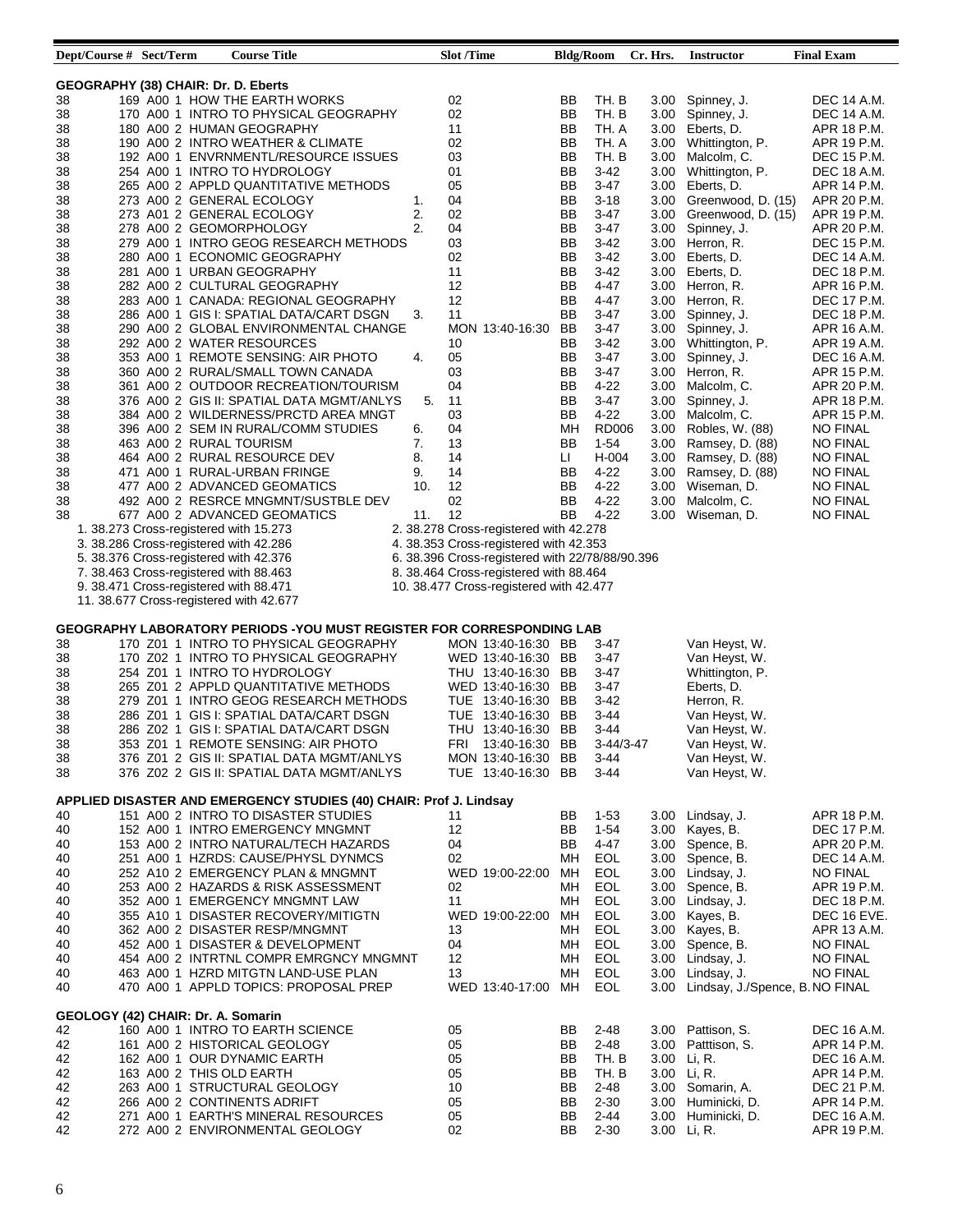| Dept/Course # Sect/Term           |  | <b>Course Title</b>                                                         |    | Slot /Time |                                        | <b>Bldg/Room</b> |           | Cr. Hrs. |                   | <b>Instructor</b>                  | <b>Final Exam</b> |
|-----------------------------------|--|-----------------------------------------------------------------------------|----|------------|----------------------------------------|------------------|-----------|----------|-------------------|------------------------------------|-------------------|
|                                   |  |                                                                             |    |            |                                        |                  |           |          |                   |                                    |                   |
| 42                                |  | 278 A00 2 GEOMORPHOLOGY                                                     | 1. | 04         |                                        | BB               | 3-47      |          | 3.00 <sub>1</sub> | Spinney, J. (38)                   | APR 20 P.M.       |
| 42                                |  | 281 A00 1 ELEM MINERALOGY                                                   |    | 04         |                                        | BB               | 2-44      |          |                   | 3.00 Huminicki, D.                 | DEC 19 P.M.       |
| 42                                |  | 282 A00 2 PETROLOGY                                                         |    | 10         |                                        | BB               | $2 - 48$  |          | 3.00              | Somarin, A.                        | APR 19 A.M.       |
| 42                                |  | 283 A00 2 OPTICAL MINERALOGY                                                |    | 11         |                                        | BB               | $2 - 48$  |          | 3.00              | Adamo, P.                          | APR 18 P.M.       |
| 42                                |  | 286 A00 1 GIS I: SPATIAL DATA/CART DSGN                                     | 2. | 11         |                                        | BB               | 3-47      | 3.00     |                   | Spinney, J. (38)                   | DEC 18 P.M.       |
| 42                                |  | 353 A00 1 REMOTE SENSING: AIR PHOTO                                         | 3. | 05         |                                        | BB               | 3-47      | 3.00     |                   | Spinney, J. (38)                   | DEC 16 A.M.       |
| 42                                |  | 360 A00 1 SEDIMENTOLOGY/STRATIGRAPHY                                        |    | 02         |                                        | BB               | $2 - 48$  |          | 3.00              | Li, R.                             | DEC 14 A.M.       |
| 42                                |  | 361 A00 2 SEDIMENTARY PETROLOGY                                             |    | 04         |                                        | BB               | $2 - 48$  |          |                   | 3.00 Pattison, S.                  | APR 20 P.M.       |
| 42                                |  | 362 A00 1 IGNEOUS PETROLOGY                                                 |    | 11         |                                        | BB               | $2 - 48$  |          | 3.00              | Somarin, A.                        | DEC 18 P.M.       |
| 42                                |  | 366 A00 2 INTRO TO GEOCHEMISTRY                                             |    | 03         |                                        | BB               | $2 - 44$  | 3.00     |                   | Huminicki, D.                      | APR 15 P.M.       |
| 42                                |  | 374 A00 2 INVERTEBRATE PALEONTOLOGY                                         | 4. | 03         |                                        | BB               | $2 - 30$  |          | 3.00              | Li, R.                             | APR 15 P.M.       |
|                                   |  |                                                                             |    |            |                                        |                  |           |          |                   |                                    |                   |
| 42                                |  | 376 A00 2 GIS II: SPATIAL DATA MGMT/ANLYS 5.                                |    | 11         |                                        | BB               | $3-47$    |          | 3.00              | Spinney, J. (38)                   | APR 18 P.M.       |
| 42                                |  | 466 A00 1 MINERAL DEPOSITS                                                  |    | 01         |                                        | BB               | 2-44      |          |                   | 3.00 Huminicki, D.                 | DEC 18 A.M.       |
| 42                                |  | 468 A00 1 PETROLEUM GEOLOGY                                                 |    | 03         |                                        | BB               | $2 - 31$  |          |                   | 3.00 Pattison, S.                  | DEC 15 P.M.       |
| 42                                |  | 470 A00 2 FACIES & BASIN ANALYSIS                                           |    | 03         |                                        | BB               | $2 - 48$  |          |                   | 3.00 Pattison, S.                  | APR 15 P.M.       |
| 42                                |  | 477 A00 2 ADVANCED GEOMATICS                                                | 6. | 12         |                                        | BB               | $4 - 22$  |          | 3.00              | Wiseman, D. (38)                   | APR 16 P.M.       |
| 42                                |  | 677 A00 2 ADVANCED GEOMATICS                                                | 7. | 12         |                                        | BB               | $4 - 22$  |          | 3.00              | Wiseman, D. (38)                   | <b>NO FINAL</b>   |
|                                   |  | 1. 42.278 Cross-registered with 38.278                                      |    |            | 2. 42.286 Cross-registered with 38.286 |                  |           |          |                   |                                    |                   |
|                                   |  | 3. 42.353 Cross-registered with 38.353                                      |    |            | 4. 42.374 Cross-registered with 15.374 |                  |           |          |                   |                                    |                   |
|                                   |  | 5. 42.376 Cross-registered with 38.376                                      |    |            | 6.42.477 Cross-registered with 38.477  |                  |           |          |                   |                                    |                   |
|                                   |  | 7.42.677 Cross-registered with 38.677                                       |    |            |                                        |                  |           |          |                   |                                    |                   |
|                                   |  |                                                                             |    |            |                                        |                  |           |          |                   |                                    |                   |
|                                   |  | <b>GEOLOGY LABORATORY PERIODS - YOU MUST REGISTER FOR CORRESPONDING LAB</b> |    |            |                                        |                  |           |          |                   |                                    |                   |
| 42                                |  | 160 Z01 1 INTRO TO EARTH SCIENCE                                            |    |            | TUE 13:40-16:30 BB                     |                  | $2 - 30$  |          |                   | Adamo, P.                          |                   |
| 42                                |  | 160 Z02 1 INTRO TO EARTH SCIENCE                                            |    |            | THU 13:40-16:30 BB                     |                  | $2 - 30$  |          |                   | Adamo, P.                          |                   |
| 42                                |  | 161 Z01 2 HISTORICAL GEOLOGY                                                |    |            | WED 13:40-16:30 BB                     |                  | $2 - 30$  |          |                   | Adamo, P.                          |                   |
| 42                                |  | 263 Z01 1 STRUCTURAL GEOLOGY                                                |    |            | TUE 13:40-16:30 BB                     |                  | $2 - 48$  |          |                   | Somarin, A.                        |                   |
| 42                                |  | 281 Z01 1 ELEM MINERALOGY                                                   |    |            | MON 13:40-14:30 BB                     |                  | $2 - 44$  |          |                   | TBA                                |                   |
| 42                                |  | 282 Z01 2 PETROLOGY                                                         |    |            | THU 13:40-16:30 BB                     |                  | $2 - 31$  |          |                   | Adamo, P.                          |                   |
|                                   |  | 283 Z01 2 OPTICAL MINERALOGY                                                |    |            |                                        |                  |           |          |                   | Adamo, P.                          |                   |
| 42                                |  |                                                                             |    |            | TUE 13:40-16:30 BB                     |                  | $2 - 48$  |          |                   |                                    |                   |
| 42                                |  | 286 Z01 1 GIS I: SPATIAL DATA/CART DSGN                                     |    |            | TUE 13:40-16:30 BB                     |                  | 3-44      |          |                   | Van Heyst, W. (38)                 |                   |
| 42                                |  | 286 Z02 1 GIS I: SPATIAL DATA/CART DSGN                                     |    |            | THU 13:40-16:30 BB                     |                  | 3-44      |          |                   | Van Heyst, W. (38)                 |                   |
| 42                                |  | 353 Z01 1 REMOTE SENSING: AIR PHOTO                                         |    |            | FRI 13:40-16:30 BB                     |                  | 3-44/3-47 |          |                   | Van Heyst, W. (38)                 |                   |
| 42                                |  | 360 Z01 1 SEDIMENTOLOGY/STRATIGRAPHY                                        |    |            | WED 13:40-16:30 BB                     |                  | 2-48      |          |                   | Li, R.                             |                   |
| 42                                |  | 361 Z01 2 SEDIMENTARY PETROLOGY                                             |    |            | WED 13:40-16:30 BB                     |                  | 2-48      |          |                   | Pattison, S.                       |                   |
| 42                                |  | 362 Z01 1 IGNEOUS PETROLOGY                                                 |    |            | THU 13:40-16:30 BB                     |                  | $2 - 48$  |          |                   | Somarin, A.                        |                   |
| 42                                |  | 374 Z01 2 INVERTEBRATE PALEONTOLOGY                                         |    |            | FRI 13:40-16:30 BB                     |                  | 2-48      |          |                   | Li, R.                             |                   |
| 42                                |  | 376 Z01 2 GIS II: SPATIAL DATA MGMT/ANLYS                                   |    |            | MON 13:40-16:30 BB                     |                  | 3-44      |          |                   | Van Heyst, W. (38)                 |                   |
| 42                                |  | 376 Z02 2 GIS II: SPATIAL DATA MGMT/ANLYS                                   |    |            | TUE 13:40-16:30 BB                     |                  | 3-44      |          |                   | Van Heyst, W. (38)                 |                   |
| 42                                |  | 466 Z01 1 MINERAL DEPOSITS                                                  |    |            | FRI 13:40-16:30 BB                     |                  | $2 - 44$  |          |                   | TBA                                |                   |
| 42                                |  | 468 Z01 1 PETROLEUM GEOLOGY                                                 |    |            | MON 13:40-16:30 BB                     |                  | 2-31      |          |                   | Pattison, S.                       |                   |
| 42                                |  | 470 Z01 2 FACIES & BASIN ANALYSIS                                           |    |            | MON 13:40-16:30 BB                     |                  | $2 - 48$  |          |                   | Pattison, S.                       |                   |
|                                   |  |                                                                             |    |            |                                        |                  |           |          |                   |                                    |                   |
|                                   |  | <b>ENVIRONMENTAL &amp; LIFE SCIENCES (48) COORDINATOR: Dr. D. Eberts</b>    |    |            |                                        |                  |           |          |                   |                                    |                   |
| 48                                |  | 662 A00 1 GRAD RSRCH METHODOLOGY SC                                         |    | TBA        |                                        | TBA              |           |          | 3.00              | Egan, A.                           | <b>NO FINAL</b>   |
| 48                                |  | 663 A00 B GRADUATE SEMINAR SCIENCE                                          |    | TBA        |                                        | <b>TBA</b>       |           |          |                   | 1.00 Whittington/Charette NO FINAL |                   |
|                                   |  |                                                                             |    |            |                                        |                  |           |          |                   |                                    |                   |
| HISTORY (54) CHAIR: Dr. J. Naylor |  |                                                                             |    |            |                                        |                  |           |          |                   |                                    |                   |
| 54                                |  | 153 A01 1 WORLD HISTORY TO 1500                                             |    | 04         |                                        | CHO 206          |           |          |                   | 3.00 Winter, D.                    | DEC 19 P.M.       |
| 54                                |  | 153 A02 1 WORLD HISTORY TO 1500                                             |    | 06         |                                        | CHO 212          |           | 3.00     |                   | Winter, D.                         | DEC 22 A.M.       |
| 54                                |  | 153 A03 1 WORLD HISTORY TO 1500                                             |    | 11         |                                        | CHO 206          |           | 3.00     |                   | Harms, P.                          | DEC 18 P.M.       |
| 54                                |  | 154 A01 2 WORLD HISTORY SINCE 1500                                          |    | 04         |                                        | <b>MCK 003</b>   |           |          | 3.00              | Strang, B.                         | APR 22 A.M.       |
| 54                                |  | 154 A02 2 WORLD HISTORY SINCE 1500                                          |    | 06         |                                        | CHO 212          |           | 3.00     |                   | Strang, B.                         | APR 22 A.M.       |
| 54                                |  |                                                                             |    | 03         |                                        | CHO 212          |           |          |                   |                                    |                   |
|                                   |  | 155 A01 1 CANADA TO CONFEDERATION                                           |    |            |                                        |                  |           | 3.00     |                   | Naylor, J.                         | DEC 15 P.M.       |
| 54                                |  | 155 A02 1 CANADA TO CONFEDERATION                                           |    | 11         |                                        | CHO 212          |           |          | 3.00              | Hinther, R.                        | DEC 18 P.M.       |
| 54                                |  | 156 A01 2 CANADA SINCE CONFEDERATION                                        |    | 03         |                                        | CHO 212          |           |          | 3.00              | Naylor, J.                         | APR 15 P.M.       |
| 54                                |  | 156 A02 2 CANADA SINCE CONFEDERATION                                        |    | 11         |                                        | CHO 212          |           |          | 3.00 <sub>1</sub> | Hinther, R.                        | APR 18 P.M.       |
| 54                                |  | 250 A00 2 INTRO TO PUBLIC HISTORY                                           |    | 13         |                                        | CHO 022          |           |          | 3.00              | Hinther, R.                        | APR 13 A.M.       |
| 54                                |  | 255 A00 1 EUROPE-REVOL/REACTION                                             |    | 05         |                                        | CHO 206          |           | 3.00     |                   | Mackay, L.                         | DEC 16 A.M.       |
| 54                                |  | 257 A00 2 MAKNG MODRN WLD 1870-1939                                         |    | 02         |                                        | CHO 306          |           |          | 3.00              | Naylor, J.                         | APR 19 P.M.       |
| 54                                |  | 262 A00 1 ANCT II: THE ROMAN WORLD                                          |    | 03         |                                        | CHO 306          |           |          |                   | 3.00 Winter, D.                    | DEC 15 P.M.       |
| 54                                |  | 266 A00 1 BRITAIN TO 1688                                                   |    | 07         |                                        | CHO 206          |           |          | 3.00              | MacKay, L.                         | DEC 12 A.M.       |
| 54                                |  | 267 A00 2 BRITAIN SINCE 1688                                                |    | 07         |                                        | CHO 206          |           |          | 3.00              | MacKay, L.                         | APR 18 A.M.       |
| 54                                |  | 275 A00 1 THE METIS                                                         | 1. | 08         |                                        | CHO 206          |           | 3.00     |                   | Mayer, L. (68)                     | <b>NO FINAL</b>   |
| 54                                |  | 275 NET 1 THE METIS                                                         | 1. |            | <b>Internet Course</b>                 |                  |           | 3.00     |                   | Maud, V.                           | <b>NO FINAL</b>   |
| 54                                |  | 287 A00 2 AMERICAN (U.S.) INDIAN                                            | 2. |            | WED 15:40-18:40 CHO 022                |                  |           | 3.00     |                   | Whitt, L. (68)                     | APR 13 P.M.       |
| 54                                |  | 289 A10 1 CHINESE CANADIAN EXPER                                            | 3. |            | TUE 18:00-21:00                        | EB               | 017       | 3.00     |                   | Marshall, A. (86)                  | DEC 15 EVE.       |
| 54                                |  | 290 A10 1 LATIN AMER: PRE-COLMBN/COLONL                                     |    |            | TUE 19:00-22:00                        | CHO 306          |           | 3.00     |                   | Harms, P.                          | DEC 15 EVE.       |
| 54                                |  | 353 A00 2 BRTSH CULT HIST 1700-1914                                         |    | 05         |                                        | CHO 206          |           | 3.00     |                   | MacKay, L.                         | APR 14 P.M.       |
| 54                                |  | 355 A00 2 EUROPE IN TOTAL WARFARE                                           |    | 06         |                                        | CHO 004          |           | 3.00     |                   | MacKay, L.                         | APR 16 A.M.       |
|                                   |  |                                                                             |    |            |                                        |                  |           |          |                   |                                    |                   |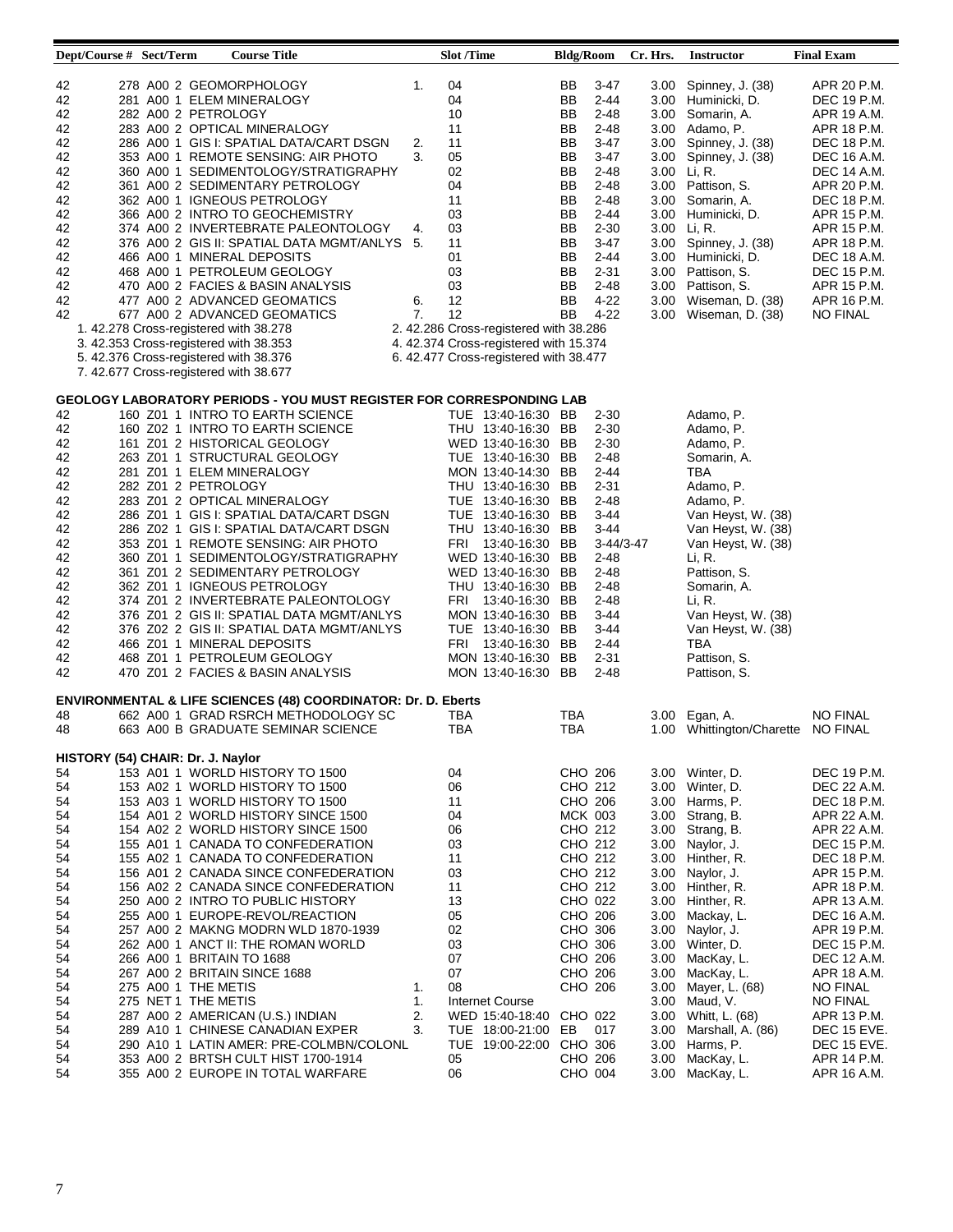| Dept/Course # Sect/Term                                                                |                                                                                             | <b>Course Title</b>                                                                                                                                                                                                                                                                                                                                                                                                                                                                                                                                                                                                                                                                                                                                                                                                                                                                                                                                                                                                                                                                                                                                                                                                    |                                                           | <b>Slot</b> /Time                                                                                                                                                                                                                                                                                                                                                                                                                                                                                                                                                                                                                                                             | <b>Bldg/Room</b>                                                                                                                                                                                               | Cr. Hrs.                                                     | <b>Instructor</b>                                                                                                                                                                                                                                                                                                                                                                                                                   | <b>Final Exam</b>                                                                                                                                                                                                                                                                                                                            |
|----------------------------------------------------------------------------------------|---------------------------------------------------------------------------------------------|------------------------------------------------------------------------------------------------------------------------------------------------------------------------------------------------------------------------------------------------------------------------------------------------------------------------------------------------------------------------------------------------------------------------------------------------------------------------------------------------------------------------------------------------------------------------------------------------------------------------------------------------------------------------------------------------------------------------------------------------------------------------------------------------------------------------------------------------------------------------------------------------------------------------------------------------------------------------------------------------------------------------------------------------------------------------------------------------------------------------------------------------------------------------------------------------------------------------|-----------------------------------------------------------|-------------------------------------------------------------------------------------------------------------------------------------------------------------------------------------------------------------------------------------------------------------------------------------------------------------------------------------------------------------------------------------------------------------------------------------------------------------------------------------------------------------------------------------------------------------------------------------------------------------------------------------------------------------------------------|----------------------------------------------------------------------------------------------------------------------------------------------------------------------------------------------------------------|--------------------------------------------------------------|-------------------------------------------------------------------------------------------------------------------------------------------------------------------------------------------------------------------------------------------------------------------------------------------------------------------------------------------------------------------------------------------------------------------------------------|----------------------------------------------------------------------------------------------------------------------------------------------------------------------------------------------------------------------------------------------------------------------------------------------------------------------------------------------|
| 54<br>54<br>54<br>54<br>54<br>54<br>54<br>54<br>54<br>54<br>54                         |                                                                                             | 365 A00 1 CANADA-W.W.II TO PRESENT<br>373 A00 2 INDIGENOUS HST-LATIN AMER<br>374 A10 2 EUR WMN I:500 BCE-1500 CE<br>375 A00 1 WMN-NON-WESTERN WRLD-1700<br>377 A00 1 THE STALIN ERA<br>378 A00 2 VIKING WORLD:500-1100 CE<br>379 A00 1 THE FRENCH REVOLUTION<br>437 A00 B HIST METH & HISTORIOGRAPHY<br>441 A00 1 SEXUALITY IN CANADA<br>451 A10 2 MEDITERRANEAN IN 20TH CENTURY<br>457 A00 2 INTERNATIONAL WMN'S MVMNTS<br>1. 54.275 Cross-registered with 12/68.275<br>3. 54.289 Cross-registered with 86.289<br>5. 54.374 Cross-registered with 36.374<br>7. 54.441 Cross-registered with 36.441                                                                                                                                                                                                                                                                                                                                                                                                                                                                                                                                                                                                                    | 4.<br>5.<br>6.<br>7.<br>8.                                | 12<br>03<br>19:00-22:00 CHO 206<br>TUE<br>10<br>08<br>04<br>11<br>14<br>13<br>THU 19:00-22:00 CHO 004<br>08<br>2. 54.287 Cross-registered with 68.287<br>4. 54.373 Cross-registered with 68.373<br>6.54.375 Cross-registered with 36.375<br>8. 54.457 Cross-registered with 36.457                                                                                                                                                                                                                                                                                                                                                                                            | CHO 022<br>CHO 206<br>CHO 206<br>CHO 022<br>CHO 206<br>H-015<br>LI.<br>CHO 317<br>CHO 317<br>CHO 302                                                                                                           | 3.00<br>3.00<br>3.00<br>3.00<br>3.00                         | 3.00 Hinther, R.<br>3.00 Harms, P.<br>3.00 Winter, D.<br>3.00 Harms, P.<br>Strang, B.<br>3.00 Winter, D.<br>Strang, B.<br>6.00 Naylor, J.<br>Hinther, R.<br>Strang, B.<br>Harms, P.                                                                                                                                                                                                                                                 | DEC 17 P.M.<br>APR 15 P.M.<br>APR 19 EVE.<br>DEC 21 P.M.<br>DEC 19 A.M.<br>APR 20 P.M.<br>DEC 18 P.M.<br><b>NO FINAL</b><br><b>NO FINAL</b><br>APR 14 EVE.<br><b>NO FINAL</b>                                                                                                                                                                |
| 56<br>56<br>56<br>56<br>56<br>56<br>56<br>56<br>56                                     |                                                                                             | <b>JUSTICE STUDIES (56) COORDINATOR: Dr. S. Grills</b><br>156 A00 1 INTRO TO CRIME & COMMUNITY<br>252 A00 2 CRIMINOLOGY<br>257 A00 1 SOC OF DEVIANT BEHAVIOUR<br>260 A00 1 INTRO TO COMMUNITY DEV<br>264 A10 1 POLICE ORGZN/MGMT DEMOC<br>281 A00 2 NATIVES & JUSTICE SYSTEM<br>281 NET 2 NATIVES & JUSTICE SYSTEM<br>282 A00 2 CDN NATIVE LAW<br>354 A10 2 INSTITUTIONAL ETHICS<br>1. 56.156 Cross-registered with 90.156<br>3. 56.257 Cross-registered with 90.257<br>5. 56.264 Cross-registered with 78/90.264<br>7. 56.282 Cross-registered with 68.282                                                                                                                                                                                                                                                                                                                                                                                                                                                                                                                                                                                                                                                            | 1.<br>2.<br>3.<br>4.<br>5.<br>6.<br>6.<br>7.<br>8.        | 02<br>04<br>08<br>02<br>TU/TH 18:00-19:30<br>05<br>Internet Course<br>WED 16:30-19:30 HSB 129<br>TUE 17:00-20:00 CHO 317<br>2. 56.252 Cross-registered with 90.252<br>4.56.260 Cross-registered with 88/90.260<br>6.56.281 Cross-registered with 68.281<br>8. 56.354 Cross-registered with 70.354                                                                                                                                                                                                                                                                                                                                                                             | CHO 212<br>CHO 212<br>MCK 003<br>CHO 317<br>CHO 206<br>CHO 004                                                                                                                                                 | 3.00<br>3.00<br>3.00<br>3.00<br>3.00                         | 3.00 Grills, S. (90)<br>3.00 Wong, K. (90)<br>3.00 Grills, S. (90)<br>3.00 Bessant, K. (88)<br>Schneider, C. (90)<br>Irvine, K. (68)<br>Maud, V. (68)<br>Boyer, Y. (68)<br>Stankovic, S. (70)                                                                                                                                                                                                                                       | DEC 14 P.M.<br>NO FINAL<br>DEC 19 A.M.<br>NO FINAL<br>DEC 17 EVE.<br>APR 14 P.M.<br><b>NO FINAL</b><br>APR 13 P.M.<br>APR 19 EVE.                                                                                                                                                                                                            |
| 58 NAT<br>58 NAT<br>58 NAT<br>58 NAT<br>58 NAT<br>58 NAT<br>58 NAT<br>58 NAT<br>58 NAT |                                                                                             | <b>CLASSICAL AND MODERN LANGUAGES (58) CHAIR: Ms. M. Pollex</b><br>58 FREN 151 A00 1 INTRODUCTORY FRENCH I<br>58 FREN 152 A00 2 INTRODUCTORY FRENCH II<br>58 FREN 155 A10 1 INTERMEDIATE FRENCH I<br>58 FREN 156 A10 1 INTERMEDIATE FRENCH II<br>58 FREN 255 A00 1 LANGUE ET STYLE I<br>58 FREN 256 A00 2 LANGUE ET STYLE II<br>58 FREN 261 A10 1 FRENCH CINEMA (IN ENG TRANS)<br>58 FREN 277 A10 2 LA LITTERATURE DE JEUNESSE<br>58 FREN 350 A00 1 LITTERATURE DE GENRE<br>58 FREN 382 A00 2 LITT QUEBECOISE CONTEMP<br>58 SPAN 151 A10 1 INTRODUCTORY SPANISH I<br>58 SPAN 152 A10 2 INTRODUCTORY SPANISH II<br>155 A00 1 INTRO CREE LANGUAGE I<br>156 A00 2 INTRO CREE LANGUAGE II<br>58 NAT 157 A00 1 INTRO OJIBWAY LANGUAGE I<br>158 A00 2 INTRO OJIBWAY LANGUAGE II<br>171 A00 1 INTRO DAKOTA LANGUAGE I<br>172 A00 2 INTRO DAKOTA LANGUAGE II<br>259 A00 1 INTERMEDIATE DAKOTA<br>262 A00 1 INTERMEDIATE OJIBWAY<br>381 A10 2 ADVANCED OJIBWAY<br>394 A10 2 ADVANCED DAKOTA<br>1.58.NAT.155 Cross-registered with 68.155<br>3.58.NAT.157 Cross-registered with 68.157<br>5. 58. NAT. 171 Cross-registered with 68.171<br>7.58.NAT.259 Cross-registered with 68.259<br>9.58.NAT.381 Cross-registered with 68.381 | 1.<br>2.<br>3.<br>4.<br>5.<br>6.<br>7.<br>8.<br>9.<br>10. | 10<br>10<br>TUE 19:00-22:00 CHO 004<br>THU<br>19:00-22:00 CHO 004<br>12<br>12<br>WED 19:00-22:00 CHO 215<br>TUE 19:00-22:00 CHO 215<br>13<br>13<br>MON 17:30-20:30 CHO 022<br>MON 17:30-20:30 CHO 022<br>08<br>08<br>TUE 17:00-20:00 CHO 022<br>TUE 17:00-20:00 CHO 022<br>TUE 17:00-20:00 CHO 317<br>TUE 17:00-20:00 CHO 306<br>THU 17:00-20:00 CHO 317<br>THU 17:00-20:00 CHO 302<br>MON 17:15-20:15 CHO 317<br>THU 17:00-20:00 CHO 317<br>2. 58.NAT.156 Cross-registered with 68.156<br>4.58.NAT.158 Cross-registered with 68.158<br>6. 58.NAT.172 Cross-registered with 68.172<br>8.58.NAT.262 Cross-registered with 68.262<br>10.58.NAT.394 Cross-registered with 68.394 | CHO 306<br>CHO 004<br>CHO 004<br>CHO 004<br>CHO 001<br>CHO 001<br>CHO 302<br><b>MCK 003</b>                                                                                                                    | 3.00<br>3.00<br>3.00<br>3.00<br>3.00<br>3.00<br>3.00<br>3.00 | Major, R.<br>3.00 Major, R.<br>Combet, D.<br>3.00 Combet, D.<br>Major, R.<br>Major, R.<br>Combet, D.<br>Corbierre, P.<br>Major, R.<br>3.00 Major, R.<br>3.00 Serrano, E.<br>3.00 Serrano, E.<br>3.00 Morrisseau, D. (68)<br>3.00 Morrisseau, D. (68)<br>3.00 Cook, A. (68)<br>3.00 Cook, A. (68)<br>3.00 Tacan, K. (68)<br>3.00 Tacan, K. (68)<br>3.00 Tacan, K. (68)<br>3.00 Cook, A. (68)<br>3.00 Cook, A. (68)<br>Tacan, K. (68) | <b>NO FINAL</b><br>APR 19 A.M.<br>NO FINAL<br><b>NO FINAL</b><br>NO FINAL<br>APR 16 P.M.<br>DEC 16 EVE.<br>APR 19 EVE.<br><b>NO FINAL</b><br>APR 13 A.M.<br>DEC 14 EVE.<br>NO FINAL<br>DEC 19 A.M.<br>APR 21 P.M.<br><b>NO FINAL</b><br><b>NO FINAL</b><br>DEC 15 EVE.<br>APR 19 EVE.<br>NO FINAL<br><b>NO FINAL</b><br>NO FINAL<br>NO FINAL |
| 62<br>62<br>62<br>62<br>62<br>62<br>62<br>62<br>62<br>62<br>62<br>62<br>62<br>62       | 090 L01 B BASIC MATH<br>091 L01 1 CORE MATH<br>181 A00 1 CALCULUS I<br>181 A00 2 CALCULUS I | MATH AND COMPUTER SCIENCE (62) CHAIR: Dr. J. Williams<br>150 A00 2 PRE-CALCULUS<br>152 A00 1 CONTEMPORARY MATHS<br>160 A00 1 COMPUTER SCIENCE I (C)<br>161 A00 2 COMPUTER SCIENCE II (C)<br>170 A00 1 INTRO INFORMATION TECH<br>171 A01 1 INTRO TO STATISTICS<br>171 A02 1 INTRO TO STATISTICS<br>171 A00 2 INTRO TO STATISTICS<br>172 A00 2 INTRO TO STATISTICAL INFERENCE<br>182 A00 1 LINEAR ALGEBRA I                                                                                                                                                                                                                                                                                                                                                                                                                                                                                                                                                                                                                                                                                                                                                                                                              | 1.                                                        | 01<br>01<br>05<br>04<br>05<br>05<br>14<br>04<br>11<br>03<br>03<br>02<br>05<br>01                                                                                                                                                                                                                                                                                                                                                                                                                                                                                                                                                                                              | $1-53$<br>BВ<br>BB<br>$1-53$<br>$3-42$<br>BВ<br>BB<br>4-47<br>BB<br>$1-52$<br>BB<br>$1-52$<br>CHO 212<br>BB<br>TH. B<br>BB<br>TH. B<br>BB<br>TH. B<br>BB<br>$1-52$<br>TH. A<br>ВB<br>4-47<br>BВ<br>TH. B<br>BВ |                                                              | 3.00 Nichol, K.<br>3.00 Nichol, K.<br>3.00 Nichol, K.<br>3.00 Nichol, K.<br>3.00 Abdelbar, A.<br>3.00 Abdelbar, A.<br>3.00 Malazdrewicz, M. (16) DEC 16 P.M.<br>3.00 DiMuro, P.<br>3.00 DiMuro, P.<br>3.00 Plosker, S.<br>3.00 DiMuro, P.<br>3.00 Williams, J.<br>3.00 Plosker, S.<br>3.00 Williams, J.                                                                                                                             | APR 14 A.M.<br>DEC 18 A.M.<br>APR 14 P.M.<br>DEC 19 P.M.<br>DEC 16 A.M.<br>APR 14 P.M.<br>DEC 12 P.M.<br>DEC 12 P.M.<br>APR 15 P.M.<br>APR 15 P.M.<br>DEC 14 P.M.<br>APR 14 P.M.<br>DEC 18 A.M.                                                                                                                                              |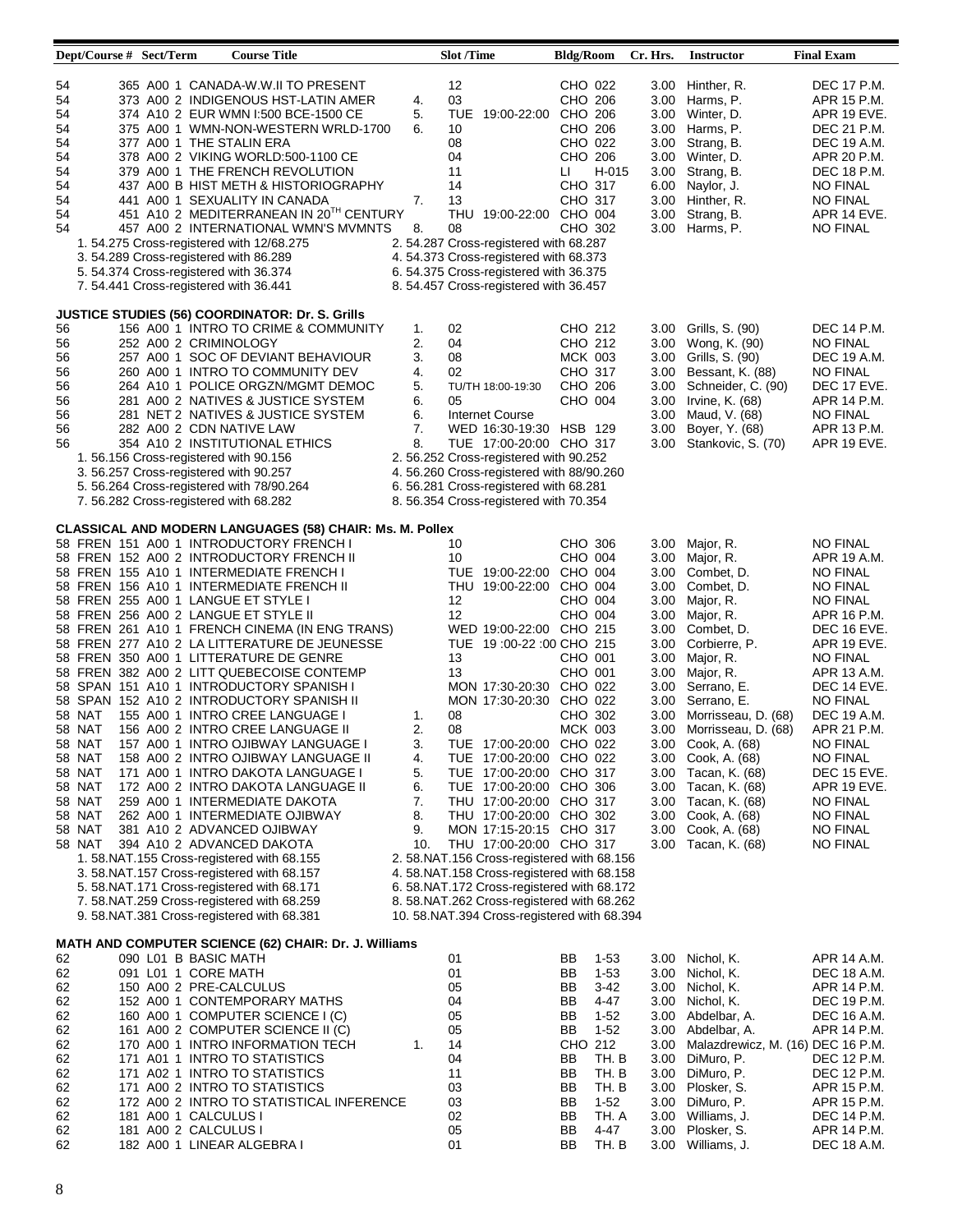| 182 A00 2 LINEAR ALGEBRA I<br>04<br>62<br>BB<br>$1-52$<br>3.00 DiMuro, P.<br>APR 20 P.M.<br>02<br>62<br>191 A00 2 CALCULUS II<br>BB<br>$1 - 53$<br>3.00 Pickering, D.<br>APR 19 P.M.<br>62<br>206 A00 B DISCRETE STRUCT/PROG (C)<br>03<br>BB<br>$1 - 24$<br>6.00 Li, C.<br>APR 15 A.M.<br>231 A00 2 INTRODUCTION TO C <sup>++</sup><br>12<br>3.00 Srivastava, G.<br>62<br>BB<br>$1-50$<br>APR 16 P.M.<br>02<br>252 A00 2 APPLIED LINEAR ALGEBRA<br>$4 - 47$<br>3.00 Plosker, S.<br>62<br>BB<br>APR 19 P.M.<br>06<br>3.00 Roddy, S.<br>62<br>260 A00 2 DEVELOPMENT OF REAL NUMBER SYS<br><b>MCK 003</b><br>APR 16 A.M.<br>62<br>261 A00 1 INTRO SET THEORY & LOGIC<br>02<br>BB<br>3.00 Plosker, S.<br>$1 - 53$<br>DEC 14 P.M.<br>62<br>04<br>BB<br>$1 - 54$<br>264 A00 1 DIGITAL COMP. FUND. (C)<br>2.<br>3.00 Srivastava, G.<br>DEC 19 P.M.<br>05<br>62<br>272 A00 2 APPLIED STATISTICS<br>BB<br>$1 - 35$<br>3.00 Williams, J.<br>APR 14 P.M.<br>62<br>3.<br>04<br>BB<br>$2 - 23$<br>276 A00 1 MATHEMATICAL PHYSICS I<br>3.00 Mirza, A. (74)<br>DEC 19 P.M.<br>62<br>06<br>BB<br>$1 - 35$<br>288 A00 2 WEB TECHNOLOGY<br>3.00 Richards, G.<br>APR 16 A.M.<br>62<br>01<br>BB<br>290 A00 1 CALCULUS III<br>$1-54$<br>3.00 Roddy, S.<br>DEC 18 A.M.<br>05<br>62<br>291 A00 2 CALCULUS IV<br>BB<br>$1-54$<br>3.00 Pickering, D.<br>APR 14 P.M.<br>06<br>62<br>306 A00 B SYSTEMS PROGRAMMING (C)<br>BB<br>$1-54$<br>6.00<br>Srivastava, G.<br>APR 16 A.M.<br>02<br>BB<br>62<br>330 A00 B REAL ANALYSIS<br>$1 - 50$<br>6.00 Li, C.<br>APR 19 P.M.<br>62<br>331 A00 B MODERN ALGEBRA<br>04<br>CHO 302<br>6.00 Roddy, S.<br>APR 20 P.M.<br>03<br>62<br>BB<br>3.00 Williams, J.<br>363 A00 2 FUNCTNS COMPLEX VARIAB<br>$1-50$<br>APR 15 P.M.<br>62<br>03<br>BB<br>$2 - 23$<br>367 A00 2 COMPUTER ORGANIZATION (C)<br>3.00 Srivastava, G.<br>APR 15 P.M.<br>62<br>08<br>371 A00 2 DATA BASE SYSTEMS (C)<br>BB<br>$1-54$<br>3.00 Abdelbar, A.<br>APR 21 P.M.<br>373 A00 1 DESIGN/ANALYSIS ALGORITHMS<br>11<br>$1 - 24$<br>3.00 Li, C.<br>62<br>BB<br>DEC 18 P.M.<br>07<br>3.00 Richards, G.<br>62<br>377 A00 2 INTRO TO GAME PROGRAMMING<br>BB<br>$1 - 35$<br>APR 18 A.M.<br>62<br>04<br>BB<br>$1 - 54$<br>3.00 Abdelbar, A.<br>379 A00 2 DATA MINING<br>APR 20 P.M.<br>62<br>04<br>BB<br>389 A00 1 ARTIFICIAL INTELLIGENCE<br>$1-50$<br>3.00 Abdelbar, A.<br>DEC 19 P.M.<br>62<br>04<br>BB<br>$1 - 50$<br>Richards, G.<br>461 A00 2 THEORY OF COMPUTATION<br>3.00<br>APR 20 P.M.<br>03<br>62<br>4.<br>BB<br>$4 - 22$<br>DEC 15 P.M.<br>472 A00 1 MATHEMATICAL PHYSICS II<br>3.00<br>Carrington, M. (74)<br>2. 62.264 Cross-registered with 74.264<br>1.62.170 Cross-registered with 16.170<br>3. 62.276 Cross-registered with 74.276<br>4. 62.472 Cross-registered with 74.472<br>MATH AND COMPUTER SCIENCE LABORATORY PERIODS - YOU MUST REGISTER FOR CORRESPONDING LAB<br>62<br>090 Z01 B BASIC MATH<br>12<br>BB<br>$1-53$<br>Nichol, K.<br>12<br>BB<br>$1 - 53$<br>62<br>091 Z01 1 CORE MATH<br>Nichol, K.<br>62<br>150 Z01 2 PRE-CALCULUS<br>$1 - 53$<br>TUE 13:40-15:30 BB<br>Nichol, K.<br>62<br>152 Z01 1 CONTEMPORARY MATHS<br>TUE 11:40-13:30 BB<br>$1-52$<br>Nichol, K./Chen, J.<br>62<br>G-20-C<br>160 Z01 1 COMPUTER SCIENCE I (C)<br>MON 14:40-15:30 BB<br>Abdelbar, A./Chen, J.<br>160 Z02 1 COMPUTER SCIENCE I (C)<br>$G-20-C$<br>62<br>WED 14:40-15:30 BB<br>Abdelbar, A./Chen, J.<br>$G-20-C$<br>62<br>161 Z01 2 COMPUTER SCIENCE II (C)<br>MON 14:40-15:30 BB<br>Abdelbar, A./Chen, J.<br>62<br>161 Z02 2 COMPUTER SCIENCE II (C)<br>WED 14:40-15:30 BB<br>$G-20-C$<br>Abdelbar, A./Chen, J.<br>62<br>171 Z01 1 INTRO TO STATISTICS<br><b>TH. A &amp; B</b><br>TUE 15:40-17:30 BB<br>DiMuro, P./Chen, J.<br>62<br>TUE 15:40-17:30 BB<br>TH. A<br>171 Z01 2 INTRO TO STATISTICS<br>Plosker, S./Chen, J.<br>62<br>172 Z01 2 INTRO TO STATISTICAL INFERENCE<br>THU 15:40-17:30 BB<br>TH. B<br>DiMuro, P./Chen, J.<br>62<br>TH. A<br>181 Z01 1 CALCULUS I<br>THU 11:40-13:30 BB<br>Williams, J./Chen, J.<br>181 Z01 2 CALCULUS I<br>TUE 11:40-13:30 BB<br>TH. A<br>62<br>Plosker, S./Chen, J.<br>TH. B<br>62<br>182 Z01 1 LINEAR ALGEBRA I<br>THU 14:40-16:30 BB<br>Williams, J./Chen, J.<br>62<br>182 Z01 2 LINEAR ALGEBRA I<br>TUE 13:40-15:30 BB<br>TH. A<br>DiMuro, P./Chen, J.<br>62<br>191 Z01 2 CALCULUS II<br>TH. A<br>THU 11:40-13:30 BB<br>Pickering, D./Chen, J.<br>62<br>206 Z01 B DISCRETE STRUCT/PROG (C)<br>WED 14:40-16:30 BB<br>3-42<br>Li, C.<br>62<br>Plosker, S.<br>261 Z01 1 INTRO SET THEORY & LOGIC<br>TUE 11:40-12:30 BB<br>$3-42$<br>264 Z01 1 DIGITAL COMP. FUND. (C)<br>62<br>THU 13:40-16:30 BB<br>$1 - 54$<br>Srivastava, G.<br>62<br>290 Z01 1 CALCULUS III<br>$3 - 47$<br>THU 11:40-13:30 BB<br>Roddy, S.<br>MUSIC (ARTS) (67) CHAIR: Prof. G. Gatien (Acting Dean, School of Music)<br>130 A00 1 HIST/LIT: GENERAL SURVEY I<br>Simonot, C. (64)<br>67<br>11<br>QEB 1-57<br>3.00<br>DEC 18 P.M.<br>1.<br>67<br>131 A00 2 HIST/LIT: GENERAL SURVEY II<br>2.<br>11<br>QEB 1-57<br>3.00<br>Simonot, C. (64)<br>APR 18 P.M.<br>03<br>67<br>180 A00 1 THEORY I<br>3.<br>QEB 1-57<br>3.00<br>Godin, J. (64)<br>DEC 15 P.M.<br>181 A00 2 THEORY II<br>03<br>67<br>QEB 1-57<br>3.00<br>Godin, J. (64)<br>APR 15 A.M.<br>4.<br>04<br>67<br>182 A01 1 AURAL & KEYBOARD SKILLS I<br>5.<br>QEB 1-57/L-04 1.50<br>Wilson, A. (64)<br><b>NO FINAL</b><br>67<br>182 A02 1 AURAL & KEYBOARD SKILLS I<br>5.<br>04<br>QEB 1-57/L-04 1.50<br>Sayers, G. (64)<br>NO FINAL<br>183 A01 2 AURAL & KEYBOARD SKILLS II<br>04<br>QEB 1-57/L-04 1.50<br>Wilson, A. (64)<br><b>NO FINAL</b><br>67<br>6.<br>183 A02 2 AURAL & KEYBOARD SKILLS II<br>04<br>QEB 1-57/L-04 1.50 Sayers, G. (64)<br>NO FINAL<br>67<br>6.<br>03<br>231 A00 1 HIST/LIT: BAROQUE PERIOD<br>7.<br>QEB 2-02<br>3.00 Simonot, C. (64)<br>DEC 15 P.M.<br>67<br>234 A00 1 HIST OF POPULAR MUSIC<br>8.<br>11<br>QEB 2-02<br>3.00 Carrabre, P. (64)<br>DEC 18 P.M.<br>67<br>QEB 2-02<br>255 A00 2 GLOBAL MUSIC PERSPECTIVES<br>9.<br>04<br>3.00 Platz, E. (64)<br>APR 20 P.M.<br>67<br>01<br>Godin, J. (64)<br>67<br>280 A00 1 THEORY III<br>10.<br>QEB 2-02<br>3.00<br>DEC 18 A.M.<br>281 A00 2 THEORY IV<br>01<br>QEB 1-57<br>3.00<br>Godin, J. (64)<br>APR 14 A.M.<br>67<br>11.<br>282 A00 1 AURAL & KEYBOARD SKILLS III<br>12.<br>02<br>67<br>QEB 1-57/L-04 1.50<br>Wilson, A. (64)<br>NO FINAL<br>282 A02 1 AURAL & KEYBOARD SKILLS III<br>12.<br>02<br>QEB 1-57/L-04 1.50<br>Chapman, S. (64)<br><b>NO FINAL</b><br>67<br>02<br>Wilson, A. (64)<br>67<br>283 A01 2 AURAL & KEYBOARD SKILLS IV<br>13.<br>QEB 1-57/L-04 1.50<br><b>NO FINAL</b><br>02<br>TBA (64)<br><b>NO FINAL</b><br>283 A02 2 AURAL & KEYBOARD SKILLS IV<br>13.<br>QEB 1-57/L-04 1.50<br>67<br>295 A00 2 WOMEN IN MUSIC<br>12<br>Simonot, C. (64)<br>QEB 1-57<br>3.00<br>APR 16 P.M.<br>67<br>14.<br>352 A00 1 OPERA HISTORY<br>15.<br>12<br>QEB 1-57<br>Simonot, C. (64)<br>DEC 17 P.M.<br>67<br>3.00 | Dept/Course # Sect/Term |  | <b>Course Title</b> | <b>Slot</b> /Time | <b>Bldg/Room</b> | Cr. Hrs. | <b>Instructor</b> | <b>Final Exam</b> |
|--------------------------------------------------------------------------------------------------------------------------------------------------------------------------------------------------------------------------------------------------------------------------------------------------------------------------------------------------------------------------------------------------------------------------------------------------------------------------------------------------------------------------------------------------------------------------------------------------------------------------------------------------------------------------------------------------------------------------------------------------------------------------------------------------------------------------------------------------------------------------------------------------------------------------------------------------------------------------------------------------------------------------------------------------------------------------------------------------------------------------------------------------------------------------------------------------------------------------------------------------------------------------------------------------------------------------------------------------------------------------------------------------------------------------------------------------------------------------------------------------------------------------------------------------------------------------------------------------------------------------------------------------------------------------------------------------------------------------------------------------------------------------------------------------------------------------------------------------------------------------------------------------------------------------------------------------------------------------------------------------------------------------------------------------------------------------------------------------------------------------------------------------------------------------------------------------------------------------------------------------------------------------------------------------------------------------------------------------------------------------------------------------------------------------------------------------------------------------------------------------------------------------------------------------------------------------------------------------------------------------------------------------------------------------------------------------------------------------------------------------------------------------------------------------------------------------------------------------------------------------------------------------------------------------------------------------------------------------------------------------------------------------------------------------------------------------------------------------------------------------------------------------------------------------------------------------------------------------------------------------------------------------------------------------------------------------------------------------------------------------------------------------------------------------------------------------------------------------------------------------------------------------------------------------------------------------------------------------------------------------------------------------------------------------------------------------------------------------------------------------------------------------------------------------------------------------------------------------------------------------------------------------------------------------------------------------------------------------------------------------------------------------------------------------------------------------------------------------------------------------------------------------------------------------------------------------------------------------------------------------------------------------------------------------------------------------------------------------------------------------------------------------------------------------------------------------------------------------------------------------------------------------------------------------------------------------------------------------------------------------------------------------------------------------------------------------------------------------------------------------------------------------------------------------------------------------------------------------------------------------------------------------------------------------------------------------------------------------------------------------------------------------------------------------------------------------------------------------------------------------------------------------------------------------------------------------------------------------------------------------------------------------------------------------------------------------------------------------------------------------------------------------------------------------------------------------------------------------------------------------------------------------------------------------------------------------------------------------------------------------------------------------------------------------------------------------------------------------------------------------------------------------------------------------------------------------------------------------------------------------------------------------------------------------------------------------------------------------------------------------------------------------------------------------------------------------------------------------------------------------------------------------------------------------------------------------------------------------------------------------------------------------------------------------------------------------------------------------------------------------------------------------------------------------------------------------------------------------------------------------------------------------------------------------------------------------------------------------------------------------------------------------------------------------------------------------------------------------------------------------------------------------------------------------------------------------------------------------------------------------------------------------------------------------------------------------------|-------------------------|--|---------------------|-------------------|------------------|----------|-------------------|-------------------|
|                                                                                                                                                                                                                                                                                                                                                                                                                                                                                                                                                                                                                                                                                                                                                                                                                                                                                                                                                                                                                                                                                                                                                                                                                                                                                                                                                                                                                                                                                                                                                                                                                                                                                                                                                                                                                                                                                                                                                                                                                                                                                                                                                                                                                                                                                                                                                                                                                                                                                                                                                                                                                                                                                                                                                                                                                                                                                                                                                                                                                                                                                                                                                                                                                                                                                                                                                                                                                                                                                                                                                                                                                                                                                                                                                                                                                                                                                                                                                                                                                                                                                                                                                                                                                                                                                                                                                                                                                                                                                                                                                                                                                                                                                                                                                                                                                                                                                                                                                                                                                                                                                                                                                                                                                                                                                                                                                                                                                                                                                                                                                                                                                                                                                                                                                                                                                                                                                                                                                                                                                                                                                                                                                                                                                                                                                                                                                                                                                                                                                                                                                                                                                                                                                                                                                                                                                                                                                                                                                        |                         |  |                     |                   |                  |          |                   |                   |
|                                                                                                                                                                                                                                                                                                                                                                                                                                                                                                                                                                                                                                                                                                                                                                                                                                                                                                                                                                                                                                                                                                                                                                                                                                                                                                                                                                                                                                                                                                                                                                                                                                                                                                                                                                                                                                                                                                                                                                                                                                                                                                                                                                                                                                                                                                                                                                                                                                                                                                                                                                                                                                                                                                                                                                                                                                                                                                                                                                                                                                                                                                                                                                                                                                                                                                                                                                                                                                                                                                                                                                                                                                                                                                                                                                                                                                                                                                                                                                                                                                                                                                                                                                                                                                                                                                                                                                                                                                                                                                                                                                                                                                                                                                                                                                                                                                                                                                                                                                                                                                                                                                                                                                                                                                                                                                                                                                                                                                                                                                                                                                                                                                                                                                                                                                                                                                                                                                                                                                                                                                                                                                                                                                                                                                                                                                                                                                                                                                                                                                                                                                                                                                                                                                                                                                                                                                                                                                                                                        |                         |  |                     |                   |                  |          |                   |                   |
|                                                                                                                                                                                                                                                                                                                                                                                                                                                                                                                                                                                                                                                                                                                                                                                                                                                                                                                                                                                                                                                                                                                                                                                                                                                                                                                                                                                                                                                                                                                                                                                                                                                                                                                                                                                                                                                                                                                                                                                                                                                                                                                                                                                                                                                                                                                                                                                                                                                                                                                                                                                                                                                                                                                                                                                                                                                                                                                                                                                                                                                                                                                                                                                                                                                                                                                                                                                                                                                                                                                                                                                                                                                                                                                                                                                                                                                                                                                                                                                                                                                                                                                                                                                                                                                                                                                                                                                                                                                                                                                                                                                                                                                                                                                                                                                                                                                                                                                                                                                                                                                                                                                                                                                                                                                                                                                                                                                                                                                                                                                                                                                                                                                                                                                                                                                                                                                                                                                                                                                                                                                                                                                                                                                                                                                                                                                                                                                                                                                                                                                                                                                                                                                                                                                                                                                                                                                                                                                                                        |                         |  |                     |                   |                  |          |                   |                   |
|                                                                                                                                                                                                                                                                                                                                                                                                                                                                                                                                                                                                                                                                                                                                                                                                                                                                                                                                                                                                                                                                                                                                                                                                                                                                                                                                                                                                                                                                                                                                                                                                                                                                                                                                                                                                                                                                                                                                                                                                                                                                                                                                                                                                                                                                                                                                                                                                                                                                                                                                                                                                                                                                                                                                                                                                                                                                                                                                                                                                                                                                                                                                                                                                                                                                                                                                                                                                                                                                                                                                                                                                                                                                                                                                                                                                                                                                                                                                                                                                                                                                                                                                                                                                                                                                                                                                                                                                                                                                                                                                                                                                                                                                                                                                                                                                                                                                                                                                                                                                                                                                                                                                                                                                                                                                                                                                                                                                                                                                                                                                                                                                                                                                                                                                                                                                                                                                                                                                                                                                                                                                                                                                                                                                                                                                                                                                                                                                                                                                                                                                                                                                                                                                                                                                                                                                                                                                                                                                                        |                         |  |                     |                   |                  |          |                   |                   |
|                                                                                                                                                                                                                                                                                                                                                                                                                                                                                                                                                                                                                                                                                                                                                                                                                                                                                                                                                                                                                                                                                                                                                                                                                                                                                                                                                                                                                                                                                                                                                                                                                                                                                                                                                                                                                                                                                                                                                                                                                                                                                                                                                                                                                                                                                                                                                                                                                                                                                                                                                                                                                                                                                                                                                                                                                                                                                                                                                                                                                                                                                                                                                                                                                                                                                                                                                                                                                                                                                                                                                                                                                                                                                                                                                                                                                                                                                                                                                                                                                                                                                                                                                                                                                                                                                                                                                                                                                                                                                                                                                                                                                                                                                                                                                                                                                                                                                                                                                                                                                                                                                                                                                                                                                                                                                                                                                                                                                                                                                                                                                                                                                                                                                                                                                                                                                                                                                                                                                                                                                                                                                                                                                                                                                                                                                                                                                                                                                                                                                                                                                                                                                                                                                                                                                                                                                                                                                                                                                        |                         |  |                     |                   |                  |          |                   |                   |
|                                                                                                                                                                                                                                                                                                                                                                                                                                                                                                                                                                                                                                                                                                                                                                                                                                                                                                                                                                                                                                                                                                                                                                                                                                                                                                                                                                                                                                                                                                                                                                                                                                                                                                                                                                                                                                                                                                                                                                                                                                                                                                                                                                                                                                                                                                                                                                                                                                                                                                                                                                                                                                                                                                                                                                                                                                                                                                                                                                                                                                                                                                                                                                                                                                                                                                                                                                                                                                                                                                                                                                                                                                                                                                                                                                                                                                                                                                                                                                                                                                                                                                                                                                                                                                                                                                                                                                                                                                                                                                                                                                                                                                                                                                                                                                                                                                                                                                                                                                                                                                                                                                                                                                                                                                                                                                                                                                                                                                                                                                                                                                                                                                                                                                                                                                                                                                                                                                                                                                                                                                                                                                                                                                                                                                                                                                                                                                                                                                                                                                                                                                                                                                                                                                                                                                                                                                                                                                                                                        |                         |  |                     |                   |                  |          |                   |                   |
|                                                                                                                                                                                                                                                                                                                                                                                                                                                                                                                                                                                                                                                                                                                                                                                                                                                                                                                                                                                                                                                                                                                                                                                                                                                                                                                                                                                                                                                                                                                                                                                                                                                                                                                                                                                                                                                                                                                                                                                                                                                                                                                                                                                                                                                                                                                                                                                                                                                                                                                                                                                                                                                                                                                                                                                                                                                                                                                                                                                                                                                                                                                                                                                                                                                                                                                                                                                                                                                                                                                                                                                                                                                                                                                                                                                                                                                                                                                                                                                                                                                                                                                                                                                                                                                                                                                                                                                                                                                                                                                                                                                                                                                                                                                                                                                                                                                                                                                                                                                                                                                                                                                                                                                                                                                                                                                                                                                                                                                                                                                                                                                                                                                                                                                                                                                                                                                                                                                                                                                                                                                                                                                                                                                                                                                                                                                                                                                                                                                                                                                                                                                                                                                                                                                                                                                                                                                                                                                                                        |                         |  |                     |                   |                  |          |                   |                   |
|                                                                                                                                                                                                                                                                                                                                                                                                                                                                                                                                                                                                                                                                                                                                                                                                                                                                                                                                                                                                                                                                                                                                                                                                                                                                                                                                                                                                                                                                                                                                                                                                                                                                                                                                                                                                                                                                                                                                                                                                                                                                                                                                                                                                                                                                                                                                                                                                                                                                                                                                                                                                                                                                                                                                                                                                                                                                                                                                                                                                                                                                                                                                                                                                                                                                                                                                                                                                                                                                                                                                                                                                                                                                                                                                                                                                                                                                                                                                                                                                                                                                                                                                                                                                                                                                                                                                                                                                                                                                                                                                                                                                                                                                                                                                                                                                                                                                                                                                                                                                                                                                                                                                                                                                                                                                                                                                                                                                                                                                                                                                                                                                                                                                                                                                                                                                                                                                                                                                                                                                                                                                                                                                                                                                                                                                                                                                                                                                                                                                                                                                                                                                                                                                                                                                                                                                                                                                                                                                                        |                         |  |                     |                   |                  |          |                   |                   |
|                                                                                                                                                                                                                                                                                                                                                                                                                                                                                                                                                                                                                                                                                                                                                                                                                                                                                                                                                                                                                                                                                                                                                                                                                                                                                                                                                                                                                                                                                                                                                                                                                                                                                                                                                                                                                                                                                                                                                                                                                                                                                                                                                                                                                                                                                                                                                                                                                                                                                                                                                                                                                                                                                                                                                                                                                                                                                                                                                                                                                                                                                                                                                                                                                                                                                                                                                                                                                                                                                                                                                                                                                                                                                                                                                                                                                                                                                                                                                                                                                                                                                                                                                                                                                                                                                                                                                                                                                                                                                                                                                                                                                                                                                                                                                                                                                                                                                                                                                                                                                                                                                                                                                                                                                                                                                                                                                                                                                                                                                                                                                                                                                                                                                                                                                                                                                                                                                                                                                                                                                                                                                                                                                                                                                                                                                                                                                                                                                                                                                                                                                                                                                                                                                                                                                                                                                                                                                                                                                        |                         |  |                     |                   |                  |          |                   |                   |
|                                                                                                                                                                                                                                                                                                                                                                                                                                                                                                                                                                                                                                                                                                                                                                                                                                                                                                                                                                                                                                                                                                                                                                                                                                                                                                                                                                                                                                                                                                                                                                                                                                                                                                                                                                                                                                                                                                                                                                                                                                                                                                                                                                                                                                                                                                                                                                                                                                                                                                                                                                                                                                                                                                                                                                                                                                                                                                                                                                                                                                                                                                                                                                                                                                                                                                                                                                                                                                                                                                                                                                                                                                                                                                                                                                                                                                                                                                                                                                                                                                                                                                                                                                                                                                                                                                                                                                                                                                                                                                                                                                                                                                                                                                                                                                                                                                                                                                                                                                                                                                                                                                                                                                                                                                                                                                                                                                                                                                                                                                                                                                                                                                                                                                                                                                                                                                                                                                                                                                                                                                                                                                                                                                                                                                                                                                                                                                                                                                                                                                                                                                                                                                                                                                                                                                                                                                                                                                                                                        |                         |  |                     |                   |                  |          |                   |                   |
|                                                                                                                                                                                                                                                                                                                                                                                                                                                                                                                                                                                                                                                                                                                                                                                                                                                                                                                                                                                                                                                                                                                                                                                                                                                                                                                                                                                                                                                                                                                                                                                                                                                                                                                                                                                                                                                                                                                                                                                                                                                                                                                                                                                                                                                                                                                                                                                                                                                                                                                                                                                                                                                                                                                                                                                                                                                                                                                                                                                                                                                                                                                                                                                                                                                                                                                                                                                                                                                                                                                                                                                                                                                                                                                                                                                                                                                                                                                                                                                                                                                                                                                                                                                                                                                                                                                                                                                                                                                                                                                                                                                                                                                                                                                                                                                                                                                                                                                                                                                                                                                                                                                                                                                                                                                                                                                                                                                                                                                                                                                                                                                                                                                                                                                                                                                                                                                                                                                                                                                                                                                                                                                                                                                                                                                                                                                                                                                                                                                                                                                                                                                                                                                                                                                                                                                                                                                                                                                                                        |                         |  |                     |                   |                  |          |                   |                   |
|                                                                                                                                                                                                                                                                                                                                                                                                                                                                                                                                                                                                                                                                                                                                                                                                                                                                                                                                                                                                                                                                                                                                                                                                                                                                                                                                                                                                                                                                                                                                                                                                                                                                                                                                                                                                                                                                                                                                                                                                                                                                                                                                                                                                                                                                                                                                                                                                                                                                                                                                                                                                                                                                                                                                                                                                                                                                                                                                                                                                                                                                                                                                                                                                                                                                                                                                                                                                                                                                                                                                                                                                                                                                                                                                                                                                                                                                                                                                                                                                                                                                                                                                                                                                                                                                                                                                                                                                                                                                                                                                                                                                                                                                                                                                                                                                                                                                                                                                                                                                                                                                                                                                                                                                                                                                                                                                                                                                                                                                                                                                                                                                                                                                                                                                                                                                                                                                                                                                                                                                                                                                                                                                                                                                                                                                                                                                                                                                                                                                                                                                                                                                                                                                                                                                                                                                                                                                                                                                                        |                         |  |                     |                   |                  |          |                   |                   |
|                                                                                                                                                                                                                                                                                                                                                                                                                                                                                                                                                                                                                                                                                                                                                                                                                                                                                                                                                                                                                                                                                                                                                                                                                                                                                                                                                                                                                                                                                                                                                                                                                                                                                                                                                                                                                                                                                                                                                                                                                                                                                                                                                                                                                                                                                                                                                                                                                                                                                                                                                                                                                                                                                                                                                                                                                                                                                                                                                                                                                                                                                                                                                                                                                                                                                                                                                                                                                                                                                                                                                                                                                                                                                                                                                                                                                                                                                                                                                                                                                                                                                                                                                                                                                                                                                                                                                                                                                                                                                                                                                                                                                                                                                                                                                                                                                                                                                                                                                                                                                                                                                                                                                                                                                                                                                                                                                                                                                                                                                                                                                                                                                                                                                                                                                                                                                                                                                                                                                                                                                                                                                                                                                                                                                                                                                                                                                                                                                                                                                                                                                                                                                                                                                                                                                                                                                                                                                                                                                        |                         |  |                     |                   |                  |          |                   |                   |
|                                                                                                                                                                                                                                                                                                                                                                                                                                                                                                                                                                                                                                                                                                                                                                                                                                                                                                                                                                                                                                                                                                                                                                                                                                                                                                                                                                                                                                                                                                                                                                                                                                                                                                                                                                                                                                                                                                                                                                                                                                                                                                                                                                                                                                                                                                                                                                                                                                                                                                                                                                                                                                                                                                                                                                                                                                                                                                                                                                                                                                                                                                                                                                                                                                                                                                                                                                                                                                                                                                                                                                                                                                                                                                                                                                                                                                                                                                                                                                                                                                                                                                                                                                                                                                                                                                                                                                                                                                                                                                                                                                                                                                                                                                                                                                                                                                                                                                                                                                                                                                                                                                                                                                                                                                                                                                                                                                                                                                                                                                                                                                                                                                                                                                                                                                                                                                                                                                                                                                                                                                                                                                                                                                                                                                                                                                                                                                                                                                                                                                                                                                                                                                                                                                                                                                                                                                                                                                                                                        |                         |  |                     |                   |                  |          |                   |                   |
|                                                                                                                                                                                                                                                                                                                                                                                                                                                                                                                                                                                                                                                                                                                                                                                                                                                                                                                                                                                                                                                                                                                                                                                                                                                                                                                                                                                                                                                                                                                                                                                                                                                                                                                                                                                                                                                                                                                                                                                                                                                                                                                                                                                                                                                                                                                                                                                                                                                                                                                                                                                                                                                                                                                                                                                                                                                                                                                                                                                                                                                                                                                                                                                                                                                                                                                                                                                                                                                                                                                                                                                                                                                                                                                                                                                                                                                                                                                                                                                                                                                                                                                                                                                                                                                                                                                                                                                                                                                                                                                                                                                                                                                                                                                                                                                                                                                                                                                                                                                                                                                                                                                                                                                                                                                                                                                                                                                                                                                                                                                                                                                                                                                                                                                                                                                                                                                                                                                                                                                                                                                                                                                                                                                                                                                                                                                                                                                                                                                                                                                                                                                                                                                                                                                                                                                                                                                                                                                                                        |                         |  |                     |                   |                  |          |                   |                   |
|                                                                                                                                                                                                                                                                                                                                                                                                                                                                                                                                                                                                                                                                                                                                                                                                                                                                                                                                                                                                                                                                                                                                                                                                                                                                                                                                                                                                                                                                                                                                                                                                                                                                                                                                                                                                                                                                                                                                                                                                                                                                                                                                                                                                                                                                                                                                                                                                                                                                                                                                                                                                                                                                                                                                                                                                                                                                                                                                                                                                                                                                                                                                                                                                                                                                                                                                                                                                                                                                                                                                                                                                                                                                                                                                                                                                                                                                                                                                                                                                                                                                                                                                                                                                                                                                                                                                                                                                                                                                                                                                                                                                                                                                                                                                                                                                                                                                                                                                                                                                                                                                                                                                                                                                                                                                                                                                                                                                                                                                                                                                                                                                                                                                                                                                                                                                                                                                                                                                                                                                                                                                                                                                                                                                                                                                                                                                                                                                                                                                                                                                                                                                                                                                                                                                                                                                                                                                                                                                                        |                         |  |                     |                   |                  |          |                   |                   |
|                                                                                                                                                                                                                                                                                                                                                                                                                                                                                                                                                                                                                                                                                                                                                                                                                                                                                                                                                                                                                                                                                                                                                                                                                                                                                                                                                                                                                                                                                                                                                                                                                                                                                                                                                                                                                                                                                                                                                                                                                                                                                                                                                                                                                                                                                                                                                                                                                                                                                                                                                                                                                                                                                                                                                                                                                                                                                                                                                                                                                                                                                                                                                                                                                                                                                                                                                                                                                                                                                                                                                                                                                                                                                                                                                                                                                                                                                                                                                                                                                                                                                                                                                                                                                                                                                                                                                                                                                                                                                                                                                                                                                                                                                                                                                                                                                                                                                                                                                                                                                                                                                                                                                                                                                                                                                                                                                                                                                                                                                                                                                                                                                                                                                                                                                                                                                                                                                                                                                                                                                                                                                                                                                                                                                                                                                                                                                                                                                                                                                                                                                                                                                                                                                                                                                                                                                                                                                                                                                        |                         |  |                     |                   |                  |          |                   |                   |
|                                                                                                                                                                                                                                                                                                                                                                                                                                                                                                                                                                                                                                                                                                                                                                                                                                                                                                                                                                                                                                                                                                                                                                                                                                                                                                                                                                                                                                                                                                                                                                                                                                                                                                                                                                                                                                                                                                                                                                                                                                                                                                                                                                                                                                                                                                                                                                                                                                                                                                                                                                                                                                                                                                                                                                                                                                                                                                                                                                                                                                                                                                                                                                                                                                                                                                                                                                                                                                                                                                                                                                                                                                                                                                                                                                                                                                                                                                                                                                                                                                                                                                                                                                                                                                                                                                                                                                                                                                                                                                                                                                                                                                                                                                                                                                                                                                                                                                                                                                                                                                                                                                                                                                                                                                                                                                                                                                                                                                                                                                                                                                                                                                                                                                                                                                                                                                                                                                                                                                                                                                                                                                                                                                                                                                                                                                                                                                                                                                                                                                                                                                                                                                                                                                                                                                                                                                                                                                                                                        |                         |  |                     |                   |                  |          |                   |                   |
|                                                                                                                                                                                                                                                                                                                                                                                                                                                                                                                                                                                                                                                                                                                                                                                                                                                                                                                                                                                                                                                                                                                                                                                                                                                                                                                                                                                                                                                                                                                                                                                                                                                                                                                                                                                                                                                                                                                                                                                                                                                                                                                                                                                                                                                                                                                                                                                                                                                                                                                                                                                                                                                                                                                                                                                                                                                                                                                                                                                                                                                                                                                                                                                                                                                                                                                                                                                                                                                                                                                                                                                                                                                                                                                                                                                                                                                                                                                                                                                                                                                                                                                                                                                                                                                                                                                                                                                                                                                                                                                                                                                                                                                                                                                                                                                                                                                                                                                                                                                                                                                                                                                                                                                                                                                                                                                                                                                                                                                                                                                                                                                                                                                                                                                                                                                                                                                                                                                                                                                                                                                                                                                                                                                                                                                                                                                                                                                                                                                                                                                                                                                                                                                                                                                                                                                                                                                                                                                                                        |                         |  |                     |                   |                  |          |                   |                   |
|                                                                                                                                                                                                                                                                                                                                                                                                                                                                                                                                                                                                                                                                                                                                                                                                                                                                                                                                                                                                                                                                                                                                                                                                                                                                                                                                                                                                                                                                                                                                                                                                                                                                                                                                                                                                                                                                                                                                                                                                                                                                                                                                                                                                                                                                                                                                                                                                                                                                                                                                                                                                                                                                                                                                                                                                                                                                                                                                                                                                                                                                                                                                                                                                                                                                                                                                                                                                                                                                                                                                                                                                                                                                                                                                                                                                                                                                                                                                                                                                                                                                                                                                                                                                                                                                                                                                                                                                                                                                                                                                                                                                                                                                                                                                                                                                                                                                                                                                                                                                                                                                                                                                                                                                                                                                                                                                                                                                                                                                                                                                                                                                                                                                                                                                                                                                                                                                                                                                                                                                                                                                                                                                                                                                                                                                                                                                                                                                                                                                                                                                                                                                                                                                                                                                                                                                                                                                                                                                                        |                         |  |                     |                   |                  |          |                   |                   |
|                                                                                                                                                                                                                                                                                                                                                                                                                                                                                                                                                                                                                                                                                                                                                                                                                                                                                                                                                                                                                                                                                                                                                                                                                                                                                                                                                                                                                                                                                                                                                                                                                                                                                                                                                                                                                                                                                                                                                                                                                                                                                                                                                                                                                                                                                                                                                                                                                                                                                                                                                                                                                                                                                                                                                                                                                                                                                                                                                                                                                                                                                                                                                                                                                                                                                                                                                                                                                                                                                                                                                                                                                                                                                                                                                                                                                                                                                                                                                                                                                                                                                                                                                                                                                                                                                                                                                                                                                                                                                                                                                                                                                                                                                                                                                                                                                                                                                                                                                                                                                                                                                                                                                                                                                                                                                                                                                                                                                                                                                                                                                                                                                                                                                                                                                                                                                                                                                                                                                                                                                                                                                                                                                                                                                                                                                                                                                                                                                                                                                                                                                                                                                                                                                                                                                                                                                                                                                                                                                        |                         |  |                     |                   |                  |          |                   |                   |
|                                                                                                                                                                                                                                                                                                                                                                                                                                                                                                                                                                                                                                                                                                                                                                                                                                                                                                                                                                                                                                                                                                                                                                                                                                                                                                                                                                                                                                                                                                                                                                                                                                                                                                                                                                                                                                                                                                                                                                                                                                                                                                                                                                                                                                                                                                                                                                                                                                                                                                                                                                                                                                                                                                                                                                                                                                                                                                                                                                                                                                                                                                                                                                                                                                                                                                                                                                                                                                                                                                                                                                                                                                                                                                                                                                                                                                                                                                                                                                                                                                                                                                                                                                                                                                                                                                                                                                                                                                                                                                                                                                                                                                                                                                                                                                                                                                                                                                                                                                                                                                                                                                                                                                                                                                                                                                                                                                                                                                                                                                                                                                                                                                                                                                                                                                                                                                                                                                                                                                                                                                                                                                                                                                                                                                                                                                                                                                                                                                                                                                                                                                                                                                                                                                                                                                                                                                                                                                                                                        |                         |  |                     |                   |                  |          |                   |                   |
|                                                                                                                                                                                                                                                                                                                                                                                                                                                                                                                                                                                                                                                                                                                                                                                                                                                                                                                                                                                                                                                                                                                                                                                                                                                                                                                                                                                                                                                                                                                                                                                                                                                                                                                                                                                                                                                                                                                                                                                                                                                                                                                                                                                                                                                                                                                                                                                                                                                                                                                                                                                                                                                                                                                                                                                                                                                                                                                                                                                                                                                                                                                                                                                                                                                                                                                                                                                                                                                                                                                                                                                                                                                                                                                                                                                                                                                                                                                                                                                                                                                                                                                                                                                                                                                                                                                                                                                                                                                                                                                                                                                                                                                                                                                                                                                                                                                                                                                                                                                                                                                                                                                                                                                                                                                                                                                                                                                                                                                                                                                                                                                                                                                                                                                                                                                                                                                                                                                                                                                                                                                                                                                                                                                                                                                                                                                                                                                                                                                                                                                                                                                                                                                                                                                                                                                                                                                                                                                                                        |                         |  |                     |                   |                  |          |                   |                   |
|                                                                                                                                                                                                                                                                                                                                                                                                                                                                                                                                                                                                                                                                                                                                                                                                                                                                                                                                                                                                                                                                                                                                                                                                                                                                                                                                                                                                                                                                                                                                                                                                                                                                                                                                                                                                                                                                                                                                                                                                                                                                                                                                                                                                                                                                                                                                                                                                                                                                                                                                                                                                                                                                                                                                                                                                                                                                                                                                                                                                                                                                                                                                                                                                                                                                                                                                                                                                                                                                                                                                                                                                                                                                                                                                                                                                                                                                                                                                                                                                                                                                                                                                                                                                                                                                                                                                                                                                                                                                                                                                                                                                                                                                                                                                                                                                                                                                                                                                                                                                                                                                                                                                                                                                                                                                                                                                                                                                                                                                                                                                                                                                                                                                                                                                                                                                                                                                                                                                                                                                                                                                                                                                                                                                                                                                                                                                                                                                                                                                                                                                                                                                                                                                                                                                                                                                                                                                                                                                                        |                         |  |                     |                   |                  |          |                   |                   |
|                                                                                                                                                                                                                                                                                                                                                                                                                                                                                                                                                                                                                                                                                                                                                                                                                                                                                                                                                                                                                                                                                                                                                                                                                                                                                                                                                                                                                                                                                                                                                                                                                                                                                                                                                                                                                                                                                                                                                                                                                                                                                                                                                                                                                                                                                                                                                                                                                                                                                                                                                                                                                                                                                                                                                                                                                                                                                                                                                                                                                                                                                                                                                                                                                                                                                                                                                                                                                                                                                                                                                                                                                                                                                                                                                                                                                                                                                                                                                                                                                                                                                                                                                                                                                                                                                                                                                                                                                                                                                                                                                                                                                                                                                                                                                                                                                                                                                                                                                                                                                                                                                                                                                                                                                                                                                                                                                                                                                                                                                                                                                                                                                                                                                                                                                                                                                                                                                                                                                                                                                                                                                                                                                                                                                                                                                                                                                                                                                                                                                                                                                                                                                                                                                                                                                                                                                                                                                                                                                        |                         |  |                     |                   |                  |          |                   |                   |
|                                                                                                                                                                                                                                                                                                                                                                                                                                                                                                                                                                                                                                                                                                                                                                                                                                                                                                                                                                                                                                                                                                                                                                                                                                                                                                                                                                                                                                                                                                                                                                                                                                                                                                                                                                                                                                                                                                                                                                                                                                                                                                                                                                                                                                                                                                                                                                                                                                                                                                                                                                                                                                                                                                                                                                                                                                                                                                                                                                                                                                                                                                                                                                                                                                                                                                                                                                                                                                                                                                                                                                                                                                                                                                                                                                                                                                                                                                                                                                                                                                                                                                                                                                                                                                                                                                                                                                                                                                                                                                                                                                                                                                                                                                                                                                                                                                                                                                                                                                                                                                                                                                                                                                                                                                                                                                                                                                                                                                                                                                                                                                                                                                                                                                                                                                                                                                                                                                                                                                                                                                                                                                                                                                                                                                                                                                                                                                                                                                                                                                                                                                                                                                                                                                                                                                                                                                                                                                                                                        |                         |  |                     |                   |                  |          |                   |                   |
|                                                                                                                                                                                                                                                                                                                                                                                                                                                                                                                                                                                                                                                                                                                                                                                                                                                                                                                                                                                                                                                                                                                                                                                                                                                                                                                                                                                                                                                                                                                                                                                                                                                                                                                                                                                                                                                                                                                                                                                                                                                                                                                                                                                                                                                                                                                                                                                                                                                                                                                                                                                                                                                                                                                                                                                                                                                                                                                                                                                                                                                                                                                                                                                                                                                                                                                                                                                                                                                                                                                                                                                                                                                                                                                                                                                                                                                                                                                                                                                                                                                                                                                                                                                                                                                                                                                                                                                                                                                                                                                                                                                                                                                                                                                                                                                                                                                                                                                                                                                                                                                                                                                                                                                                                                                                                                                                                                                                                                                                                                                                                                                                                                                                                                                                                                                                                                                                                                                                                                                                                                                                                                                                                                                                                                                                                                                                                                                                                                                                                                                                                                                                                                                                                                                                                                                                                                                                                                                                                        |                         |  |                     |                   |                  |          |                   |                   |
|                                                                                                                                                                                                                                                                                                                                                                                                                                                                                                                                                                                                                                                                                                                                                                                                                                                                                                                                                                                                                                                                                                                                                                                                                                                                                                                                                                                                                                                                                                                                                                                                                                                                                                                                                                                                                                                                                                                                                                                                                                                                                                                                                                                                                                                                                                                                                                                                                                                                                                                                                                                                                                                                                                                                                                                                                                                                                                                                                                                                                                                                                                                                                                                                                                                                                                                                                                                                                                                                                                                                                                                                                                                                                                                                                                                                                                                                                                                                                                                                                                                                                                                                                                                                                                                                                                                                                                                                                                                                                                                                                                                                                                                                                                                                                                                                                                                                                                                                                                                                                                                                                                                                                                                                                                                                                                                                                                                                                                                                                                                                                                                                                                                                                                                                                                                                                                                                                                                                                                                                                                                                                                                                                                                                                                                                                                                                                                                                                                                                                                                                                                                                                                                                                                                                                                                                                                                                                                                                                        |                         |  |                     |                   |                  |          |                   |                   |
|                                                                                                                                                                                                                                                                                                                                                                                                                                                                                                                                                                                                                                                                                                                                                                                                                                                                                                                                                                                                                                                                                                                                                                                                                                                                                                                                                                                                                                                                                                                                                                                                                                                                                                                                                                                                                                                                                                                                                                                                                                                                                                                                                                                                                                                                                                                                                                                                                                                                                                                                                                                                                                                                                                                                                                                                                                                                                                                                                                                                                                                                                                                                                                                                                                                                                                                                                                                                                                                                                                                                                                                                                                                                                                                                                                                                                                                                                                                                                                                                                                                                                                                                                                                                                                                                                                                                                                                                                                                                                                                                                                                                                                                                                                                                                                                                                                                                                                                                                                                                                                                                                                                                                                                                                                                                                                                                                                                                                                                                                                                                                                                                                                                                                                                                                                                                                                                                                                                                                                                                                                                                                                                                                                                                                                                                                                                                                                                                                                                                                                                                                                                                                                                                                                                                                                                                                                                                                                                                                        |                         |  |                     |                   |                  |          |                   |                   |
|                                                                                                                                                                                                                                                                                                                                                                                                                                                                                                                                                                                                                                                                                                                                                                                                                                                                                                                                                                                                                                                                                                                                                                                                                                                                                                                                                                                                                                                                                                                                                                                                                                                                                                                                                                                                                                                                                                                                                                                                                                                                                                                                                                                                                                                                                                                                                                                                                                                                                                                                                                                                                                                                                                                                                                                                                                                                                                                                                                                                                                                                                                                                                                                                                                                                                                                                                                                                                                                                                                                                                                                                                                                                                                                                                                                                                                                                                                                                                                                                                                                                                                                                                                                                                                                                                                                                                                                                                                                                                                                                                                                                                                                                                                                                                                                                                                                                                                                                                                                                                                                                                                                                                                                                                                                                                                                                                                                                                                                                                                                                                                                                                                                                                                                                                                                                                                                                                                                                                                                                                                                                                                                                                                                                                                                                                                                                                                                                                                                                                                                                                                                                                                                                                                                                                                                                                                                                                                                                                        |                         |  |                     |                   |                  |          |                   |                   |
|                                                                                                                                                                                                                                                                                                                                                                                                                                                                                                                                                                                                                                                                                                                                                                                                                                                                                                                                                                                                                                                                                                                                                                                                                                                                                                                                                                                                                                                                                                                                                                                                                                                                                                                                                                                                                                                                                                                                                                                                                                                                                                                                                                                                                                                                                                                                                                                                                                                                                                                                                                                                                                                                                                                                                                                                                                                                                                                                                                                                                                                                                                                                                                                                                                                                                                                                                                                                                                                                                                                                                                                                                                                                                                                                                                                                                                                                                                                                                                                                                                                                                                                                                                                                                                                                                                                                                                                                                                                                                                                                                                                                                                                                                                                                                                                                                                                                                                                                                                                                                                                                                                                                                                                                                                                                                                                                                                                                                                                                                                                                                                                                                                                                                                                                                                                                                                                                                                                                                                                                                                                                                                                                                                                                                                                                                                                                                                                                                                                                                                                                                                                                                                                                                                                                                                                                                                                                                                                                                        |                         |  |                     |                   |                  |          |                   |                   |
|                                                                                                                                                                                                                                                                                                                                                                                                                                                                                                                                                                                                                                                                                                                                                                                                                                                                                                                                                                                                                                                                                                                                                                                                                                                                                                                                                                                                                                                                                                                                                                                                                                                                                                                                                                                                                                                                                                                                                                                                                                                                                                                                                                                                                                                                                                                                                                                                                                                                                                                                                                                                                                                                                                                                                                                                                                                                                                                                                                                                                                                                                                                                                                                                                                                                                                                                                                                                                                                                                                                                                                                                                                                                                                                                                                                                                                                                                                                                                                                                                                                                                                                                                                                                                                                                                                                                                                                                                                                                                                                                                                                                                                                                                                                                                                                                                                                                                                                                                                                                                                                                                                                                                                                                                                                                                                                                                                                                                                                                                                                                                                                                                                                                                                                                                                                                                                                                                                                                                                                                                                                                                                                                                                                                                                                                                                                                                                                                                                                                                                                                                                                                                                                                                                                                                                                                                                                                                                                                                        |                         |  |                     |                   |                  |          |                   |                   |
|                                                                                                                                                                                                                                                                                                                                                                                                                                                                                                                                                                                                                                                                                                                                                                                                                                                                                                                                                                                                                                                                                                                                                                                                                                                                                                                                                                                                                                                                                                                                                                                                                                                                                                                                                                                                                                                                                                                                                                                                                                                                                                                                                                                                                                                                                                                                                                                                                                                                                                                                                                                                                                                                                                                                                                                                                                                                                                                                                                                                                                                                                                                                                                                                                                                                                                                                                                                                                                                                                                                                                                                                                                                                                                                                                                                                                                                                                                                                                                                                                                                                                                                                                                                                                                                                                                                                                                                                                                                                                                                                                                                                                                                                                                                                                                                                                                                                                                                                                                                                                                                                                                                                                                                                                                                                                                                                                                                                                                                                                                                                                                                                                                                                                                                                                                                                                                                                                                                                                                                                                                                                                                                                                                                                                                                                                                                                                                                                                                                                                                                                                                                                                                                                                                                                                                                                                                                                                                                                                        |                         |  |                     |                   |                  |          |                   |                   |
|                                                                                                                                                                                                                                                                                                                                                                                                                                                                                                                                                                                                                                                                                                                                                                                                                                                                                                                                                                                                                                                                                                                                                                                                                                                                                                                                                                                                                                                                                                                                                                                                                                                                                                                                                                                                                                                                                                                                                                                                                                                                                                                                                                                                                                                                                                                                                                                                                                                                                                                                                                                                                                                                                                                                                                                                                                                                                                                                                                                                                                                                                                                                                                                                                                                                                                                                                                                                                                                                                                                                                                                                                                                                                                                                                                                                                                                                                                                                                                                                                                                                                                                                                                                                                                                                                                                                                                                                                                                                                                                                                                                                                                                                                                                                                                                                                                                                                                                                                                                                                                                                                                                                                                                                                                                                                                                                                                                                                                                                                                                                                                                                                                                                                                                                                                                                                                                                                                                                                                                                                                                                                                                                                                                                                                                                                                                                                                                                                                                                                                                                                                                                                                                                                                                                                                                                                                                                                                                                                        |                         |  |                     |                   |                  |          |                   |                   |
|                                                                                                                                                                                                                                                                                                                                                                                                                                                                                                                                                                                                                                                                                                                                                                                                                                                                                                                                                                                                                                                                                                                                                                                                                                                                                                                                                                                                                                                                                                                                                                                                                                                                                                                                                                                                                                                                                                                                                                                                                                                                                                                                                                                                                                                                                                                                                                                                                                                                                                                                                                                                                                                                                                                                                                                                                                                                                                                                                                                                                                                                                                                                                                                                                                                                                                                                                                                                                                                                                                                                                                                                                                                                                                                                                                                                                                                                                                                                                                                                                                                                                                                                                                                                                                                                                                                                                                                                                                                                                                                                                                                                                                                                                                                                                                                                                                                                                                                                                                                                                                                                                                                                                                                                                                                                                                                                                                                                                                                                                                                                                                                                                                                                                                                                                                                                                                                                                                                                                                                                                                                                                                                                                                                                                                                                                                                                                                                                                                                                                                                                                                                                                                                                                                                                                                                                                                                                                                                                                        |                         |  |                     |                   |                  |          |                   |                   |
|                                                                                                                                                                                                                                                                                                                                                                                                                                                                                                                                                                                                                                                                                                                                                                                                                                                                                                                                                                                                                                                                                                                                                                                                                                                                                                                                                                                                                                                                                                                                                                                                                                                                                                                                                                                                                                                                                                                                                                                                                                                                                                                                                                                                                                                                                                                                                                                                                                                                                                                                                                                                                                                                                                                                                                                                                                                                                                                                                                                                                                                                                                                                                                                                                                                                                                                                                                                                                                                                                                                                                                                                                                                                                                                                                                                                                                                                                                                                                                                                                                                                                                                                                                                                                                                                                                                                                                                                                                                                                                                                                                                                                                                                                                                                                                                                                                                                                                                                                                                                                                                                                                                                                                                                                                                                                                                                                                                                                                                                                                                                                                                                                                                                                                                                                                                                                                                                                                                                                                                                                                                                                                                                                                                                                                                                                                                                                                                                                                                                                                                                                                                                                                                                                                                                                                                                                                                                                                                                                        |                         |  |                     |                   |                  |          |                   |                   |
|                                                                                                                                                                                                                                                                                                                                                                                                                                                                                                                                                                                                                                                                                                                                                                                                                                                                                                                                                                                                                                                                                                                                                                                                                                                                                                                                                                                                                                                                                                                                                                                                                                                                                                                                                                                                                                                                                                                                                                                                                                                                                                                                                                                                                                                                                                                                                                                                                                                                                                                                                                                                                                                                                                                                                                                                                                                                                                                                                                                                                                                                                                                                                                                                                                                                                                                                                                                                                                                                                                                                                                                                                                                                                                                                                                                                                                                                                                                                                                                                                                                                                                                                                                                                                                                                                                                                                                                                                                                                                                                                                                                                                                                                                                                                                                                                                                                                                                                                                                                                                                                                                                                                                                                                                                                                                                                                                                                                                                                                                                                                                                                                                                                                                                                                                                                                                                                                                                                                                                                                                                                                                                                                                                                                                                                                                                                                                                                                                                                                                                                                                                                                                                                                                                                                                                                                                                                                                                                                                        |                         |  |                     |                   |                  |          |                   |                   |
|                                                                                                                                                                                                                                                                                                                                                                                                                                                                                                                                                                                                                                                                                                                                                                                                                                                                                                                                                                                                                                                                                                                                                                                                                                                                                                                                                                                                                                                                                                                                                                                                                                                                                                                                                                                                                                                                                                                                                                                                                                                                                                                                                                                                                                                                                                                                                                                                                                                                                                                                                                                                                                                                                                                                                                                                                                                                                                                                                                                                                                                                                                                                                                                                                                                                                                                                                                                                                                                                                                                                                                                                                                                                                                                                                                                                                                                                                                                                                                                                                                                                                                                                                                                                                                                                                                                                                                                                                                                                                                                                                                                                                                                                                                                                                                                                                                                                                                                                                                                                                                                                                                                                                                                                                                                                                                                                                                                                                                                                                                                                                                                                                                                                                                                                                                                                                                                                                                                                                                                                                                                                                                                                                                                                                                                                                                                                                                                                                                                                                                                                                                                                                                                                                                                                                                                                                                                                                                                                                        |                         |  |                     |                   |                  |          |                   |                   |
|                                                                                                                                                                                                                                                                                                                                                                                                                                                                                                                                                                                                                                                                                                                                                                                                                                                                                                                                                                                                                                                                                                                                                                                                                                                                                                                                                                                                                                                                                                                                                                                                                                                                                                                                                                                                                                                                                                                                                                                                                                                                                                                                                                                                                                                                                                                                                                                                                                                                                                                                                                                                                                                                                                                                                                                                                                                                                                                                                                                                                                                                                                                                                                                                                                                                                                                                                                                                                                                                                                                                                                                                                                                                                                                                                                                                                                                                                                                                                                                                                                                                                                                                                                                                                                                                                                                                                                                                                                                                                                                                                                                                                                                                                                                                                                                                                                                                                                                                                                                                                                                                                                                                                                                                                                                                                                                                                                                                                                                                                                                                                                                                                                                                                                                                                                                                                                                                                                                                                                                                                                                                                                                                                                                                                                                                                                                                                                                                                                                                                                                                                                                                                                                                                                                                                                                                                                                                                                                                                        |                         |  |                     |                   |                  |          |                   |                   |
|                                                                                                                                                                                                                                                                                                                                                                                                                                                                                                                                                                                                                                                                                                                                                                                                                                                                                                                                                                                                                                                                                                                                                                                                                                                                                                                                                                                                                                                                                                                                                                                                                                                                                                                                                                                                                                                                                                                                                                                                                                                                                                                                                                                                                                                                                                                                                                                                                                                                                                                                                                                                                                                                                                                                                                                                                                                                                                                                                                                                                                                                                                                                                                                                                                                                                                                                                                                                                                                                                                                                                                                                                                                                                                                                                                                                                                                                                                                                                                                                                                                                                                                                                                                                                                                                                                                                                                                                                                                                                                                                                                                                                                                                                                                                                                                                                                                                                                                                                                                                                                                                                                                                                                                                                                                                                                                                                                                                                                                                                                                                                                                                                                                                                                                                                                                                                                                                                                                                                                                                                                                                                                                                                                                                                                                                                                                                                                                                                                                                                                                                                                                                                                                                                                                                                                                                                                                                                                                                                        |                         |  |                     |                   |                  |          |                   |                   |
|                                                                                                                                                                                                                                                                                                                                                                                                                                                                                                                                                                                                                                                                                                                                                                                                                                                                                                                                                                                                                                                                                                                                                                                                                                                                                                                                                                                                                                                                                                                                                                                                                                                                                                                                                                                                                                                                                                                                                                                                                                                                                                                                                                                                                                                                                                                                                                                                                                                                                                                                                                                                                                                                                                                                                                                                                                                                                                                                                                                                                                                                                                                                                                                                                                                                                                                                                                                                                                                                                                                                                                                                                                                                                                                                                                                                                                                                                                                                                                                                                                                                                                                                                                                                                                                                                                                                                                                                                                                                                                                                                                                                                                                                                                                                                                                                                                                                                                                                                                                                                                                                                                                                                                                                                                                                                                                                                                                                                                                                                                                                                                                                                                                                                                                                                                                                                                                                                                                                                                                                                                                                                                                                                                                                                                                                                                                                                                                                                                                                                                                                                                                                                                                                                                                                                                                                                                                                                                                                                        |                         |  |                     |                   |                  |          |                   |                   |
|                                                                                                                                                                                                                                                                                                                                                                                                                                                                                                                                                                                                                                                                                                                                                                                                                                                                                                                                                                                                                                                                                                                                                                                                                                                                                                                                                                                                                                                                                                                                                                                                                                                                                                                                                                                                                                                                                                                                                                                                                                                                                                                                                                                                                                                                                                                                                                                                                                                                                                                                                                                                                                                                                                                                                                                                                                                                                                                                                                                                                                                                                                                                                                                                                                                                                                                                                                                                                                                                                                                                                                                                                                                                                                                                                                                                                                                                                                                                                                                                                                                                                                                                                                                                                                                                                                                                                                                                                                                                                                                                                                                                                                                                                                                                                                                                                                                                                                                                                                                                                                                                                                                                                                                                                                                                                                                                                                                                                                                                                                                                                                                                                                                                                                                                                                                                                                                                                                                                                                                                                                                                                                                                                                                                                                                                                                                                                                                                                                                                                                                                                                                                                                                                                                                                                                                                                                                                                                                                                        |                         |  |                     |                   |                  |          |                   |                   |
|                                                                                                                                                                                                                                                                                                                                                                                                                                                                                                                                                                                                                                                                                                                                                                                                                                                                                                                                                                                                                                                                                                                                                                                                                                                                                                                                                                                                                                                                                                                                                                                                                                                                                                                                                                                                                                                                                                                                                                                                                                                                                                                                                                                                                                                                                                                                                                                                                                                                                                                                                                                                                                                                                                                                                                                                                                                                                                                                                                                                                                                                                                                                                                                                                                                                                                                                                                                                                                                                                                                                                                                                                                                                                                                                                                                                                                                                                                                                                                                                                                                                                                                                                                                                                                                                                                                                                                                                                                                                                                                                                                                                                                                                                                                                                                                                                                                                                                                                                                                                                                                                                                                                                                                                                                                                                                                                                                                                                                                                                                                                                                                                                                                                                                                                                                                                                                                                                                                                                                                                                                                                                                                                                                                                                                                                                                                                                                                                                                                                                                                                                                                                                                                                                                                                                                                                                                                                                                                                                        |                         |  |                     |                   |                  |          |                   |                   |
|                                                                                                                                                                                                                                                                                                                                                                                                                                                                                                                                                                                                                                                                                                                                                                                                                                                                                                                                                                                                                                                                                                                                                                                                                                                                                                                                                                                                                                                                                                                                                                                                                                                                                                                                                                                                                                                                                                                                                                                                                                                                                                                                                                                                                                                                                                                                                                                                                                                                                                                                                                                                                                                                                                                                                                                                                                                                                                                                                                                                                                                                                                                                                                                                                                                                                                                                                                                                                                                                                                                                                                                                                                                                                                                                                                                                                                                                                                                                                                                                                                                                                                                                                                                                                                                                                                                                                                                                                                                                                                                                                                                                                                                                                                                                                                                                                                                                                                                                                                                                                                                                                                                                                                                                                                                                                                                                                                                                                                                                                                                                                                                                                                                                                                                                                                                                                                                                                                                                                                                                                                                                                                                                                                                                                                                                                                                                                                                                                                                                                                                                                                                                                                                                                                                                                                                                                                                                                                                                                        |                         |  |                     |                   |                  |          |                   |                   |
|                                                                                                                                                                                                                                                                                                                                                                                                                                                                                                                                                                                                                                                                                                                                                                                                                                                                                                                                                                                                                                                                                                                                                                                                                                                                                                                                                                                                                                                                                                                                                                                                                                                                                                                                                                                                                                                                                                                                                                                                                                                                                                                                                                                                                                                                                                                                                                                                                                                                                                                                                                                                                                                                                                                                                                                                                                                                                                                                                                                                                                                                                                                                                                                                                                                                                                                                                                                                                                                                                                                                                                                                                                                                                                                                                                                                                                                                                                                                                                                                                                                                                                                                                                                                                                                                                                                                                                                                                                                                                                                                                                                                                                                                                                                                                                                                                                                                                                                                                                                                                                                                                                                                                                                                                                                                                                                                                                                                                                                                                                                                                                                                                                                                                                                                                                                                                                                                                                                                                                                                                                                                                                                                                                                                                                                                                                                                                                                                                                                                                                                                                                                                                                                                                                                                                                                                                                                                                                                                                        |                         |  |                     |                   |                  |          |                   |                   |
|                                                                                                                                                                                                                                                                                                                                                                                                                                                                                                                                                                                                                                                                                                                                                                                                                                                                                                                                                                                                                                                                                                                                                                                                                                                                                                                                                                                                                                                                                                                                                                                                                                                                                                                                                                                                                                                                                                                                                                                                                                                                                                                                                                                                                                                                                                                                                                                                                                                                                                                                                                                                                                                                                                                                                                                                                                                                                                                                                                                                                                                                                                                                                                                                                                                                                                                                                                                                                                                                                                                                                                                                                                                                                                                                                                                                                                                                                                                                                                                                                                                                                                                                                                                                                                                                                                                                                                                                                                                                                                                                                                                                                                                                                                                                                                                                                                                                                                                                                                                                                                                                                                                                                                                                                                                                                                                                                                                                                                                                                                                                                                                                                                                                                                                                                                                                                                                                                                                                                                                                                                                                                                                                                                                                                                                                                                                                                                                                                                                                                                                                                                                                                                                                                                                                                                                                                                                                                                                                                        |                         |  |                     |                   |                  |          |                   |                   |
|                                                                                                                                                                                                                                                                                                                                                                                                                                                                                                                                                                                                                                                                                                                                                                                                                                                                                                                                                                                                                                                                                                                                                                                                                                                                                                                                                                                                                                                                                                                                                                                                                                                                                                                                                                                                                                                                                                                                                                                                                                                                                                                                                                                                                                                                                                                                                                                                                                                                                                                                                                                                                                                                                                                                                                                                                                                                                                                                                                                                                                                                                                                                                                                                                                                                                                                                                                                                                                                                                                                                                                                                                                                                                                                                                                                                                                                                                                                                                                                                                                                                                                                                                                                                                                                                                                                                                                                                                                                                                                                                                                                                                                                                                                                                                                                                                                                                                                                                                                                                                                                                                                                                                                                                                                                                                                                                                                                                                                                                                                                                                                                                                                                                                                                                                                                                                                                                                                                                                                                                                                                                                                                                                                                                                                                                                                                                                                                                                                                                                                                                                                                                                                                                                                                                                                                                                                                                                                                                                        |                         |  |                     |                   |                  |          |                   |                   |
|                                                                                                                                                                                                                                                                                                                                                                                                                                                                                                                                                                                                                                                                                                                                                                                                                                                                                                                                                                                                                                                                                                                                                                                                                                                                                                                                                                                                                                                                                                                                                                                                                                                                                                                                                                                                                                                                                                                                                                                                                                                                                                                                                                                                                                                                                                                                                                                                                                                                                                                                                                                                                                                                                                                                                                                                                                                                                                                                                                                                                                                                                                                                                                                                                                                                                                                                                                                                                                                                                                                                                                                                                                                                                                                                                                                                                                                                                                                                                                                                                                                                                                                                                                                                                                                                                                                                                                                                                                                                                                                                                                                                                                                                                                                                                                                                                                                                                                                                                                                                                                                                                                                                                                                                                                                                                                                                                                                                                                                                                                                                                                                                                                                                                                                                                                                                                                                                                                                                                                                                                                                                                                                                                                                                                                                                                                                                                                                                                                                                                                                                                                                                                                                                                                                                                                                                                                                                                                                                                        |                         |  |                     |                   |                  |          |                   |                   |
|                                                                                                                                                                                                                                                                                                                                                                                                                                                                                                                                                                                                                                                                                                                                                                                                                                                                                                                                                                                                                                                                                                                                                                                                                                                                                                                                                                                                                                                                                                                                                                                                                                                                                                                                                                                                                                                                                                                                                                                                                                                                                                                                                                                                                                                                                                                                                                                                                                                                                                                                                                                                                                                                                                                                                                                                                                                                                                                                                                                                                                                                                                                                                                                                                                                                                                                                                                                                                                                                                                                                                                                                                                                                                                                                                                                                                                                                                                                                                                                                                                                                                                                                                                                                                                                                                                                                                                                                                                                                                                                                                                                                                                                                                                                                                                                                                                                                                                                                                                                                                                                                                                                                                                                                                                                                                                                                                                                                                                                                                                                                                                                                                                                                                                                                                                                                                                                                                                                                                                                                                                                                                                                                                                                                                                                                                                                                                                                                                                                                                                                                                                                                                                                                                                                                                                                                                                                                                                                                                        |                         |  |                     |                   |                  |          |                   |                   |
|                                                                                                                                                                                                                                                                                                                                                                                                                                                                                                                                                                                                                                                                                                                                                                                                                                                                                                                                                                                                                                                                                                                                                                                                                                                                                                                                                                                                                                                                                                                                                                                                                                                                                                                                                                                                                                                                                                                                                                                                                                                                                                                                                                                                                                                                                                                                                                                                                                                                                                                                                                                                                                                                                                                                                                                                                                                                                                                                                                                                                                                                                                                                                                                                                                                                                                                                                                                                                                                                                                                                                                                                                                                                                                                                                                                                                                                                                                                                                                                                                                                                                                                                                                                                                                                                                                                                                                                                                                                                                                                                                                                                                                                                                                                                                                                                                                                                                                                                                                                                                                                                                                                                                                                                                                                                                                                                                                                                                                                                                                                                                                                                                                                                                                                                                                                                                                                                                                                                                                                                                                                                                                                                                                                                                                                                                                                                                                                                                                                                                                                                                                                                                                                                                                                                                                                                                                                                                                                                                        |                         |  |                     |                   |                  |          |                   |                   |
|                                                                                                                                                                                                                                                                                                                                                                                                                                                                                                                                                                                                                                                                                                                                                                                                                                                                                                                                                                                                                                                                                                                                                                                                                                                                                                                                                                                                                                                                                                                                                                                                                                                                                                                                                                                                                                                                                                                                                                                                                                                                                                                                                                                                                                                                                                                                                                                                                                                                                                                                                                                                                                                                                                                                                                                                                                                                                                                                                                                                                                                                                                                                                                                                                                                                                                                                                                                                                                                                                                                                                                                                                                                                                                                                                                                                                                                                                                                                                                                                                                                                                                                                                                                                                                                                                                                                                                                                                                                                                                                                                                                                                                                                                                                                                                                                                                                                                                                                                                                                                                                                                                                                                                                                                                                                                                                                                                                                                                                                                                                                                                                                                                                                                                                                                                                                                                                                                                                                                                                                                                                                                                                                                                                                                                                                                                                                                                                                                                                                                                                                                                                                                                                                                                                                                                                                                                                                                                                                                        |                         |  |                     |                   |                  |          |                   |                   |
|                                                                                                                                                                                                                                                                                                                                                                                                                                                                                                                                                                                                                                                                                                                                                                                                                                                                                                                                                                                                                                                                                                                                                                                                                                                                                                                                                                                                                                                                                                                                                                                                                                                                                                                                                                                                                                                                                                                                                                                                                                                                                                                                                                                                                                                                                                                                                                                                                                                                                                                                                                                                                                                                                                                                                                                                                                                                                                                                                                                                                                                                                                                                                                                                                                                                                                                                                                                                                                                                                                                                                                                                                                                                                                                                                                                                                                                                                                                                                                                                                                                                                                                                                                                                                                                                                                                                                                                                                                                                                                                                                                                                                                                                                                                                                                                                                                                                                                                                                                                                                                                                                                                                                                                                                                                                                                                                                                                                                                                                                                                                                                                                                                                                                                                                                                                                                                                                                                                                                                                                                                                                                                                                                                                                                                                                                                                                                                                                                                                                                                                                                                                                                                                                                                                                                                                                                                                                                                                                                        |                         |  |                     |                   |                  |          |                   |                   |
|                                                                                                                                                                                                                                                                                                                                                                                                                                                                                                                                                                                                                                                                                                                                                                                                                                                                                                                                                                                                                                                                                                                                                                                                                                                                                                                                                                                                                                                                                                                                                                                                                                                                                                                                                                                                                                                                                                                                                                                                                                                                                                                                                                                                                                                                                                                                                                                                                                                                                                                                                                                                                                                                                                                                                                                                                                                                                                                                                                                                                                                                                                                                                                                                                                                                                                                                                                                                                                                                                                                                                                                                                                                                                                                                                                                                                                                                                                                                                                                                                                                                                                                                                                                                                                                                                                                                                                                                                                                                                                                                                                                                                                                                                                                                                                                                                                                                                                                                                                                                                                                                                                                                                                                                                                                                                                                                                                                                                                                                                                                                                                                                                                                                                                                                                                                                                                                                                                                                                                                                                                                                                                                                                                                                                                                                                                                                                                                                                                                                                                                                                                                                                                                                                                                                                                                                                                                                                                                                                        |                         |  |                     |                   |                  |          |                   |                   |
|                                                                                                                                                                                                                                                                                                                                                                                                                                                                                                                                                                                                                                                                                                                                                                                                                                                                                                                                                                                                                                                                                                                                                                                                                                                                                                                                                                                                                                                                                                                                                                                                                                                                                                                                                                                                                                                                                                                                                                                                                                                                                                                                                                                                                                                                                                                                                                                                                                                                                                                                                                                                                                                                                                                                                                                                                                                                                                                                                                                                                                                                                                                                                                                                                                                                                                                                                                                                                                                                                                                                                                                                                                                                                                                                                                                                                                                                                                                                                                                                                                                                                                                                                                                                                                                                                                                                                                                                                                                                                                                                                                                                                                                                                                                                                                                                                                                                                                                                                                                                                                                                                                                                                                                                                                                                                                                                                                                                                                                                                                                                                                                                                                                                                                                                                                                                                                                                                                                                                                                                                                                                                                                                                                                                                                                                                                                                                                                                                                                                                                                                                                                                                                                                                                                                                                                                                                                                                                                                                        |                         |  |                     |                   |                  |          |                   |                   |
|                                                                                                                                                                                                                                                                                                                                                                                                                                                                                                                                                                                                                                                                                                                                                                                                                                                                                                                                                                                                                                                                                                                                                                                                                                                                                                                                                                                                                                                                                                                                                                                                                                                                                                                                                                                                                                                                                                                                                                                                                                                                                                                                                                                                                                                                                                                                                                                                                                                                                                                                                                                                                                                                                                                                                                                                                                                                                                                                                                                                                                                                                                                                                                                                                                                                                                                                                                                                                                                                                                                                                                                                                                                                                                                                                                                                                                                                                                                                                                                                                                                                                                                                                                                                                                                                                                                                                                                                                                                                                                                                                                                                                                                                                                                                                                                                                                                                                                                                                                                                                                                                                                                                                                                                                                                                                                                                                                                                                                                                                                                                                                                                                                                                                                                                                                                                                                                                                                                                                                                                                                                                                                                                                                                                                                                                                                                                                                                                                                                                                                                                                                                                                                                                                                                                                                                                                                                                                                                                                        |                         |  |                     |                   |                  |          |                   |                   |
|                                                                                                                                                                                                                                                                                                                                                                                                                                                                                                                                                                                                                                                                                                                                                                                                                                                                                                                                                                                                                                                                                                                                                                                                                                                                                                                                                                                                                                                                                                                                                                                                                                                                                                                                                                                                                                                                                                                                                                                                                                                                                                                                                                                                                                                                                                                                                                                                                                                                                                                                                                                                                                                                                                                                                                                                                                                                                                                                                                                                                                                                                                                                                                                                                                                                                                                                                                                                                                                                                                                                                                                                                                                                                                                                                                                                                                                                                                                                                                                                                                                                                                                                                                                                                                                                                                                                                                                                                                                                                                                                                                                                                                                                                                                                                                                                                                                                                                                                                                                                                                                                                                                                                                                                                                                                                                                                                                                                                                                                                                                                                                                                                                                                                                                                                                                                                                                                                                                                                                                                                                                                                                                                                                                                                                                                                                                                                                                                                                                                                                                                                                                                                                                                                                                                                                                                                                                                                                                                                        |                         |  |                     |                   |                  |          |                   |                   |
|                                                                                                                                                                                                                                                                                                                                                                                                                                                                                                                                                                                                                                                                                                                                                                                                                                                                                                                                                                                                                                                                                                                                                                                                                                                                                                                                                                                                                                                                                                                                                                                                                                                                                                                                                                                                                                                                                                                                                                                                                                                                                                                                                                                                                                                                                                                                                                                                                                                                                                                                                                                                                                                                                                                                                                                                                                                                                                                                                                                                                                                                                                                                                                                                                                                                                                                                                                                                                                                                                                                                                                                                                                                                                                                                                                                                                                                                                                                                                                                                                                                                                                                                                                                                                                                                                                                                                                                                                                                                                                                                                                                                                                                                                                                                                                                                                                                                                                                                                                                                                                                                                                                                                                                                                                                                                                                                                                                                                                                                                                                                                                                                                                                                                                                                                                                                                                                                                                                                                                                                                                                                                                                                                                                                                                                                                                                                                                                                                                                                                                                                                                                                                                                                                                                                                                                                                                                                                                                                                        |                         |  |                     |                   |                  |          |                   |                   |
|                                                                                                                                                                                                                                                                                                                                                                                                                                                                                                                                                                                                                                                                                                                                                                                                                                                                                                                                                                                                                                                                                                                                                                                                                                                                                                                                                                                                                                                                                                                                                                                                                                                                                                                                                                                                                                                                                                                                                                                                                                                                                                                                                                                                                                                                                                                                                                                                                                                                                                                                                                                                                                                                                                                                                                                                                                                                                                                                                                                                                                                                                                                                                                                                                                                                                                                                                                                                                                                                                                                                                                                                                                                                                                                                                                                                                                                                                                                                                                                                                                                                                                                                                                                                                                                                                                                                                                                                                                                                                                                                                                                                                                                                                                                                                                                                                                                                                                                                                                                                                                                                                                                                                                                                                                                                                                                                                                                                                                                                                                                                                                                                                                                                                                                                                                                                                                                                                                                                                                                                                                                                                                                                                                                                                                                                                                                                                                                                                                                                                                                                                                                                                                                                                                                                                                                                                                                                                                                                                        |                         |  |                     |                   |                  |          |                   |                   |
|                                                                                                                                                                                                                                                                                                                                                                                                                                                                                                                                                                                                                                                                                                                                                                                                                                                                                                                                                                                                                                                                                                                                                                                                                                                                                                                                                                                                                                                                                                                                                                                                                                                                                                                                                                                                                                                                                                                                                                                                                                                                                                                                                                                                                                                                                                                                                                                                                                                                                                                                                                                                                                                                                                                                                                                                                                                                                                                                                                                                                                                                                                                                                                                                                                                                                                                                                                                                                                                                                                                                                                                                                                                                                                                                                                                                                                                                                                                                                                                                                                                                                                                                                                                                                                                                                                                                                                                                                                                                                                                                                                                                                                                                                                                                                                                                                                                                                                                                                                                                                                                                                                                                                                                                                                                                                                                                                                                                                                                                                                                                                                                                                                                                                                                                                                                                                                                                                                                                                                                                                                                                                                                                                                                                                                                                                                                                                                                                                                                                                                                                                                                                                                                                                                                                                                                                                                                                                                                                                        |                         |  |                     |                   |                  |          |                   |                   |
|                                                                                                                                                                                                                                                                                                                                                                                                                                                                                                                                                                                                                                                                                                                                                                                                                                                                                                                                                                                                                                                                                                                                                                                                                                                                                                                                                                                                                                                                                                                                                                                                                                                                                                                                                                                                                                                                                                                                                                                                                                                                                                                                                                                                                                                                                                                                                                                                                                                                                                                                                                                                                                                                                                                                                                                                                                                                                                                                                                                                                                                                                                                                                                                                                                                                                                                                                                                                                                                                                                                                                                                                                                                                                                                                                                                                                                                                                                                                                                                                                                                                                                                                                                                                                                                                                                                                                                                                                                                                                                                                                                                                                                                                                                                                                                                                                                                                                                                                                                                                                                                                                                                                                                                                                                                                                                                                                                                                                                                                                                                                                                                                                                                                                                                                                                                                                                                                                                                                                                                                                                                                                                                                                                                                                                                                                                                                                                                                                                                                                                                                                                                                                                                                                                                                                                                                                                                                                                                                                        |                         |  |                     |                   |                  |          |                   |                   |
|                                                                                                                                                                                                                                                                                                                                                                                                                                                                                                                                                                                                                                                                                                                                                                                                                                                                                                                                                                                                                                                                                                                                                                                                                                                                                                                                                                                                                                                                                                                                                                                                                                                                                                                                                                                                                                                                                                                                                                                                                                                                                                                                                                                                                                                                                                                                                                                                                                                                                                                                                                                                                                                                                                                                                                                                                                                                                                                                                                                                                                                                                                                                                                                                                                                                                                                                                                                                                                                                                                                                                                                                                                                                                                                                                                                                                                                                                                                                                                                                                                                                                                                                                                                                                                                                                                                                                                                                                                                                                                                                                                                                                                                                                                                                                                                                                                                                                                                                                                                                                                                                                                                                                                                                                                                                                                                                                                                                                                                                                                                                                                                                                                                                                                                                                                                                                                                                                                                                                                                                                                                                                                                                                                                                                                                                                                                                                                                                                                                                                                                                                                                                                                                                                                                                                                                                                                                                                                                                                        |                         |  |                     |                   |                  |          |                   |                   |
|                                                                                                                                                                                                                                                                                                                                                                                                                                                                                                                                                                                                                                                                                                                                                                                                                                                                                                                                                                                                                                                                                                                                                                                                                                                                                                                                                                                                                                                                                                                                                                                                                                                                                                                                                                                                                                                                                                                                                                                                                                                                                                                                                                                                                                                                                                                                                                                                                                                                                                                                                                                                                                                                                                                                                                                                                                                                                                                                                                                                                                                                                                                                                                                                                                                                                                                                                                                                                                                                                                                                                                                                                                                                                                                                                                                                                                                                                                                                                                                                                                                                                                                                                                                                                                                                                                                                                                                                                                                                                                                                                                                                                                                                                                                                                                                                                                                                                                                                                                                                                                                                                                                                                                                                                                                                                                                                                                                                                                                                                                                                                                                                                                                                                                                                                                                                                                                                                                                                                                                                                                                                                                                                                                                                                                                                                                                                                                                                                                                                                                                                                                                                                                                                                                                                                                                                                                                                                                                                                        |                         |  |                     |                   |                  |          |                   |                   |
|                                                                                                                                                                                                                                                                                                                                                                                                                                                                                                                                                                                                                                                                                                                                                                                                                                                                                                                                                                                                                                                                                                                                                                                                                                                                                                                                                                                                                                                                                                                                                                                                                                                                                                                                                                                                                                                                                                                                                                                                                                                                                                                                                                                                                                                                                                                                                                                                                                                                                                                                                                                                                                                                                                                                                                                                                                                                                                                                                                                                                                                                                                                                                                                                                                                                                                                                                                                                                                                                                                                                                                                                                                                                                                                                                                                                                                                                                                                                                                                                                                                                                                                                                                                                                                                                                                                                                                                                                                                                                                                                                                                                                                                                                                                                                                                                                                                                                                                                                                                                                                                                                                                                                                                                                                                                                                                                                                                                                                                                                                                                                                                                                                                                                                                                                                                                                                                                                                                                                                                                                                                                                                                                                                                                                                                                                                                                                                                                                                                                                                                                                                                                                                                                                                                                                                                                                                                                                                                                                        |                         |  |                     |                   |                  |          |                   |                   |
|                                                                                                                                                                                                                                                                                                                                                                                                                                                                                                                                                                                                                                                                                                                                                                                                                                                                                                                                                                                                                                                                                                                                                                                                                                                                                                                                                                                                                                                                                                                                                                                                                                                                                                                                                                                                                                                                                                                                                                                                                                                                                                                                                                                                                                                                                                                                                                                                                                                                                                                                                                                                                                                                                                                                                                                                                                                                                                                                                                                                                                                                                                                                                                                                                                                                                                                                                                                                                                                                                                                                                                                                                                                                                                                                                                                                                                                                                                                                                                                                                                                                                                                                                                                                                                                                                                                                                                                                                                                                                                                                                                                                                                                                                                                                                                                                                                                                                                                                                                                                                                                                                                                                                                                                                                                                                                                                                                                                                                                                                                                                                                                                                                                                                                                                                                                                                                                                                                                                                                                                                                                                                                                                                                                                                                                                                                                                                                                                                                                                                                                                                                                                                                                                                                                                                                                                                                                                                                                                                        |                         |  |                     |                   |                  |          |                   |                   |
|                                                                                                                                                                                                                                                                                                                                                                                                                                                                                                                                                                                                                                                                                                                                                                                                                                                                                                                                                                                                                                                                                                                                                                                                                                                                                                                                                                                                                                                                                                                                                                                                                                                                                                                                                                                                                                                                                                                                                                                                                                                                                                                                                                                                                                                                                                                                                                                                                                                                                                                                                                                                                                                                                                                                                                                                                                                                                                                                                                                                                                                                                                                                                                                                                                                                                                                                                                                                                                                                                                                                                                                                                                                                                                                                                                                                                                                                                                                                                                                                                                                                                                                                                                                                                                                                                                                                                                                                                                                                                                                                                                                                                                                                                                                                                                                                                                                                                                                                                                                                                                                                                                                                                                                                                                                                                                                                                                                                                                                                                                                                                                                                                                                                                                                                                                                                                                                                                                                                                                                                                                                                                                                                                                                                                                                                                                                                                                                                                                                                                                                                                                                                                                                                                                                                                                                                                                                                                                                                                        |                         |  |                     |                   |                  |          |                   |                   |
|                                                                                                                                                                                                                                                                                                                                                                                                                                                                                                                                                                                                                                                                                                                                                                                                                                                                                                                                                                                                                                                                                                                                                                                                                                                                                                                                                                                                                                                                                                                                                                                                                                                                                                                                                                                                                                                                                                                                                                                                                                                                                                                                                                                                                                                                                                                                                                                                                                                                                                                                                                                                                                                                                                                                                                                                                                                                                                                                                                                                                                                                                                                                                                                                                                                                                                                                                                                                                                                                                                                                                                                                                                                                                                                                                                                                                                                                                                                                                                                                                                                                                                                                                                                                                                                                                                                                                                                                                                                                                                                                                                                                                                                                                                                                                                                                                                                                                                                                                                                                                                                                                                                                                                                                                                                                                                                                                                                                                                                                                                                                                                                                                                                                                                                                                                                                                                                                                                                                                                                                                                                                                                                                                                                                                                                                                                                                                                                                                                                                                                                                                                                                                                                                                                                                                                                                                                                                                                                                                        |                         |  |                     |                   |                  |          |                   |                   |
|                                                                                                                                                                                                                                                                                                                                                                                                                                                                                                                                                                                                                                                                                                                                                                                                                                                                                                                                                                                                                                                                                                                                                                                                                                                                                                                                                                                                                                                                                                                                                                                                                                                                                                                                                                                                                                                                                                                                                                                                                                                                                                                                                                                                                                                                                                                                                                                                                                                                                                                                                                                                                                                                                                                                                                                                                                                                                                                                                                                                                                                                                                                                                                                                                                                                                                                                                                                                                                                                                                                                                                                                                                                                                                                                                                                                                                                                                                                                                                                                                                                                                                                                                                                                                                                                                                                                                                                                                                                                                                                                                                                                                                                                                                                                                                                                                                                                                                                                                                                                                                                                                                                                                                                                                                                                                                                                                                                                                                                                                                                                                                                                                                                                                                                                                                                                                                                                                                                                                                                                                                                                                                                                                                                                                                                                                                                                                                                                                                                                                                                                                                                                                                                                                                                                                                                                                                                                                                                                                        |                         |  |                     |                   |                  |          |                   |                   |
|                                                                                                                                                                                                                                                                                                                                                                                                                                                                                                                                                                                                                                                                                                                                                                                                                                                                                                                                                                                                                                                                                                                                                                                                                                                                                                                                                                                                                                                                                                                                                                                                                                                                                                                                                                                                                                                                                                                                                                                                                                                                                                                                                                                                                                                                                                                                                                                                                                                                                                                                                                                                                                                                                                                                                                                                                                                                                                                                                                                                                                                                                                                                                                                                                                                                                                                                                                                                                                                                                                                                                                                                                                                                                                                                                                                                                                                                                                                                                                                                                                                                                                                                                                                                                                                                                                                                                                                                                                                                                                                                                                                                                                                                                                                                                                                                                                                                                                                                                                                                                                                                                                                                                                                                                                                                                                                                                                                                                                                                                                                                                                                                                                                                                                                                                                                                                                                                                                                                                                                                                                                                                                                                                                                                                                                                                                                                                                                                                                                                                                                                                                                                                                                                                                                                                                                                                                                                                                                                                        |                         |  |                     |                   |                  |          |                   |                   |
|                                                                                                                                                                                                                                                                                                                                                                                                                                                                                                                                                                                                                                                                                                                                                                                                                                                                                                                                                                                                                                                                                                                                                                                                                                                                                                                                                                                                                                                                                                                                                                                                                                                                                                                                                                                                                                                                                                                                                                                                                                                                                                                                                                                                                                                                                                                                                                                                                                                                                                                                                                                                                                                                                                                                                                                                                                                                                                                                                                                                                                                                                                                                                                                                                                                                                                                                                                                                                                                                                                                                                                                                                                                                                                                                                                                                                                                                                                                                                                                                                                                                                                                                                                                                                                                                                                                                                                                                                                                                                                                                                                                                                                                                                                                                                                                                                                                                                                                                                                                                                                                                                                                                                                                                                                                                                                                                                                                                                                                                                                                                                                                                                                                                                                                                                                                                                                                                                                                                                                                                                                                                                                                                                                                                                                                                                                                                                                                                                                                                                                                                                                                                                                                                                                                                                                                                                                                                                                                                                        |                         |  |                     |                   |                  |          |                   |                   |
|                                                                                                                                                                                                                                                                                                                                                                                                                                                                                                                                                                                                                                                                                                                                                                                                                                                                                                                                                                                                                                                                                                                                                                                                                                                                                                                                                                                                                                                                                                                                                                                                                                                                                                                                                                                                                                                                                                                                                                                                                                                                                                                                                                                                                                                                                                                                                                                                                                                                                                                                                                                                                                                                                                                                                                                                                                                                                                                                                                                                                                                                                                                                                                                                                                                                                                                                                                                                                                                                                                                                                                                                                                                                                                                                                                                                                                                                                                                                                                                                                                                                                                                                                                                                                                                                                                                                                                                                                                                                                                                                                                                                                                                                                                                                                                                                                                                                                                                                                                                                                                                                                                                                                                                                                                                                                                                                                                                                                                                                                                                                                                                                                                                                                                                                                                                                                                                                                                                                                                                                                                                                                                                                                                                                                                                                                                                                                                                                                                                                                                                                                                                                                                                                                                                                                                                                                                                                                                                                                        |                         |  |                     |                   |                  |          |                   |                   |
|                                                                                                                                                                                                                                                                                                                                                                                                                                                                                                                                                                                                                                                                                                                                                                                                                                                                                                                                                                                                                                                                                                                                                                                                                                                                                                                                                                                                                                                                                                                                                                                                                                                                                                                                                                                                                                                                                                                                                                                                                                                                                                                                                                                                                                                                                                                                                                                                                                                                                                                                                                                                                                                                                                                                                                                                                                                                                                                                                                                                                                                                                                                                                                                                                                                                                                                                                                                                                                                                                                                                                                                                                                                                                                                                                                                                                                                                                                                                                                                                                                                                                                                                                                                                                                                                                                                                                                                                                                                                                                                                                                                                                                                                                                                                                                                                                                                                                                                                                                                                                                                                                                                                                                                                                                                                                                                                                                                                                                                                                                                                                                                                                                                                                                                                                                                                                                                                                                                                                                                                                                                                                                                                                                                                                                                                                                                                                                                                                                                                                                                                                                                                                                                                                                                                                                                                                                                                                                                                                        |                         |  |                     |                   |                  |          |                   |                   |
|                                                                                                                                                                                                                                                                                                                                                                                                                                                                                                                                                                                                                                                                                                                                                                                                                                                                                                                                                                                                                                                                                                                                                                                                                                                                                                                                                                                                                                                                                                                                                                                                                                                                                                                                                                                                                                                                                                                                                                                                                                                                                                                                                                                                                                                                                                                                                                                                                                                                                                                                                                                                                                                                                                                                                                                                                                                                                                                                                                                                                                                                                                                                                                                                                                                                                                                                                                                                                                                                                                                                                                                                                                                                                                                                                                                                                                                                                                                                                                                                                                                                                                                                                                                                                                                                                                                                                                                                                                                                                                                                                                                                                                                                                                                                                                                                                                                                                                                                                                                                                                                                                                                                                                                                                                                                                                                                                                                                                                                                                                                                                                                                                                                                                                                                                                                                                                                                                                                                                                                                                                                                                                                                                                                                                                                                                                                                                                                                                                                                                                                                                                                                                                                                                                                                                                                                                                                                                                                                                        |                         |  |                     |                   |                  |          |                   |                   |
|                                                                                                                                                                                                                                                                                                                                                                                                                                                                                                                                                                                                                                                                                                                                                                                                                                                                                                                                                                                                                                                                                                                                                                                                                                                                                                                                                                                                                                                                                                                                                                                                                                                                                                                                                                                                                                                                                                                                                                                                                                                                                                                                                                                                                                                                                                                                                                                                                                                                                                                                                                                                                                                                                                                                                                                                                                                                                                                                                                                                                                                                                                                                                                                                                                                                                                                                                                                                                                                                                                                                                                                                                                                                                                                                                                                                                                                                                                                                                                                                                                                                                                                                                                                                                                                                                                                                                                                                                                                                                                                                                                                                                                                                                                                                                                                                                                                                                                                                                                                                                                                                                                                                                                                                                                                                                                                                                                                                                                                                                                                                                                                                                                                                                                                                                                                                                                                                                                                                                                                                                                                                                                                                                                                                                                                                                                                                                                                                                                                                                                                                                                                                                                                                                                                                                                                                                                                                                                                                                        |                         |  |                     |                   |                  |          |                   |                   |
|                                                                                                                                                                                                                                                                                                                                                                                                                                                                                                                                                                                                                                                                                                                                                                                                                                                                                                                                                                                                                                                                                                                                                                                                                                                                                                                                                                                                                                                                                                                                                                                                                                                                                                                                                                                                                                                                                                                                                                                                                                                                                                                                                                                                                                                                                                                                                                                                                                                                                                                                                                                                                                                                                                                                                                                                                                                                                                                                                                                                                                                                                                                                                                                                                                                                                                                                                                                                                                                                                                                                                                                                                                                                                                                                                                                                                                                                                                                                                                                                                                                                                                                                                                                                                                                                                                                                                                                                                                                                                                                                                                                                                                                                                                                                                                                                                                                                                                                                                                                                                                                                                                                                                                                                                                                                                                                                                                                                                                                                                                                                                                                                                                                                                                                                                                                                                                                                                                                                                                                                                                                                                                                                                                                                                                                                                                                                                                                                                                                                                                                                                                                                                                                                                                                                                                                                                                                                                                                                                        |                         |  |                     |                   |                  |          |                   |                   |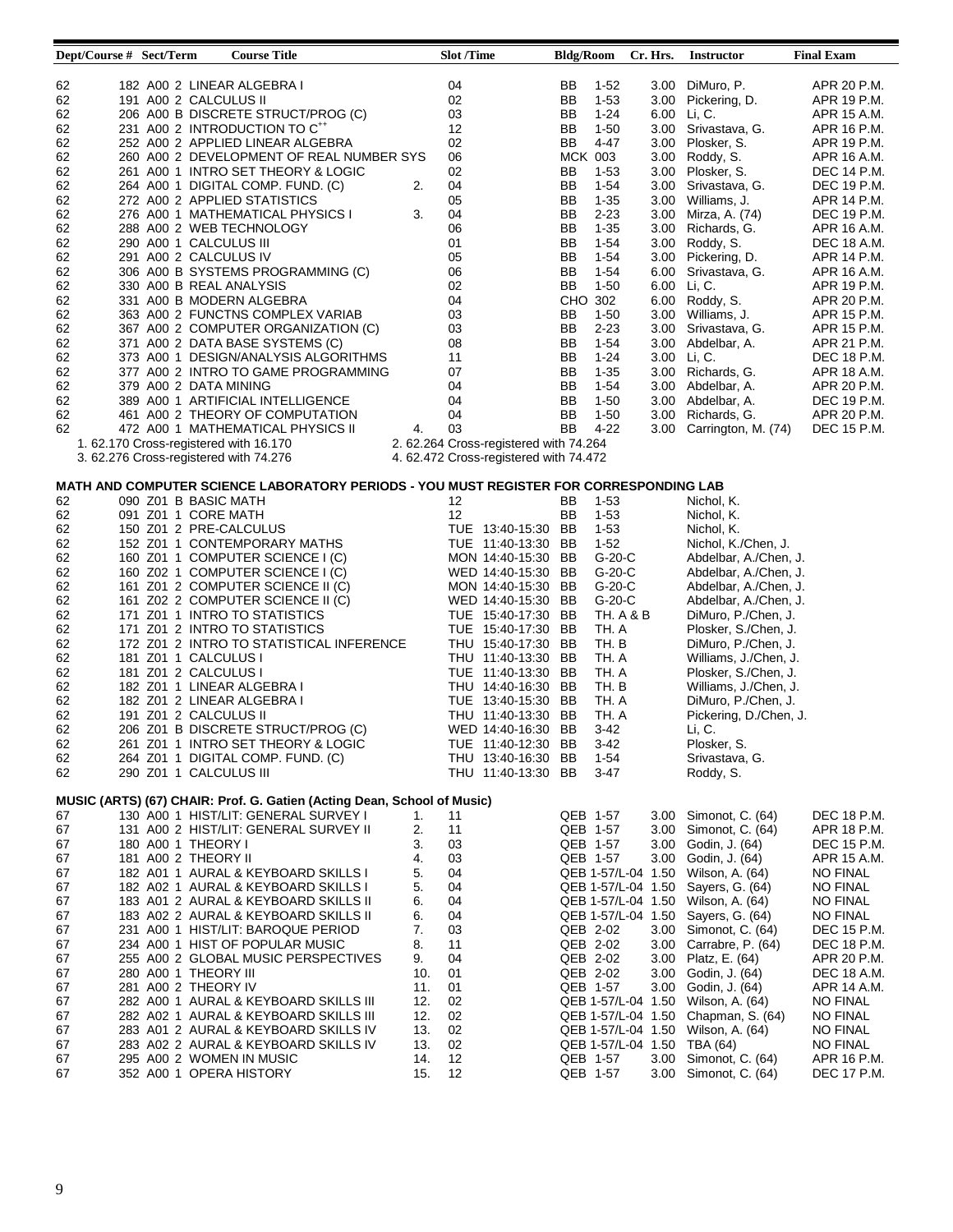|          | Dept/Course # Sect/Term                    | <b>Course Title</b>                                                                                                                                                                                                                                                                                                                                                                                                                                                   |            | <b>Slot</b> /Time                                                                                                                                                                                                                                                                                                                                                                           | <b>Bldg/Room</b>      | Cr. Hrs.     | <b>Instructor</b>                   | <b>Final Exam</b>                  |
|----------|--------------------------------------------|-----------------------------------------------------------------------------------------------------------------------------------------------------------------------------------------------------------------------------------------------------------------------------------------------------------------------------------------------------------------------------------------------------------------------------------------------------------------------|------------|---------------------------------------------------------------------------------------------------------------------------------------------------------------------------------------------------------------------------------------------------------------------------------------------------------------------------------------------------------------------------------------------|-----------------------|--------------|-------------------------------------|------------------------------------|
| 67<br>67 |                                            | 362 A00 2 20TH CENTURY MUSIC TO 1970<br>392 A00 1 INTRO ELECTROACOUSTIC MUS<br>1.67.130 Cross-registered with 64.130<br>3. 67.180 Cross-registered with 64.180<br>5. 67.182 Cross-registered with 64.182<br>7.67.231 Cross-registered with 64.231<br>9.67.266 Cross-registered with 64.255<br>11.67.281 Cross-registered with 64.281<br>13. 67.283 Cross-registered with 64.283<br>15. 67.352 Cross-registered with 64.352<br>17. 67.392 Cross-registered with 64.392 | 16.        | 11<br>17. MO/WE 15:40-17:00 QEB L-06<br>2. 67.131 Cross-registered with 64.131<br>4. 67.181 Cross-registered with 64.181<br>6. 67.183 Cross-registered with 64.183<br>8. 67.234 Cross-registered with 64.234<br>10. 67.280 Cross-registered with 64.280<br>12. 67.282 Cross-registered with 64.282<br>14. 67.295 Cross-registered with 36/64.295<br>16. 67.362 Cross-registered with 64.362 | QEB 2-02              | 3.00<br>3.00 | Zacharias, L. (64)<br>Cain, M. (64) | <b>NO FINAL</b><br><b>NO FINAL</b> |
| 68       |                                            | <b>NATIVE STUDIES (68) CHAIR: Dr. D. Racine</b><br>151 A00 1 INTRO TO NATIVE STUDIES I                                                                                                                                                                                                                                                                                                                                                                                |            | 13                                                                                                                                                                                                                                                                                                                                                                                          | CHO 212               | 3.00         | Racine, D.                          | <b>NO FINAL</b>                    |
| 68       |                                            | 151 NET 1 INTRO TO NATIVE STUDIES I                                                                                                                                                                                                                                                                                                                                                                                                                                   |            | Internet Course                                                                                                                                                                                                                                                                                                                                                                             |                       | 3.00         | Maud, V.                            | <b>NO FINAL</b>                    |
| 68       |                                            | 151 A00 2 INTRO TO NATIVE STUDIES I                                                                                                                                                                                                                                                                                                                                                                                                                                   |            | 13                                                                                                                                                                                                                                                                                                                                                                                          | CHO 212               | 3.00         | Racine, D.                          | <b>NO FINAL</b>                    |
| 68       |                                            | 152 A00 1 INTRO TO NATIVE STUDIES II                                                                                                                                                                                                                                                                                                                                                                                                                                  |            | 05                                                                                                                                                                                                                                                                                                                                                                                          | CHO 212               | 3.00         | Mayer, L.                           | DEC 16 A.M.                        |
| 68<br>68 |                                            | 152 NET 2 INTRO TO NATIVE STUDIES II<br>155 A00 1 INTRO CREE LANGUAGE I                                                                                                                                                                                                                                                                                                                                                                                               | 1.         | Internet Course<br>08                                                                                                                                                                                                                                                                                                                                                                       | CHO 302               | 3.00         | 3.00 Maud, V.<br>Morrisseau, D.     | <b>NO FINAL</b><br>DEC 19 A.M.     |
| 68       |                                            | 156 A00 2 INTRO CREE LANGUAGE II                                                                                                                                                                                                                                                                                                                                                                                                                                      | 2.         | 08                                                                                                                                                                                                                                                                                                                                                                                          | <b>MCK 003</b>        | 3.00         | Morrisseau, D.                      | APR 21 P.M.                        |
| 68       |                                            | 157 A00 1 INTRO OJIBWAY LANGUAGE I                                                                                                                                                                                                                                                                                                                                                                                                                                    | 3.         | TUE 17:00-20:00                                                                                                                                                                                                                                                                                                                                                                             | CHO 022               | 3.00         | Cook, A.                            | <b>NO FINAL</b>                    |
| 68       |                                            | 158 A00 2 INTRO OJIBWAY LANGUAGE II                                                                                                                                                                                                                                                                                                                                                                                                                                   | 4.         | TUE 17:00-20:00<br>TUE 17:00-20:00                                                                                                                                                                                                                                                                                                                                                          | CHO 022               | 3.00         | Cook, A.                            | <b>NO FINAL</b><br>DEC 15 EVE.     |
| 68<br>68 |                                            | 171 A00 1 INTRO DAKOTA LANGUAGE I<br>172 A00 2 INTRO DAKOTA LANGUAGE II                                                                                                                                                                                                                                                                                                                                                                                               | 5.<br>6.   | TUE 17:00-20:00                                                                                                                                                                                                                                                                                                                                                                             | CHO 317<br>CHO 306    | 3.00<br>3.00 | Tacan, K.<br>Tacan, K.              | APR 19 EVE.                        |
| 68       |                                            | 255 A00 1 EVOLUTNY SELF GOVMNT I                                                                                                                                                                                                                                                                                                                                                                                                                                      |            | 02                                                                                                                                                                                                                                                                                                                                                                                          | CHO 022               | 3.00         | Racine, D.                          | <b>NO FINAL</b>                    |
| 68       |                                            | 256 A00 2 EVOLUTNY SELF GOVMNT II                                                                                                                                                                                                                                                                                                                                                                                                                                     |            | 02                                                                                                                                                                                                                                                                                                                                                                                          | CHO 022               | 3.00         | Racine, D.                          | <b>NO FINAL</b>                    |
| 68<br>68 |                                            | 259 A00 1 INTERMEDIATE DAKOTA<br>261 A00 1 CDN ABORIGINAL ART                                                                                                                                                                                                                                                                                                                                                                                                         | 7.<br>8.   | THU 17:00-20:00<br>FRI<br>09:30-12:30                                                                                                                                                                                                                                                                                                                                                       | CHO 317<br>H-015<br>Ш | 3.00<br>3.00 | Tacan, K.<br>Mattes, C. (32)        | <b>NO FINAL</b><br><b>NO FINAL</b> |
| 68       |                                            | 262 A00 1 INTERMEDIATE OJIBWAY                                                                                                                                                                                                                                                                                                                                                                                                                                        | 9.         | THU 17:00-20:00                                                                                                                                                                                                                                                                                                                                                                             | CHO 302               | 3.00         | Cook, A.                            | <b>NO FINAL</b>                    |
| 68       |                                            | 264 A00 2 INTRO INDIGENOUS PHIL                                                                                                                                                                                                                                                                                                                                                                                                                                       | 10.        | 14<br>08                                                                                                                                                                                                                                                                                                                                                                                    | CHO 206<br>CHO 206    |              | 3.00 Whitt, L.                      | APR 21 A.M.                        |
| 68<br>68 | 275 A00 1 THE METIS<br>275 NET 1 THE METIS |                                                                                                                                                                                                                                                                                                                                                                                                                                                                       | 11.<br>12. |                                                                                                                                                                                                                                                                                                                                                                                             |                       | 3.00<br>3.00 | Mayer, L.<br>Maud, V.               | <b>NO FINAL</b><br><b>NO FINAL</b> |
| 68       |                                            | 281 A00 2 NATIVES & JUSTICE SYSTEM                                                                                                                                                                                                                                                                                                                                                                                                                                    | 13.        | 05                                                                                                                                                                                                                                                                                                                                                                                          | CHO 004               | 3.00         | Irvine, K.                          | APR 14 P.M.                        |
| 68<br>68 |                                            | 281 NET 2 NATIVES & JUSTICE SYSTEM<br>282 A00 2 CDN NATIVE LAW                                                                                                                                                                                                                                                                                                                                                                                                        | 14.<br>15. | <b>Internet Course</b><br>WED 16:30-19:30                                                                                                                                                                                                                                                                                                                                                   | <b>HSB 129</b>        | 3.00<br>3.00 | Maud, V.<br>Boyer, Y.               | <b>NO FINAL</b><br>APR 13 P.M.     |
| 68       |                                            | 287 A00 2 AMERICAN (U.S.) INDIAN                                                                                                                                                                                                                                                                                                                                                                                                                                      | 16.        | WED 15:40-18:40 CHO 022                                                                                                                                                                                                                                                                                                                                                                     |                       |              | 3.00 Whitt, L.                      | APR 13 P.M.                        |
| 68       |                                            | 342 A00 2 TRAUMA ACROSS GENDER/SOC                                                                                                                                                                                                                                                                                                                                                                                                                                    | 17.        | 13                                                                                                                                                                                                                                                                                                                                                                                          | CHO 317               | 3.00         | Navid, C.                           | APR 13 A.M.                        |
| 68<br>68 |                                            | 345 A00 2 FOUNDATIONS OF COUNSELLING<br>347 A00 1 INDIGENOUS FEMINISM                                                                                                                                                                                                                                                                                                                                                                                                 | 18.        | 14<br>13                                                                                                                                                                                                                                                                                                                                                                                    | CHO 302<br>CHO 306    | 3.00<br>3.00 | Navid, C.<br>Mayer, L.              | APR 21 A.M.<br><b>NO FINAL</b>     |
| 68       |                                            | 348 NET 1 NATURE THROUGH NATIVE EYES                                                                                                                                                                                                                                                                                                                                                                                                                                  |            | Internet Course                                                                                                                                                                                                                                                                                                                                                                             |                       | 3.00         | Chambers, W.                        | NO FINAL                           |
| 68       |                                            | 360 A00 1 THEORIES OF HUMAN SERVICES                                                                                                                                                                                                                                                                                                                                                                                                                                  |            | 12                                                                                                                                                                                                                                                                                                                                                                                          | CHO 302               | 3.00         | Irvine, K.                          | DEC 17 P.M.                        |
| 68<br>68 |                                            | 361 A00 2 INDIGNS CONTRBN HLTH/HLNG<br>365 A00 2 ETHICS CLINCL/CONSULT APP                                                                                                                                                                                                                                                                                                                                                                                            |            | 12<br>02                                                                                                                                                                                                                                                                                                                                                                                    | CHO 215<br>CHO 302    | 3.00<br>3.00 | Irvine, K.<br>Irvine, K.            | APR 16 P.M.<br>APR 19 P.M.         |
| 68       |                                            | 368 A00 1 COUNSL INDIGENS FAMILY SYS                                                                                                                                                                                                                                                                                                                                                                                                                                  |            | 13                                                                                                                                                                                                                                                                                                                                                                                          | CHO 302               | 3.00         | Navid, C.                           | DEC 12 P.M.                        |
| 68       |                                            | 373 A00 2 INDIGENOUS HST-LATIN AMER                                                                                                                                                                                                                                                                                                                                                                                                                                   | 19.        | 03                                                                                                                                                                                                                                                                                                                                                                                          | CHO 206               | 3.00         | Harms, P. (54)                      | APR 15 P.M.                        |
| 68<br>68 |                                            | 375 A00 2 INDIGENOUS METHODOLOGIES<br>381 A10 2 ADVANCED OJIBWAY                                                                                                                                                                                                                                                                                                                                                                                                      | 20.        | 13<br>MON 17:15-20:15 CHO 317                                                                                                                                                                                                                                                                                                                                                               | <b>MCK 003</b>        |              | 3.00 Whitt, L.<br>3.00 Cook, A.     | <b>NO FINAL</b><br><b>NO FINAL</b> |
| 68       |                                            | 382 A00 2 CONTEM ABORIGINAL ART HIST                                                                                                                                                                                                                                                                                                                                                                                                                                  | 21.        | MON 13:40-16:40 LI                                                                                                                                                                                                                                                                                                                                                                          | H-015                 |              | 3.00 Mattes, C. (32)                | <b>NO FINAL</b>                    |
| 68       |                                            | 383 A00 1 EXPMNT INDIGENOUS ART TECH                                                                                                                                                                                                                                                                                                                                                                                                                                  | 22.        | WED 08:30-12:30 LI                                                                                                                                                                                                                                                                                                                                                                          | H-012                 |              | 3.00 Morin, P.                      | <b>NO FINAL</b>                    |
| 68<br>68 | 442 A00 B PRACTICUM                        | 394  A10  2  ADVANCED DAKOTA                                                                                                                                                                                                                                                                                                                                                                                                                                          | 23.        | THU 17:00-20:00 CHO 317<br>07                                                                                                                                                                                                                                                                                                                                                               | CHO 215               | 6.00         | 3.00 Tacan, K.<br>Navid, C.         | NO FINAL<br>NO FINAL               |
| 68       |                                            | 451 A00 1 SUBSTNC USE/MODEL RECOVERY                                                                                                                                                                                                                                                                                                                                                                                                                                  |            | WED 09:30-12:30                                                                                                                                                                                                                                                                                                                                                                             | EB<br>214             | 3.00         | Irvine, K.                          | DEC 16 P.M.                        |
| 68       |                                            | 454 A00 2 NATIVE HEALTH ISSUES                                                                                                                                                                                                                                                                                                                                                                                                                                        |            | 04                                                                                                                                                                                                                                                                                                                                                                                          | CHO 410               | 3.00         | Racine, D.                          | NO FINAL                           |
| 68<br>68 |                                            | 455 A00 1 GRP COUNSL INDIGENOUS COMM<br>460 NET 2 INDGNS STRYTLLNG DGTL WRLD                                                                                                                                                                                                                                                                                                                                                                                          | 24.        | 11<br>Internet Course                                                                                                                                                                                                                                                                                                                                                                       | CHO 317               | 3.00<br>3.00 | Navid, C.<br>Chambers, W.           | DEC 18 P.M.<br><b>NO FINAL</b>     |
|          |                                            | 1.68.155 Cross-registered with 58.NAT.155                                                                                                                                                                                                                                                                                                                                                                                                                             |            | 2. 68.156 Cross-registered with 58.NAT.156                                                                                                                                                                                                                                                                                                                                                  |                       |              |                                     |                                    |
|          |                                            | 3. 68.157 Cross-registered with 58.NAT.157<br>5. 68.171 Cross-registered with 58.NAT.171                                                                                                                                                                                                                                                                                                                                                                              |            | 4. 68.158 Cross-registered with 58.NAT.158<br>6.68.172 Cross-registered with 58.NAT.172                                                                                                                                                                                                                                                                                                     |                       |              |                                     |                                    |
|          |                                            | 7. 68.259 Cross-registered with 58.NAT.259                                                                                                                                                                                                                                                                                                                                                                                                                            |            | 8. 68.261 Cross-registered with 32.261                                                                                                                                                                                                                                                                                                                                                      |                       |              |                                     |                                    |
|          |                                            | 9.68.262 Cross-registered with 58.NAT.262                                                                                                                                                                                                                                                                                                                                                                                                                             |            | 10. 68.264 Cross-registered with 70.264                                                                                                                                                                                                                                                                                                                                                     |                       |              |                                     |                                    |
|          |                                            | 11. 68.275 Cross-registered with 12/54.275<br>13.68.281 Cross-registered with 56.281                                                                                                                                                                                                                                                                                                                                                                                  |            | 12. 68.275 Cross-registered with 12/54.275<br>14. 68.281 Cross-registered with 56.281                                                                                                                                                                                                                                                                                                       |                       |              |                                     |                                    |
|          |                                            | 15. 68.282 Cross-registered with 56.282                                                                                                                                                                                                                                                                                                                                                                                                                               |            | 16. 68.287 Cross-registered with 54.287                                                                                                                                                                                                                                                                                                                                                     |                       |              |                                     |                                    |
|          |                                            | 17. 68.342 Cross-registered with 36.342                                                                                                                                                                                                                                                                                                                                                                                                                               |            | 18. 68.347 Cross-registered with 36.347                                                                                                                                                                                                                                                                                                                                                     |                       |              |                                     |                                    |
|          |                                            | 19. 68.373 Cross-registered with 54.373<br>21. 68.382 Cross-registered with 32.382                                                                                                                                                                                                                                                                                                                                                                                    |            | 20. 68.381 Cross-registered with 58.NAT.381<br>22. 68.383 Cross-registered with 32.383                                                                                                                                                                                                                                                                                                      |                       |              |                                     |                                    |
|          |                                            | 23. 69.394 Cross-registered with 58.NAT.394                                                                                                                                                                                                                                                                                                                                                                                                                           |            | 24. 68.460 Cross-registered with 32.460                                                                                                                                                                                                                                                                                                                                                     |                       |              |                                     |                                    |
|          | PHILOSOPHY (70) CHAIR: Dr. D. Brown        |                                                                                                                                                                                                                                                                                                                                                                                                                                                                       |            |                                                                                                                                                                                                                                                                                                                                                                                             |                       |              |                                     |                                    |
| 70       |                                            | 160 A00 1 INTRO TO PHILOSOPHY                                                                                                                                                                                                                                                                                                                                                                                                                                         |            | 02                                                                                                                                                                                                                                                                                                                                                                                          | H-004<br>Ц            |              | 3.00 Venema, H.                     | <b>NO FINAL</b>                    |
| 70       |                                            | 160 A00 2 INTRO TO PHILOSOPHY                                                                                                                                                                                                                                                                                                                                                                                                                                         |            | 02                                                                                                                                                                                                                                                                                                                                                                                          | MCK 003               |              | 3.00 Venema, H.                     | NO FINAL                           |
| 70       | 162 A00 1 INTRO TO LOGIC                   |                                                                                                                                                                                                                                                                                                                                                                                                                                                                       |            | 04                                                                                                                                                                                                                                                                                                                                                                                          | CHO 212               |              | 3.00 Stankovic, S                   | <b>NO FINAL</b>                    |

<u> 1989 - De Brasilia e Santa Carlo II a Carlo II a Carlo II a Carlo II a Carlo II a Carlo II a Carlo II a Carlo</u>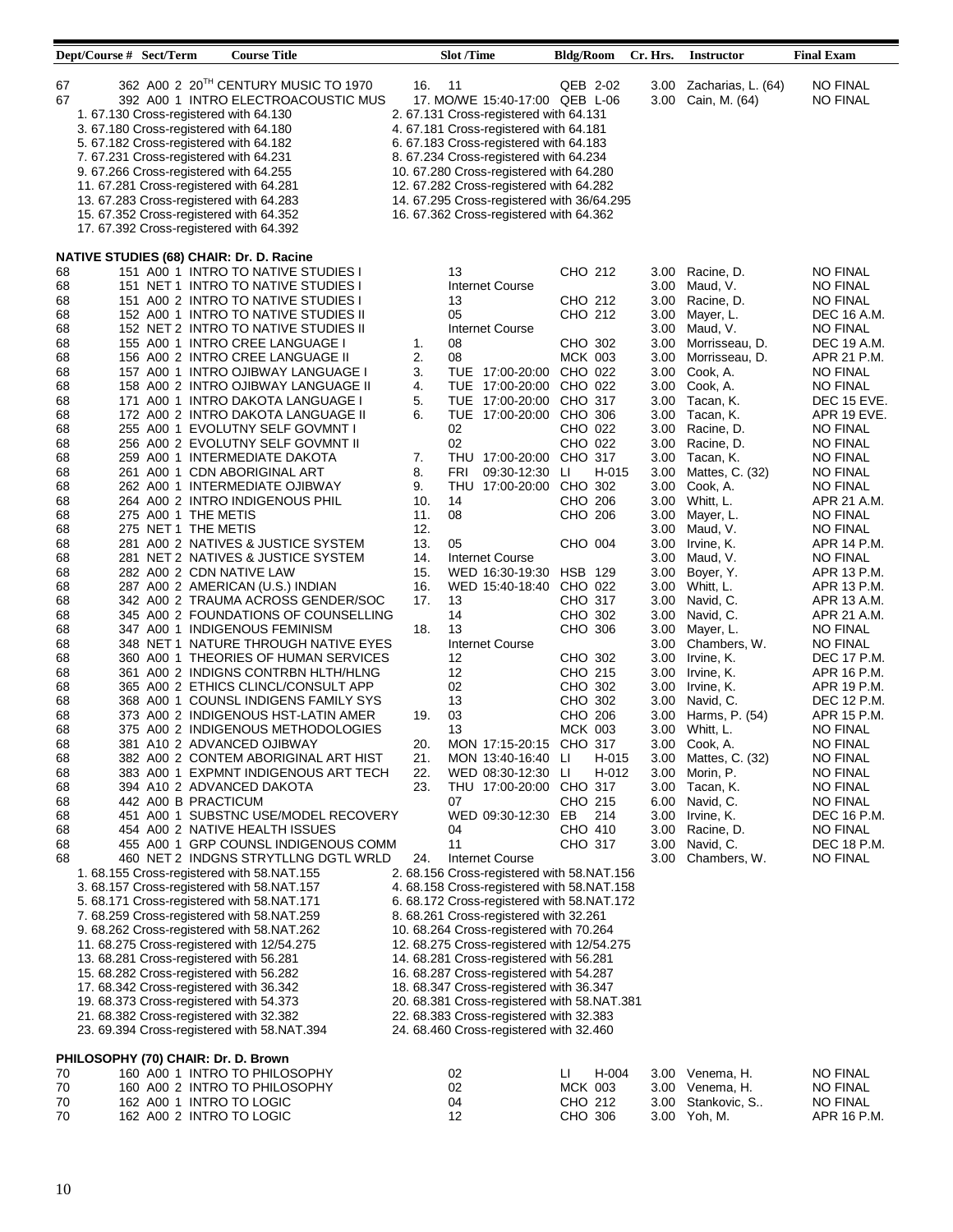| Dept/Course # Sect/Term                                                                                              |                                                                                                                                                                                                          | <b>Course Title</b>                                                                                                                                                                                                                                                                                                                                                                                                                                                                                                                                                                                                                                                                                                           |                            | <b>Slot</b> /Time                                                                                                                                                                                 | <b>Bldg/Room</b>                                                                                                                                                                                                                                                                                                                         | Cr. Hrs.     | <b>Instructor</b>                                                                                                                                                                                                                                                                                                                                                                                            | <b>Final Exam</b>                                                                                                                                                                                                                                                                                     |
|----------------------------------------------------------------------------------------------------------------------|----------------------------------------------------------------------------------------------------------------------------------------------------------------------------------------------------------|-------------------------------------------------------------------------------------------------------------------------------------------------------------------------------------------------------------------------------------------------------------------------------------------------------------------------------------------------------------------------------------------------------------------------------------------------------------------------------------------------------------------------------------------------------------------------------------------------------------------------------------------------------------------------------------------------------------------------------|----------------------------|---------------------------------------------------------------------------------------------------------------------------------------------------------------------------------------------------|------------------------------------------------------------------------------------------------------------------------------------------------------------------------------------------------------------------------------------------------------------------------------------------------------------------------------------------|--------------|--------------------------------------------------------------------------------------------------------------------------------------------------------------------------------------------------------------------------------------------------------------------------------------------------------------------------------------------------------------------------------------------------------------|-------------------------------------------------------------------------------------------------------------------------------------------------------------------------------------------------------------------------------------------------------------------------------------------------------|
| 70<br>70<br>70<br>70<br>70<br>70<br>70<br>70<br>70<br>70<br>70<br>70<br>70<br>70                                     | 258 A00 1 PREDICATE LOGIC<br>262 A00 2 METAPHYSICS<br>267 A00 1 ETHICS<br>463 A00 2 AUTHORS<br>1. 70.252 Cross-registered with 86.252<br>3. 70.354 Cross-registered with 56.354                          | 163 A00 2 CRITICAL THINKING<br>252 A00 1 PHILOSOPHY OF RELIGION<br>263 A00 1 CONTEMP SOCIAL ISSUES<br>264 A00 2 INTRO INDIGENOUS PHIL<br>266 A00 1 ENVIRONMENTAL ETHICS<br>268 A00 1 BRITISH EMPIRICISTS<br>354 A10 2 INSTITUTIONAL ETHICS<br>369 A00 2 PHILOSOPHY OF SCIENCE<br>375 A00 2 HISTORY OF ANALYTIC PHIL<br>376 A00 2 PHILOSOPHY OF LITERATURE                                                                                                                                                                                                                                                                                                                                                                     | 1.<br>2.<br>3.<br>4.       | 10<br>13<br>11<br>08<br>05<br>14<br>03<br>08<br>14<br>TUE 17:00-20:00 CHO 317<br>14<br>11<br>05<br>13<br>2. 70.264 Cross-registered with 68.264<br>4. 70.376 Cross-registered with 30.376         | CHO 212<br>CHO 004<br>CHO 022<br>CHO 004<br>CHO 022<br>CHO 206<br>CHO 004<br>CHO 215<br>CHO 215<br>CHO 004<br>CHO 302<br>CHO 317<br>CHO 302                                                                                                                                                                                              | 3.00         | Robinson, S.<br>3.00 Venema, H.<br>3.00 Brown, D.<br>3.00 Stankovic, S.<br>3.00 Venema, H.<br>3.00 Whitt, L. (68)<br>3.00 Stankovic, S.<br>3.00 Robinson, S.<br>3.00 Stankovic, S.<br>3.00 Stankovic, S.<br>3.00 Brown, D.<br>3.00 Brown, D.<br>3.00 Venema, H.<br>3.00 Venema, H.                                                                                                                           | APR 19 A.M.<br><b>NO FINAL</b><br><b>NO FINAL</b><br>APR 21 P.M.<br><b>NO FINAL</b><br>APR 21 A.M.<br>DEC 15 P.M.<br>DEC 19 A.M.<br><b>NO FINAL</b><br>APR 19 EVE.<br><b>NO FINAL</b><br><b>NO FINAL</b><br><b>NO FINAL</b><br><b>NO FINAL</b>                                                        |
|                                                                                                                      |                                                                                                                                                                                                          |                                                                                                                                                                                                                                                                                                                                                                                                                                                                                                                                                                                                                                                                                                                               |                            |                                                                                                                                                                                                   |                                                                                                                                                                                                                                                                                                                                          |              |                                                                                                                                                                                                                                                                                                                                                                                                              |                                                                                                                                                                                                                                                                                                       |
| 74<br>74<br>74<br>74<br>74<br>74<br>74<br>74<br>74<br>74<br>74<br>74<br>74<br>74<br>74<br>74<br>74<br>74<br>74<br>74 | 184 A00 1 SOLAR SYSTEM<br>275 A00 1 MODERN PHYSICS<br>363 A00 2 ELECTRONICS<br>1.74.264 Cross-registered with 62.264<br>3. 74.387 Cross-registered with 18.387<br>5. 74.472 Cross-registered with 62.472 | PHYSICS AND ASTRONOMY (74) CHAIR: Dr. T. Fugleberg<br>090 L01 B ELEM CONCEPTS OF PHYSICS<br>161 A00 1 FOUNDATIONS OF PHYSICS I<br>162 A00 2 FOUNDATIONS OF PHYSICS II<br>185 A00 2 GALAXY & UNIVERSE<br>264 A00 1 DIGITAL COMP FUNDMNTLS<br>272 A00 2 ELECTRICITY & MAGNETISM<br>276 A00 1 MATHEMATICAL PHYSICS I<br>281 A00 2 COMPUTATIONAL PHYSICS<br>284 A00 2 STELLAR/GALACTIC ASTROPHYSICS<br>382 A00 1 INTERM MECHANICS<br>383 A00 2 ELCTROM FIELDS & WAVES<br>387 A00 1 STATISTICAL/THERMAL<br>388 A00 1 QUANTUM MECHANICS I<br>390 A00 B ADVANCED PHYSICS LAB<br>472 A00 1 MATHEMATICAL PHYSICS II<br>473 A00 2 ATOMIC/NUCLEAR PHYSICS<br>488 A00 2 QUANTUM MECHANICS II                                              | 1.<br>2.<br>3.<br>4.<br>5. | 10<br>03<br>03<br>03<br>03<br>04<br>01<br>05<br>04<br>04<br>02<br>03<br>02<br>11<br>04<br>01<br>03<br>05<br>01<br>2. 74.276 Cross-registered with 62.276<br>4.74.388 Cross-registered with 18.388 | BB<br>4-34<br>$1 - 52$<br>BB<br>$1 - 54$<br>BB<br>BB<br>TH. A<br>BB<br>TH. A<br>BB<br>$1 - 54$<br>BB<br>$2 - 23$<br>$2 - 23$<br>BB<br>$2 - 23$<br>BB<br>BB<br>$2 - 23$<br>BB<br>$2 - 23$<br>BB<br>$2 - 35$<br>BB<br>$2 - 23$<br>BB<br>$2 - 23$<br>$4 - 22$<br>BB<br>BB<br>$2 - 23$<br>BB<br>$4 - 22$<br>$2 - 23$<br>BB<br>BB<br>$1 - 50$ | 3.00<br>3.00 | 3.00 Nichol, K.<br>Mirza, A.<br>3.00 Mirza, A.<br>3.00 Foster, T.<br>3.00 Foster, T.<br>3.00 Srivastava, G. (62)<br>3.00 Fugleberg, T.<br>3.00 Foster, T.<br>3.00 Mirza, A.<br>3.00 Fugleberg, T.<br>3.00 Foster, T.<br>3.00 Finlay, N.<br>3.00 Fugleberg, T.<br>3.00 Foster/Fugleberg<br>3.00 Carrington, M.<br>3.00 Fugleberg, T.<br>3.00 Foster, T.<br>3.00 Carrington, M.<br>Mirza, A.<br>3.00 Mirza, A. | APR 19 A.M.<br>DEC 15 P.M.<br>APR 15 A.M.<br>DEC 15 P.M.<br>APR 15 A.M.<br>DEC 19 P.M.<br>APR 14 A.M.<br>DEC 16 A.M.<br>DEC 19 P.M.<br>APR 20 P.M.<br>APR 19 P.M.<br>APR 15 A.M.<br>DEC 14 P.M.<br>APR 18 P.M.<br>DEC 19 P.M.<br>DEC 18 A.M.<br>NO FINAL<br>DEC 15 P.M.<br>APR 14 P.M.<br>APR 14 A.M. |
|                                                                                                                      |                                                                                                                                                                                                          |                                                                                                                                                                                                                                                                                                                                                                                                                                                                                                                                                                                                                                                                                                                               |                            |                                                                                                                                                                                                   |                                                                                                                                                                                                                                                                                                                                          |              |                                                                                                                                                                                                                                                                                                                                                                                                              |                                                                                                                                                                                                                                                                                                       |
| 74<br>74<br>74<br>74<br>74<br>74<br>74<br>74<br>74<br>74                                                             | 275 Z01 1 MODERN PHYSICS<br>363 Z01 2 ELECTRONICS                                                                                                                                                        | PHYSICS AND ASTRONOMY LABORATORY PERIODS -YOU MUST REGISTER FOR CORRESPONDING LAB<br>090 Z01 B ELEM CONCEPTS OF PHYSICS<br>161 Z01 1 FOUNDATIONS OF PHYSICS I<br>161 Z02 1 FOUNDATIONS OF PHYSICS I<br>161 Z03 1 FOUNDATIONS OF PHYSICS I<br>162 Z01 2 FOUNDATIONS OF PHYSICS II<br>162 Z02 2 FOUNDATIONS OF PHYSICS II<br>264 Z01 1 DIGITAL COMP FUNDMNTLS<br>272 Z01 2 ELECTRICITY & MAGNETISM                                                                                                                                                                                                                                                                                                                              |                            | MON 13:40-16:30 BB<br>WED 13:40-16:30 BB<br>14<br>FRI 13:40-16:30 BB<br>WED 13:40-16:30 BB<br>14<br>THU 13:40-16:30 BB<br>13<br>MON 13:40-16:30 BB<br>MON 13:40-16:30 BB                          | $2 - 32$<br>$2 - 32$<br>BB<br>$2 - 32$<br>$2 - 32$<br>$2 - 32$<br>BB<br>$2 - 32$<br>$1-54$<br>BB<br>$2 - 34$<br>$2 - 34$<br>$2 - 35$                                                                                                                                                                                                     |              | Nichol, K.<br>Fugleberg, T.<br>Fugleberg, T.<br>Fugleberg, T.<br>Mirza, A.<br>Fugleberg, T.<br>Srivastava, G. (62)<br>Finlay, N.<br>Foster, T./Finlay, N.<br>Finlay, N.                                                                                                                                                                                                                                      |                                                                                                                                                                                                                                                                                                       |
| 78<br>78<br>78<br>78<br>78<br>78<br>78<br>78<br>78<br>78<br>78<br>78<br>78<br>78<br>78                               |                                                                                                                                                                                                          | POLITICAL SCIENCE (78) CHAIR: Dr. K. Saunders<br>172 A00 1 FUNDAMENTALS OF POLITICS<br>172 A00 2 FUNDAMENTALS OF POLITICS<br>250 A00 1 STUDY POLITICAL BEHAVIOUR<br>260 A00 1 GVMT & POLITICS-CANADA<br>264 A10 1 POLICE ORGZN/MGMT DEMOC<br>280 A00 2 INTERNATIONAL POLITICS<br>352 A00 1 WOMEN IN POLITICS<br>363 A10 2 POLICY MAKING IN CANADA<br>365 A00 2 CDN CONSTITUTIONAL LAW<br>376 A00 1 GOV'T/POLITICS OF RUSSIA<br>381 A00 1 INTERNATIONL ORGANIZATIONS<br>386 A00 2 STRATEGIES OF MAJOR POWERS<br>392 A00 2 DEMOCRACY/DEMOCRATIZATION<br>396 A00 2 SEM IN RURAL/COMM STUDIES<br>470 A00 2 POLITICS OF DEVELOPMENT<br>1.78.264 Cross-registered with 56/90.264<br>3. 78.396 Cross-registered with 22/38/88/90.396 | 1.<br>2.<br>3.             | 11<br>12<br>08<br>11<br>TU/TH 18:00-19:30<br>13<br>13<br>TUE 17:00-20:00 CHO 410<br>11<br>12<br>14<br>14<br>12<br>04<br>08<br>2. 78.352 Cross-registered with 36.352                              | CHO 306<br>CHO 206<br>CHO 410<br>CHO 410<br>CHO 206<br>CHO 410<br>CHO 410<br>CHO 410<br>CHO 410<br>CHO 022<br>H-015<br>Ц<br>CHO 410<br>MH RD006<br>CHO 410                                                                                                                                                                               |              | 3.00 Serfaty, M.<br>3.00 Saunders, K.<br>3.00 Serfaty, M.<br>3.00 Saunders, K.<br>3.00 Schneider, C. (90)<br>3.00 Winzoski, K.<br>3.00 Saunders, K.<br>3.00 Serfaty, M.<br>3.00 Saunders, K.<br>3.00 Serfaty, M.<br>3.00 Goffi, E.<br>3.00 Winzoski, K.<br>3.00 Serfaty, M.<br>3.00 Robles, W. (88)<br>3.00 Serfaty, M.                                                                                      | DEC 18 P.M.<br>APR 16 P.M.<br><b>NO FINAL</b><br><b>NO FINAL</b><br>DEC 17 EVE.<br>APR 13 A.M.<br><b>NO FINAL</b><br><b>NO FINAL</b><br><b>NO FINAL</b><br><b>NO FINAL</b><br><b>NO FINAL</b><br>APR 21 A.M.<br><b>NO FINAL</b><br><b>NO FINAL</b><br><b>NO FINAL</b>                                 |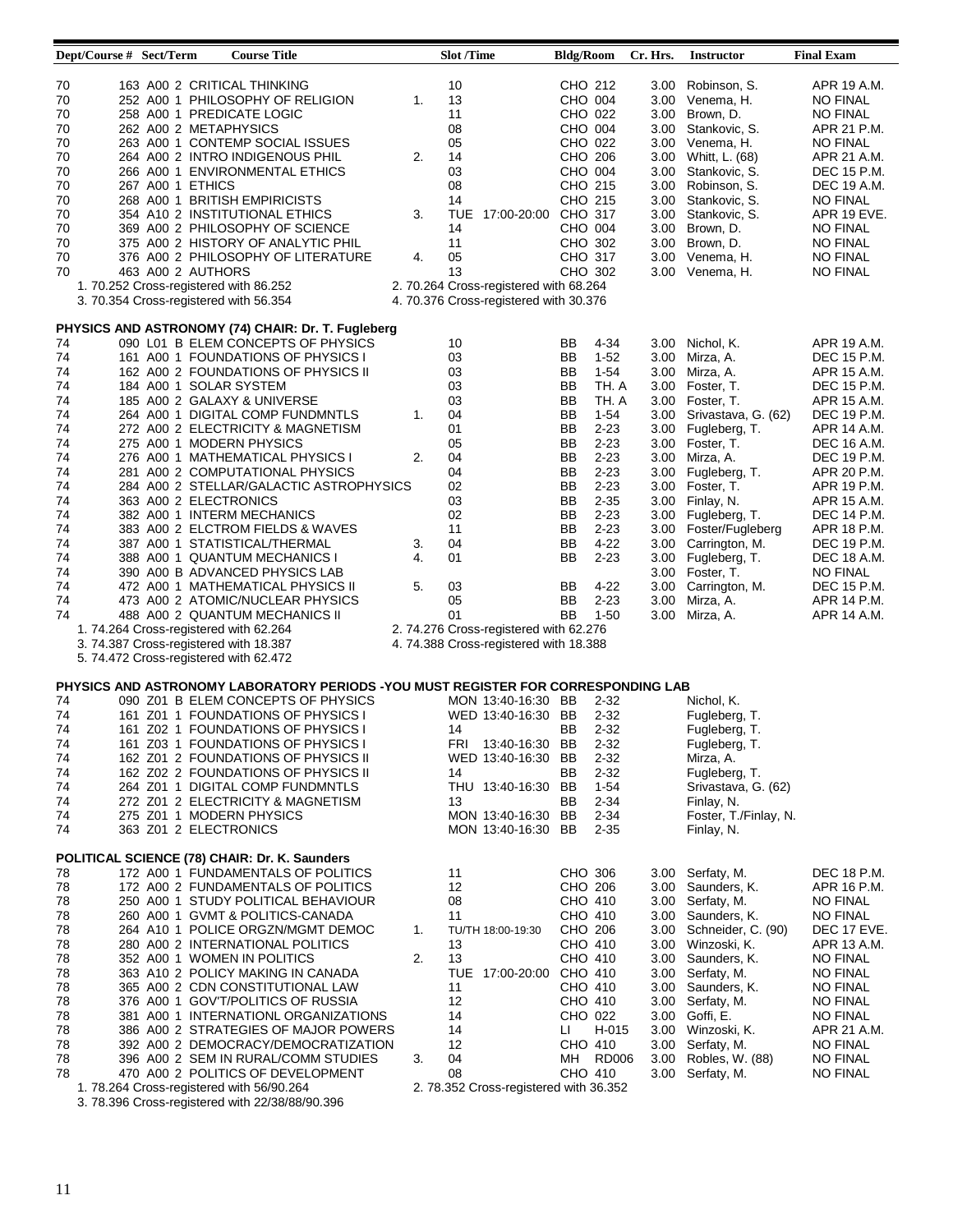| Dept/Course # Sect/Term                 |                      | <b>Course Title</b>                                                                    |    | <b>Slot /Time</b> |                                          | <b>Bldg/Room</b> |          | Cr. Hrs.          | <b>Instructor</b>       | <b>Final Exam</b>  |
|-----------------------------------------|----------------------|----------------------------------------------------------------------------------------|----|-------------------|------------------------------------------|------------------|----------|-------------------|-------------------------|--------------------|
|                                         |                      |                                                                                        |    |                   |                                          |                  |          |                   |                         |                    |
| PSYCHOLOGY (82) CHAIR: Dr. S. Gadbois   |                      |                                                                                        |    |                   |                                          |                  |          |                   |                         |                    |
| 82                                      |                      | 160 A01 1 INTRO TO PSYCHOLOGY: PART I                                                  |    | 02                |                                          | BB               | $1-52$   | 3.00              | Gadbois, S.             | DEC 21 A.M.        |
| 82                                      |                      | 160 A02 1 INTRO TO PSYCHOLOGY: PART I                                                  |    | 03                |                                          | BB               | 4-47     | 3.00              | Newall, N.              | DEC 21 A.M.        |
| 82                                      |                      | 160 A03 1 INTRO TO PSYCHOLOGY: PART I                                                  |    | 05                |                                          | BB               | $1 - 53$ | 3.00              | Ross, L.                | DEC 21 A.M.        |
| 82                                      |                      | 160 A04 1 INTRO TO PSYCHOLOGY: PART I                                                  |    | 07                |                                          | BB               | TH. B    | 3.00              | Ross, L.                | DEC 21 A.M.        |
| 82                                      |                      | 160 A05 1 INTRO TO PSYCHOLOGY: PART I                                                  |    | 11                |                                          | BB               | TH. A    | 3.00              | McKenzie, T.            | DEC 21 A.M.        |
| 82                                      |                      | 160 A06 1 INTRO TO PSYCHOLOGY: PART I                                                  |    |                   | TUE 16:30-19:30 HSB                      |                  | 045      | 3.00              | Goernert, P.            | DEC 21 A.M.        |
| 82                                      |                      | 160 A00 2 INTRO TO PSYCHOLOGY: PART I                                                  |    | 03                |                                          | BB               | $4 - 47$ | 3.00              | Ross, L.                | APR 15 A.M.        |
| 82                                      |                      | 161 A00 1 INTRO TO PSYCHOLOGY: PART II                                                 |    | 02                |                                          | BB               | $1 - 54$ | 3.00              | Corenblum, B.           | DEC 16 EVE.        |
| 82                                      |                      | 161 A10 1 INTRO TO PSYCHOLOGY: PART II                                                 |    |                   | WED 19:00-22:00                          | BB               | $1 - 53$ | 3.00              | Senchuk, J.             | DEC 16 EVE.        |
| 82                                      |                      | 161 A01 2 INTRO TO PSYCHOLOGY: PART II                                                 |    | 02                |                                          | BB               | $1 - 52$ | 3.00              | Gadbois, S.             | APR 13 P.M.        |
| 82                                      |                      | 161 A02 2 INTRO TO PSYCHOLOGY: PART II                                                 |    | 07                |                                          | BB               | $1 - 52$ | 3.00              | Senchuk, J.             | APR 13 P.M.        |
| 82                                      |                      | 161 A03 2 INTRO TO PSYCHOLOGY: PART II                                                 |    | 11                |                                          | BB               | TH. B    | 3.00              | McKenzie, T.            | APR 13 P.M.        |
| 82                                      |                      | 161 A04 2 INTRO TO PSYCHOLOGY: PART II                                                 |    | 13                |                                          | BB               | TH. B    | 3.00              | McKenzie, T.            | APR 13 P.M.        |
| 82                                      |                      | 161 A05 2 INTRO TO PSYCHOLOGY: PART II                                                 |    |                   | TUE 16:30-19:30                          | <b>HSB 045</b>   |          | 3.00              | Goernert, P.            | APR 13 P.M.        |
| 82                                      |                      | 250 A00 1 FUNDAMENTALS OF RESEARCH I                                                   |    | 11                |                                          | <b>BB</b>        | $1 - 53$ | 3.00              | Goernert, P.            | DEC 18 P.M.        |
| 82                                      |                      | 250 A10 1 FUNDAMENTALS OF RESEARCH I                                                   |    |                   | TUE/THU 18:00-19:30                      | BB               | $1 - 53$ | 3.00              | Watier, N.              | DEC 15 EVE.        |
| 82                                      |                      | 251 A00 2 FUNDAMENTALS OF RESEARCH II                                                  |    | 11                |                                          | BB               | $1 - 54$ | 3.00              | Goernert, P.            | APR 18 P.M.        |
| 82                                      |                      | 251 A10 2 FUNDAMENTALS OF RESEARCH II                                                  |    |                   | TUE/THU 18:00-19:30                      | BB               | $1 - 53$ | 3.00              | Watier, N.              | APR 19 EVE.        |
| 82                                      |                      | 252 A00 2 PSYCH FNDTNS OF DISASTER MGMT                                                |    | 06                |                                          | BB               | $1-53$   | 3.00              | Edguer/Gadbois/McKenzie | APR 16 A.M.        |
| 82                                      |                      | 262 A00 1 INTRO TO SOCIAL PSYCH                                                        |    | 10                |                                          | BB               | $1-53$   | 3.00              | Corenblum, B.           | DEC 21 P.M.        |
| 82                                      |                      | 266 A00 1 INTRO BIOLOGICAL PSYCH                                                       |    | 04                |                                          | BB               | $1 - 53$ | 3.00              | Edguer, N.              | DEC 19 P.M.        |
| 82                                      |                      | 270 A00 1 PSYCH OF HEALTH I                                                            |    | 02                |                                          | BB               | $1 - 35$ | 3.00              | Edguer, N.              | DEC 14 P.M.        |
| 82                                      |                      | 274 A00 1 CHILD PSYCHOLOGY                                                             |    | 03                |                                          | BB               | $1 - 53$ | 3.00              | Ross, L.                | <b>DEC 15 P.M.</b> |
| 82                                      |                      | 274 A00 2 CHILD PSYCHOLOGY                                                             |    | 05                |                                          | BB               | $1 - 53$ | 3.00              | Ross, L.                | APR 14 P.M.        |
| 82                                      |                      | 275 A00 1 ADOLESCENT PSYCHOLOGY                                                        |    | 05                |                                          | BB               | $4 - 47$ | 3.00              | Newall, N.              | <b>DEC 16 A.M.</b> |
| 82                                      |                      | 276 A00 2 BEHAVIOUR ANALYSIS                                                           |    | 04                |                                          | BB               | $1 - 53$ | 3.00              | Ross, L.                | APR 20 P.M.        |
| 82                                      |                      | 279 A00 2 PSYCH OF SPORT                                                               |    | 03                |                                          | BB               | $1 - 53$ | 3.00              | Gadbois, S.             | APR 15 A.M.        |
| 82                                      |                      | 282 A00 1 ENVIRONMENTAL PSYCHOLOGY                                                     |    | 14                |                                          | BB               | $1 - 53$ | 3.00              | McKenzie, T.            | DEC 16 P.M.        |
| 82                                      |                      | 350 A00 1 ADV STATS/RESRCH METHODS                                                     |    | 08                |                                          | BB               | $1 - 53$ | 3.00              | Watier, N.              | DEC 19 A.M.        |
| 82                                      |                      | 356 A00 1 PSYCH OF AGING                                                               |    | 06                |                                          | BB               | $1 - 53$ | 3.00              | Newall, N.              | DEC 22 A.M.        |
| 82                                      |                      | 361 A00 2 ABNORMAL PSYCH                                                               |    | 07                |                                          | BB               | $1 - 54$ |                   |                         | APR 18 A.M.        |
|                                         |                      |                                                                                        |    | 07                |                                          |                  |          | 3.00              | Edguer, N.              |                    |
| 82                                      |                      | 362 A00 1 PERSONALITY THEORIES                                                         |    |                   |                                          | BB               | $1 - 54$ |                   | 3.00 Corenblum, B.      | DEC 12 A.M.        |
| 82                                      |                      | 363 A00 2 PREJDIC/STEREOTYPNG/DISCRM                                                   |    | 10                |                                          | BB               | $1 - 35$ | 3.00              | Corenblum, B.           | APR 19 A.M.        |
| 82                                      |                      | 369 A00 2 PSYCH OF HEALTH II                                                           |    | 02                |                                          | BB               | $1 - 35$ | 3.00              | Edguer, N.              | APR 19 P.M.        |
| 82                                      |                      | 370 A00 2 PSYCHOLOGICAL ASSESSMENT                                                     |    | 01                |                                          | BB               | $1 - 35$ | 3.00              | Corenblum, B.           | APR 14 A.M.        |
| 82                                      |                      | 374 A10 1 COUNSELLING PSYCHOLOGY I                                                     |    |                   | MON 19:00-22:00                          | BB               | $1 - 53$ | 3.00              | Narduzzi, K.            | DEC 14 EVE.        |
| 82                                      |                      | 375 A10 2 COUNSELLING PSYCHOLOGY II                                                    |    |                   | MON 19:00-22:00 BB                       |                  | $1 - 53$ | 3.00              | Narduzzi, K.            | APR 18 EVE.        |
| 82                                      |                      | 387 A00 2 CLASS & INSTRUMENTAL COND.                                                   |    | 14                |                                          | BB               | $1 - 53$ | 3.00              | McKenzie, T.            | APR 21 A.M.        |
| 82                                      |                      | 388 A00 1 HUMAN LEARNING/COGNITIVE                                                     |    | 03                |                                          | BB               | $1 - 54$ | 3.00              | Gadbois, S.             | DEC 15 P.M.        |
| 82                                      |                      | 457 A00 2 AGING & MENTAL HEALTH                                                        |    |                   | MON 13:40-16:30                          | BB               | $1 - 50$ | 3.00              | Newall, N.              | APR 16 A.M.        |
| 82                                      |                      | 467 A00 2 BIOLOGICAL PSYCH                                                             |    | 04                |                                          | BB               | $1 - 35$ | 3.00              | Edguer, N.              | APR 20 P.M.        |
| 82                                      | 468 A00 2 PERCEPTION |                                                                                        |    | 03                |                                          | BB               | $1 - 35$ | 3.00              | Watier, N.              | APR 15 A.M.        |
| 82                                      |                      | 477 A00 1 THE STUDY OF MEMORY                                                          |    | 14                |                                          | BB               | $1 - 24$ | 3.00              | Goernert, P.            | DEC 16 P.M.        |
|                                         |                      |                                                                                        |    |                   |                                          |                  |          |                   |                         |                    |
|                                         |                      | PSYCHOLOGY LABORATORY PERIODS - YOU MUST REGISTER FOR CORRESPONDING LAB                |    |                   |                                          |                  |          |                   |                         |                    |
| 82                                      |                      | 250 Z01 1 FUNDAMENTALS OF RESEARCH   TUE 13:40-16:30 LI 1-16 (Cnvgys lab) Goernert, P. |    |                   |                                          |                  |          |                   |                         |                    |
| 82                                      |                      | 250 Z10 1 FUNDAMENTALS OF RESEARCH I                                                   |    |                   | TUE/THU 19:30-21:00 LI 1-16 (Cnvgys lab) |                  |          |                   | Watier, N.              |                    |
| 82                                      |                      | 251 Z01 2 FUNDAMENTALS OF RESEARCH II                                                  |    |                   | TUE 13:40-16:30 LI 1-16 (Cnvgys lab)     |                  |          |                   | Goernert, P.            |                    |
| 82                                      |                      | 251 Z10 2 FUNDAMENTALS OF RESEARCH II                                                  |    |                   | TUE/THU 19:30-21:00 LI 1-16 (Cnvgys lab) |                  |          |                   | Watier, N.              |                    |
| 82                                      |                      | 350 Z01 1 ADV STATS/RESRCH METHODS                                                     |    |                   | THU 13:40-16:30 BB                       |                  | G-20-C   |                   | Watier, N.              |                    |
| 82                                      |                      | 370 Z01 2 PSYCHOLOGICAL ASSESSMENT                                                     |    | 13                |                                          | BB.              |          | G-20-C/1-24       | Corenblum, B.           |                    |
|                                         |                      |                                                                                        |    |                   |                                          |                  |          |                   |                         |                    |
| <b>RELIGION (86) CHAIR: Dr. S. Medd</b> |                      |                                                                                        |    |                   |                                          |                  |          |                   |                         |                    |
| 86                                      |                      | 150 A00 1 WHAT IS A RELIGION?                                                          |    | 01                |                                          | CHO 306          |          |                   | 3.00 Noll, K.           | DEC 18 A.M.        |
| 86                                      |                      | 150 A00 2 WHAT IS A RELIGION?                                                          |    | 01                |                                          | CHO 306          |          |                   | 3.00 Noll, K.           | APR 14 A.M.        |
| 86                                      |                      | 157 A00 2 INTRO RELIGIOUS ECSTASY                                                      | 1. | 13                |                                          | CHO 206          |          |                   | 3.00 McDaniel, K.       | APR 13 A.M.        |
| 86                                      |                      | 158 A00 1 WORLD MYTHOLOGY                                                              |    | 05                |                                          | CHO 306          |          |                   | 3.00 Medd, S.           | DEC 16 A.M.        |
| 86                                      |                      | 252 A00 1 PHILOSOPHY OF RELIGION                                                       | 2. | 13                |                                          | CHO 004          |          |                   | 3.00 Venema, H. (70)    | NO FINAL           |
| 86                                      |                      | 256 A00 1 ANCIENT JUDAISM                                                              |    | 02                |                                          | CHO 302          |          |                   | 3.00 Noll, K.           | DEC 14 P.M.        |
| 86                                      | 257 A00 2 JUDAISM    |                                                                                        |    | 04                |                                          | CHO 215          |          | 3.00              | Noll, K.                | APR 20 P.M.        |
| 86                                      |                      | 260 A00 1 CHRISTIAN FOUNDATIONS                                                        |    | 04                |                                          | CHO 215          |          |                   | 3.00 Noll, K.           | DEC 19 P.M.        |
| 86                                      |                      | 273 A00 1 RELIGIONS OF CHINA                                                           |    | 14                |                                          | CHO 410          |          | 3.00              | Marshall, A.            | DEC 16 P.M.        |
| 86                                      |                      | 274 A00 1 CONTEMPORARY GODDESS RLGN 3.                                                 |    | 06                |                                          | CHO 306          |          |                   | 3.00 Medd, S.           | DEC 22 A.M.        |
| 86                                      |                      | 281 A10 1 HEALTH CARE ETHICS                                                           |    |                   | WED 19:00-22:00 CHO 306                  |                  |          |                   | 3.00 Hordern, P.        | DEC 16 EVE.        |
| 86                                      |                      | 281 A10 2 HEALTH CARE ETHICS                                                           |    |                   | WED 19:00-22:00 CHO 306                  |                  |          |                   | 3.00 Hordern, P.        | APR 13 EVE.        |
|                                         |                      |                                                                                        |    |                   |                                          |                  |          |                   |                         |                    |
| 86                                      |                      | 283 A00 2 SEX AND THE SACRED                                                           | 4. | 06                |                                          | CHO 306          |          | 3.00              | Medd, S.                | APR 16 A.M.        |
| 86                                      |                      | 289 A10 1 CHINESE CANADIAN EXPER                                                       | 5. |                   | TUE 18:00-21:00 EB                       |                  | 017      |                   | 3.00 Marshall, A.       | DEC 15 EVE.        |
| 86                                      |                      | 363 A00 1 WOMEN IN WESTERN RELIGION                                                    | 6. | 07                |                                          | CHO 317          |          | 3.00 <sub>1</sub> | Medd, S.                | DEC 12 A.M.        |
| 86                                      | 369 A00 2 JESUS      |                                                                                        |    | 08                |                                          | CHO 317          |          |                   | 3.00 Noll, K.           | APR 21 P.M.        |
| 86                                      |                      | 375 A00 2 THE STUDY OF MYTH                                                            |    | 07                |                                          | CHO 317          |          | 3.00              | Medd, S.                | APR 18 A.M.        |
|                                         |                      | 1.86.157 Cross-registered with 12.157                                                  |    |                   | 2.86.252 Cross-registered with 70.252    |                  |          |                   |                         |                    |
|                                         |                      | 3.86.274 Cross-registered with 36.274                                                  |    |                   | 4.86.283 Cross-registered with 36.283    |                  |          |                   |                         |                    |
|                                         |                      | 5. 86.289 Cross-registered with 54.289                                                 |    |                   | 6.86.363 Cross-registered with 36.363    |                  |          |                   |                         |                    |